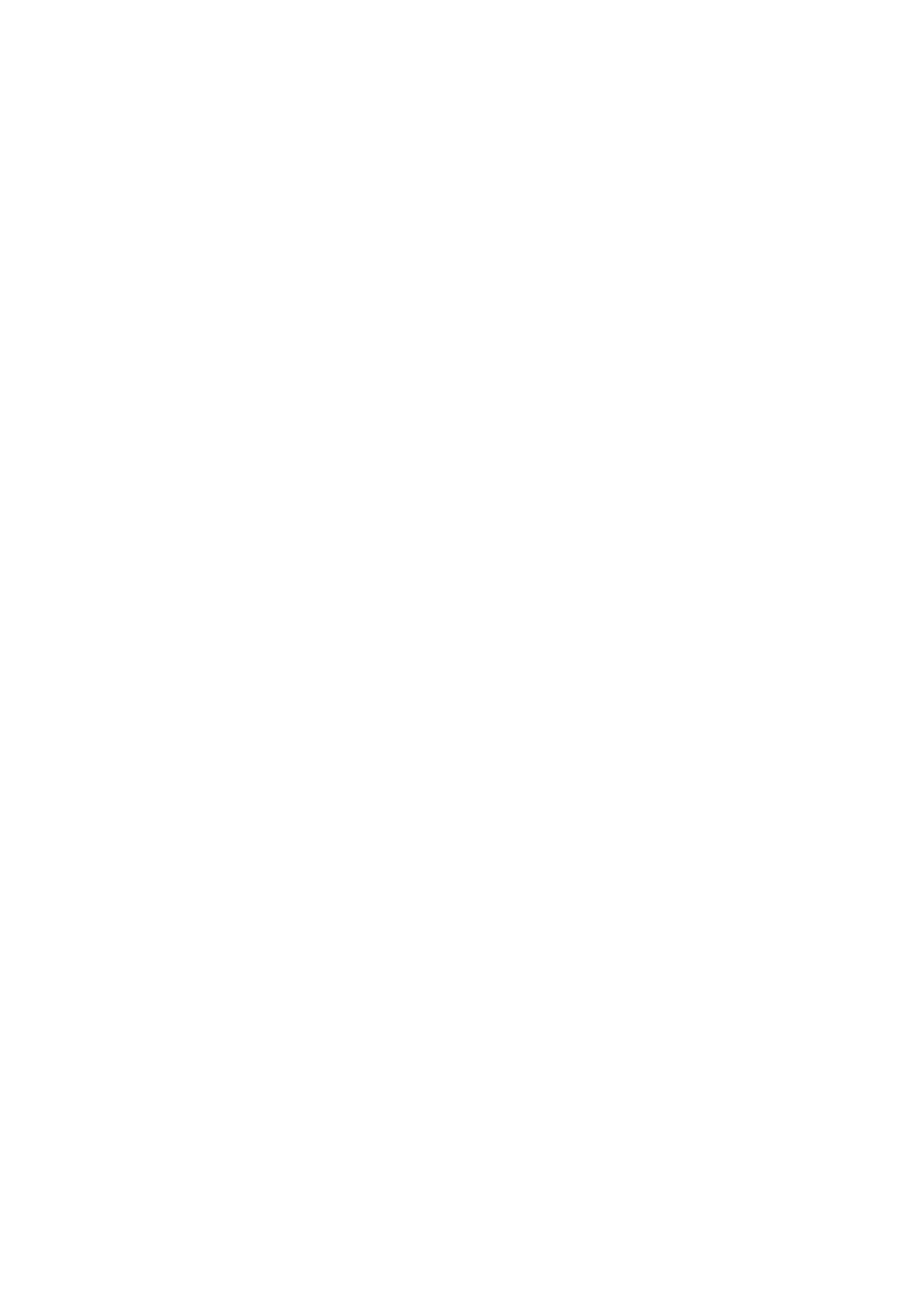# **Contents**

| <b>Section 1</b>                                                                 |    |
|----------------------------------------------------------------------------------|----|
| Consultation on proposed amendments                                              | 1  |
| <b>Section 2</b>                                                                 |    |
| Recommendations on proposed amendments<br>to Volume 1 of the Draft CDP 2017-2023 | 5  |
| <b>Section 3</b>                                                                 |    |
| Recommendations on proposed amendments<br>to Volume 2 of the Draft CDP 2017-2023 | 29 |
| <b>Section 4</b>                                                                 |    |
| Recommendations on proposed amendments<br>to the Record of Protected Structures  | 39 |
| <b>Appendix 1</b>                                                                |    |
| Modified Table 13.A                                                              | 55 |
| <b>Appendix 2</b>                                                                |    |
| List of persons and organisations                                                | 57 |
| that made submissions                                                            |    |
| on the proposed amendments                                                       |    |
| to the RPS and Draft CDP 2017-2023                                               |    |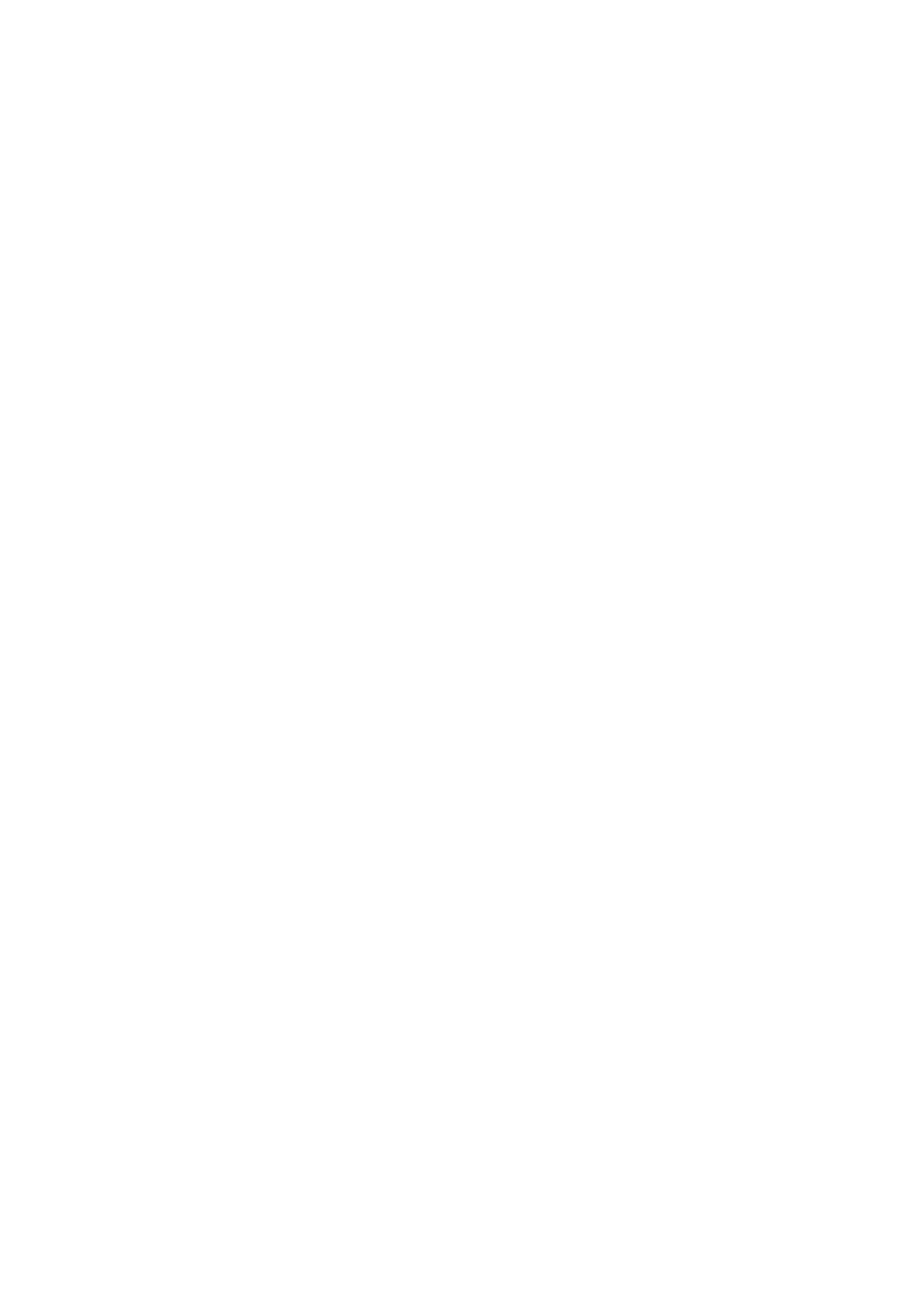# **Section 1. Consultation on the Proposed Amendments**

The Proposed Amendments to the Draft *Sligo County Development Plan 2017-2023* (CDP) were on public display from 11 May 2017 to 21 June 2017.

The Proposed Amendments included 77 material changes to Volume 1 (main document) of the Draft CDP, 45 changes to Volume 2 (Mini-plans), 30 changes to the Record of Protected Structures, four changes to the Environmental Report and one change to the Strategic Flood Risk Assessment.

During the public consultation period, Sligo County Council received 25 submissions and observations. On receipt, submissions were allocated reference numbers in the order in which they were received. The list of submissions is enclosed at the end of the Report, in Appendix 2.

There were two different submissions received from the Department of Education and Skills (Submission 1 and 17). Both submissions stated that this department had no comments on the proposed amendments.

Twelve submissions made comments on the proposed amendments to Vol. 1 of the Draft CDP. Five submissions commented on proposed amendments to Volume 2 of the Draft Plan. Four submissions related to proposed amendments to the RPS.

# **1.1 Submission received from the Department of Housing, Planning, Communities and Local Government (DHPCLG)**

- The Department of HPCLG (Submission no. 14) welcomes the insertion of the Sligo and Environs Plan as an appendix to the Sligo County Development Plan 2017-2023 (proposed amendment A-A-2).
- The proposed amendment A-3-4, relating to bonds (in Section 3.7.3) is acknowledged.
- The Department recommends that the final Plan be updated with 2016 Census data in relation to housing vacancy. While this recommendation is not related to any proposed amendment, it can be implemented, as it would involve only minor modifications. The population and housing figures in the Draft CDP 2017-2023 will be updated before publishing the adopted CDP.
- The Department restates the opinion that Section **11.1.10 Unconventional gas exploration and extraction (UGEE)** should be omitted from the final Plan. This does not relate to any proposed amendment and cannot be considered at this stage.
- $\blacksquare$  The DHPCLG recommends that reference should be made to Circular PL 2/2017 Local Needs Criteria in Development Plans, issued on 31 March 2017, which advises planning authorities that the 2005 Rural Housing Guidelines remain in place pending relevant updates arising from the local needs case at EU level and which are being addressed by a Department-led working group. This issue is addressed in the Chief Executive's recommendation relating to the proposed amendments A-5-2 and A-5-3.
- The Department notes the proposed deletions from the RPS and advises Sligo County Council to "carefully consider the merits of such deletions paying close attention to any comments and observations made by the Department of Arts, Heritage, Regional, Rural and Gaeltach Affairs". While no submission was received from the DAHRRGA, the Chief Executive has made appropriate recommendations regarding all proposed amendments which involve the deletion of structures currently included on the RPS.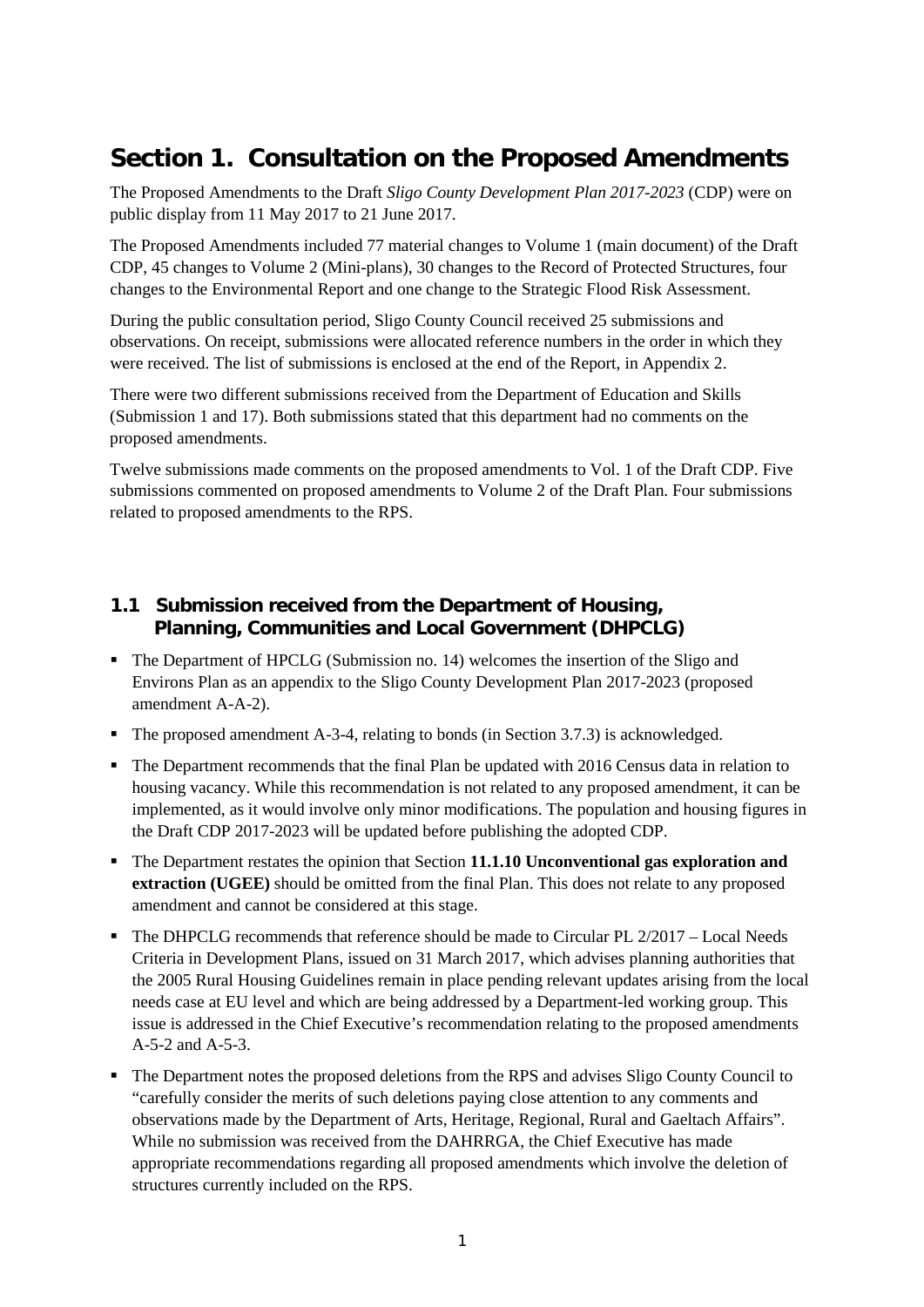# **1.2 Submissions not related to the proposed amendments**

The third stage of public consultation relates **exclusively** to the proposed amendments. Changes requested in previous submissions (relating to the Draft Plan) which have not been accepted by the Members and were not put on public display as proposed amendments, cannot be reconsidered at this stage. No additional policies or zoning may be proposed before making the Plan.

The following submissions made no comments on any of the proposed amendments to the Draft Plan, referring instead to issues that are NOT the subject of proposed amendments:

Submission no. 2 – Irish Natura and Hill Farmers Association Submission no. 4 – Michael and Mary McGoldrick Submission no. 8 – Martin A. Timoney and Mary B. Timoney Submission no. 12 – Edward Walsh and Constance Cassidy Submission no. 20 – Ciara Mc Hugh Submission no. 25 – John and Maura O'Connor

# **1.3 How the Chief Executive's Report is organised**

This **Third Chief Executive's Report** lists each proposed amendment, summarises the relevant issues raised in submissions and gives the Chief Executive's response to these issues, including recommendations as to whether the proposed amendments should be adopted or not.

The Chief Executive's opinion and recommendations relate exclusively to the **proposed amendments.** Issues raised in submissions are summarised and addressed only insofar as they relate to proposed amendments. Unrelated issues are not addressed, as they are not relevant to decisionmaking in this final stage of the Development Plan process.

**Section 2** of this Report lists the proposed amendments to Volume 1 of the Draft Plan and indicates the Chief Executive's recommendation regarding each amendment.

**Section 3** lists the proposed amendments to Volume 2 of the Draft Plan and indicates the Chief Executive's recommendation regarding each amendment.

**Section 4** lists the proposed amendments to the RPS and indicates the Chief Executive's recommendation regarding each amendment.

Where the Chief Executive recommends minor modifications to the text of any proposed amendments, these are shown in **green type like this.**

All modifications recommended by the Chief Executive are minor and do not represent material changes of the proposed amendments.

# **1.4 The role of the elected members**

Deciding whether to adopt, to reject or to make minor modifications to the proposed amendments to the Draft Plan is a function reserved for the elected members of Sligo County Council.

The third stage of public consultation related exclusively to the proposed amendments. No additional policies or zoning may be proposed at this stage. No policies or zoning can be removed from the Plan, unless this was proposed in an amendment that was subject to public consultation.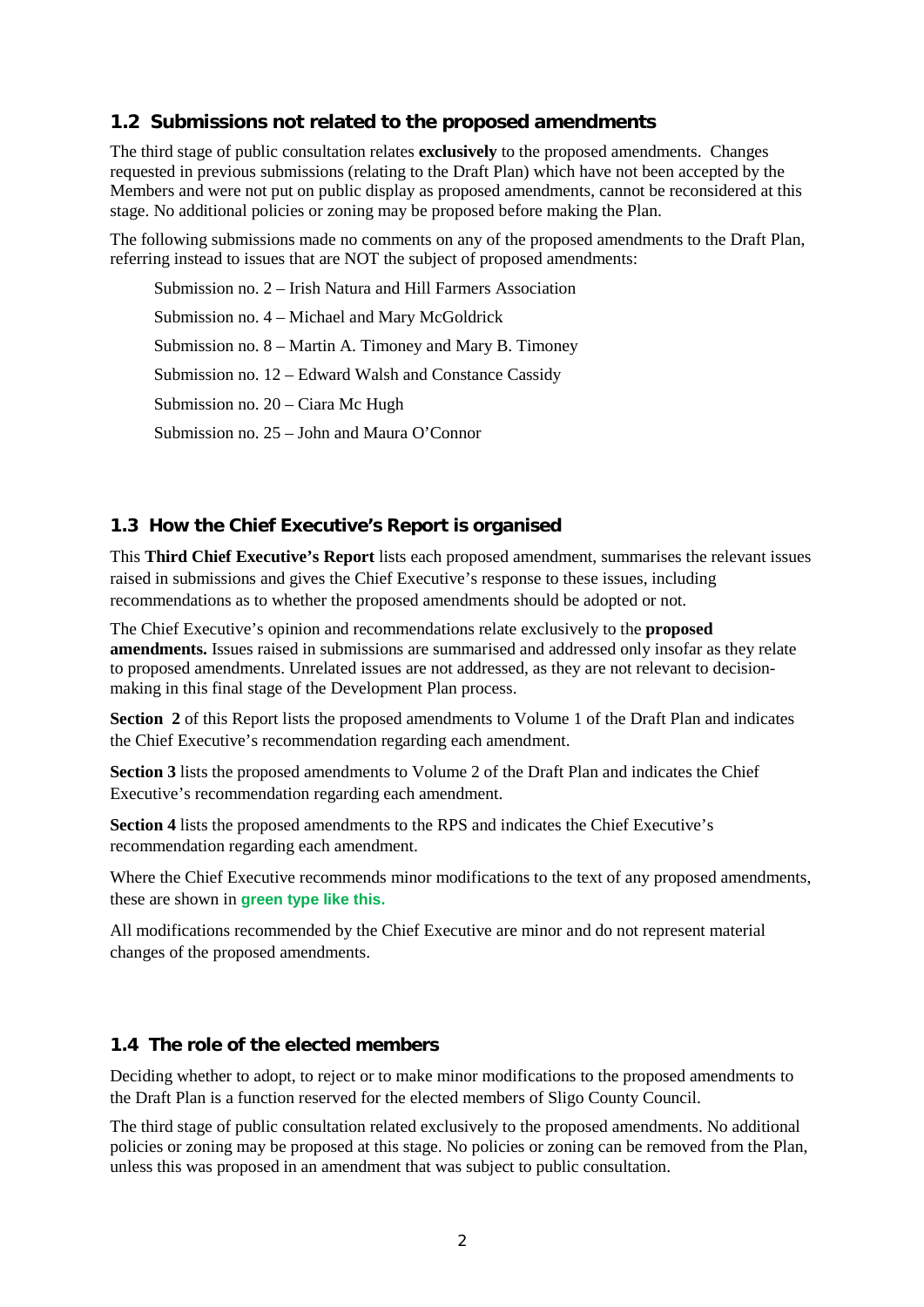At this stage, the members are required to consider the Proposed Amendments and the Chief Executive's recommendations contained in this Report. According to Section 12 (10)(a) and (c) of the Planning and Development Act 2000 (as amended):

(a) The members of the authority shall, by resolution, having considered the manager's report, make the plan with or without the proposed amendment that would, if made, be a material alteration, except that where they decide to accept the amendment they may do so subject to any modifications to the amendments as they consider appropriate, which may include the making of a further modification to the alteration and paragraph (c) shall apply in relation to any further modification.

…

- (c) A further modification to the alteration—
	- (i) may be made where it is minor in nature and therefore not likely to have significant effects on the environment or adversely affect the integrity of a European site,
	- (ii) shall not be made where it relates to—
		- (I) an increase in the area of land zoned for any purpose, or
		- (II) an addition to or deletion from the record of protected structures.

#### Furthermore,

"In making the development plan … the members shall be restricted to considering the proper planning and sustainable development of the area to which the development plan relates, the statutory obligations of any local authority in the area and any relevant policies or objectives for the time being of the Government or any minister of the Government." (S. 12 (11))

# **1.5 What happens next**

Once the County Council has made the development plan, it has to notify the public, the Minister for Housing, Planning Community and Local Government, the prescribed authorities, the adjoining planning authorities, the Board (An Bord Pleanala) and the Local Community Development Committee (LCDC). A copy of the development plan must be made available for inspection at stated places.

The owners or occupiers of structures added or deleted from the Record of Protected Structures must also be notified.

The new Development Plan will have effect four weeks from the day that it is made, unless the Minister considers that Section 31 of of the Planning and Development Act (as amended in 2010) is applicable.

Section 31(1) indicates what happens if the Plan is not in compliance with the requirements of the Act or if the planning authority has not take sufficient account of the Minister's submissions:

Where the Minister is of the opinion that—

(a) a planning authority, in making a development plan, a variation of a development plan, or a local area plan (in this section referred to as a 'plan') has ignored, or has not taken sufficient account of submissions or observations made by the Minister to the planning authority under section 12, 13 or 20,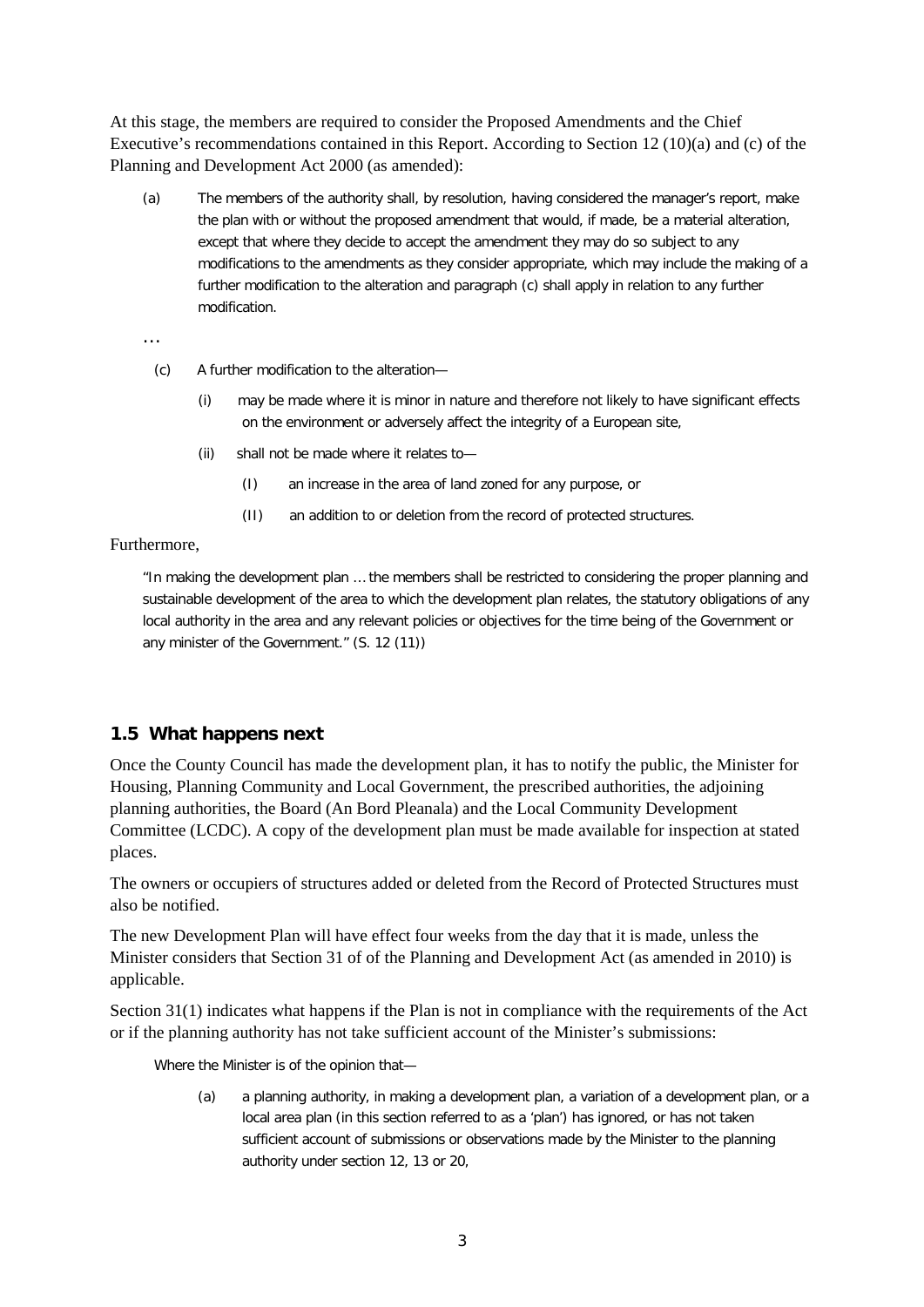- (b) in the case of a plan, the plan fails to set out an overall strategy for the proper planning and sustainable development of the area,
- (c) the plan is not in compliance with the requirements of this Act, or
- (d) if applicable, having received a submission prepared under section 31C or 31D (inserted by section 95 of the Act of 2008) that a plan of a planning authority in the Greater Dublin Area (GDA) is not consistent with the transport strategy of the National Transport Authority,

the Minister may in accordance with this section, for stated reasons, direct a planning authority to take such specified measures as he or she may require in relation to that plan.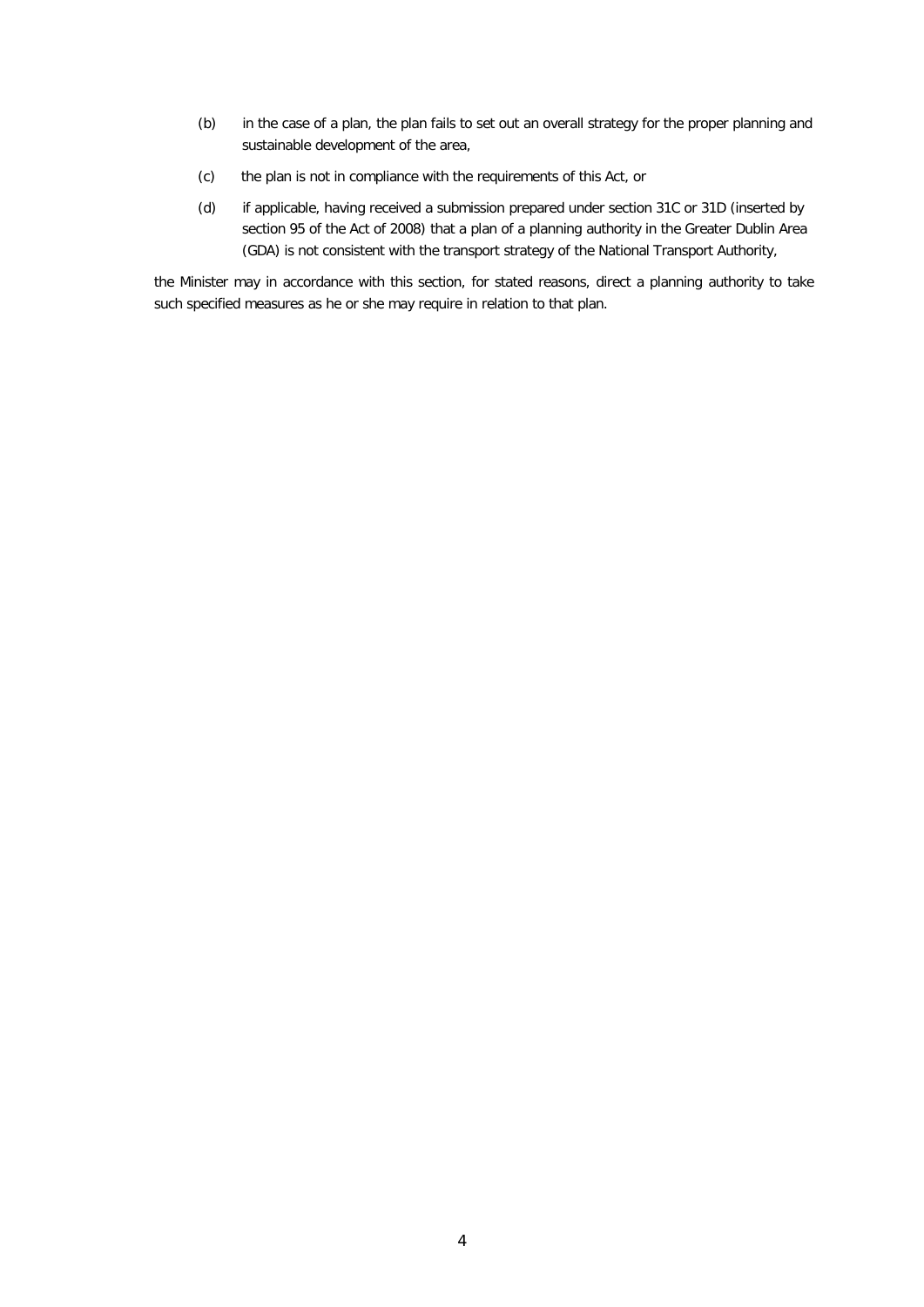# **Section 2. Recommendations on proposed amendments to Volume 1 of the Draft Plan**

The Chief Executive's opinion and recommendations made on the following pages relate to the **proposed amendments only**. Issues raised in submissions are summarised and addressed only insofar as they relate to proposed amendments. Unrelated issues are not addressed, as they are not relevant to decision-making in this final stage of the Development Plan process.

Where a submission (or more) was received in relation to a proposed amendment, the name of the author is given, along with a brief summary of the comments relating to the proposed amendment. This is followed by the Chief Executive's recommendation.

If no submission was received in relation to a proposed amendment, and there is no concern raised by the Chief Executive, this is indicated in the right-hand column, together with the Chief Executive's recommendation to adopt the proposed amendment.

Whether or not submissions were received in relation to a proposed amendment, where the Chief Executive has concerns, these are stated immediately below the respective proposed amendment, followed by the appropriate recommendation.

|                        | <b>Text or description of</b><br>proposed amendment or text<br>of amended policy/objective                                                                                                                                                                                                                                                              | Submissions received (if any)                                         |
|------------------------|---------------------------------------------------------------------------------------------------------------------------------------------------------------------------------------------------------------------------------------------------------------------------------------------------------------------------------------------------------|-----------------------------------------------------------------------|
|                        | <b>Throughout the Plan</b>                                                                                                                                                                                                                                                                                                                              |                                                                       |
| $A - 0 - 1$            | Throughout the final Plan, replace 'Habitats'<br>Directive Assessment' with Appropriate<br>Assessment and 'Natura 2000 sites' with<br>European Sites, where appropriate.                                                                                                                                                                                | No submissions received.<br>The proposed amendment should be ADOPTED. |
|                        | <b>Chapter 2. Strategic Environmental Assessment</b>                                                                                                                                                                                                                                                                                                    |                                                                       |
| $A - 2 - 1$<br>$A-2-2$ | In the final Plan, change the name of Chapter 2<br>(Strategic Environmental Assessment (SEA) to<br><b>Chapter 2 (Strategic Environmental Assessment</b><br>(SEA) and Appropriate Assessment (AA), and<br>insert a subsection summarising the appropriate<br>assessment process and its conclusion.<br>In Section 2.4 of the final Plan, include a brief | No submissions received.                                              |
|                        | summary of the EPA scoping submission received<br>at pre-draft stage.                                                                                                                                                                                                                                                                                   | The proposed amendments should be<br><b>ADOPTED.</b>                  |
| $A - 2 - 3$            | In the final Plan, add a subsection summarising the<br>key outputs from the SEA, Appropriate Assessment<br>and Strategic Flood Risk Assessment processes<br>which influenced the Plan policies and objectives.                                                                                                                                          |                                                                       |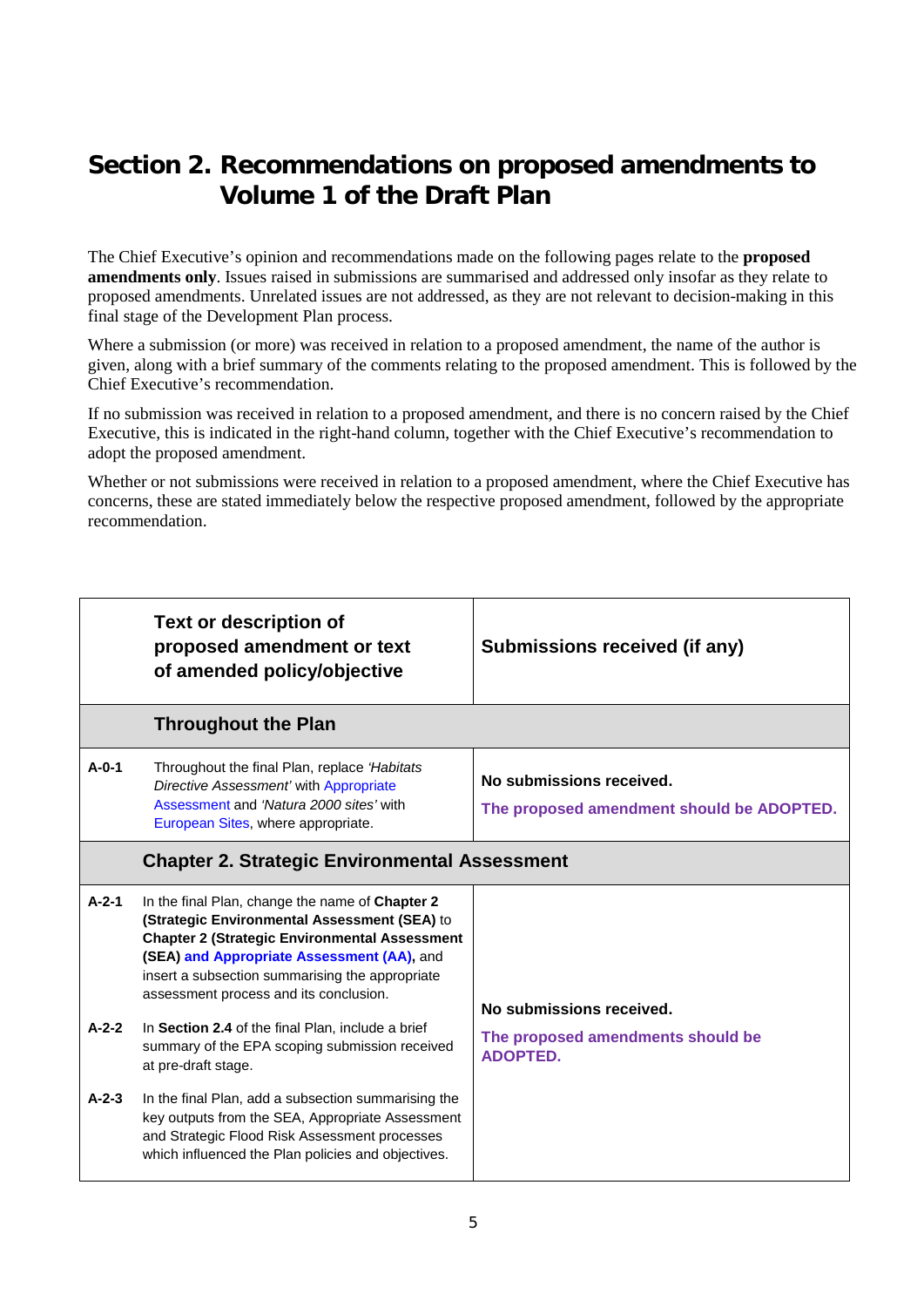|             | <b>Text or description of</b><br>proposed amendment or text<br>of amended policy/objective                                                                                                                                                                                                                                                                                                                                                                                                                                                                                                                                                                                                            | Submissions received (if any)                                                                                                                |
|-------------|-------------------------------------------------------------------------------------------------------------------------------------------------------------------------------------------------------------------------------------------------------------------------------------------------------------------------------------------------------------------------------------------------------------------------------------------------------------------------------------------------------------------------------------------------------------------------------------------------------------------------------------------------------------------------------------------------------|----------------------------------------------------------------------------------------------------------------------------------------------|
|             | <b>Chapter 3. Core Strategy</b>                                                                                                                                                                                                                                                                                                                                                                                                                                                                                                                                                                                                                                                                       |                                                                                                                                              |
| $A-3-1$     | In the introduction to Chapter 3 County Sligo:<br>Core Strategy, insert and highlight the following<br>text after the last paragraph on p. 15 of the Draft<br>Plan:                                                                                                                                                                                                                                                                                                                                                                                                                                                                                                                                   |                                                                                                                                              |
|             | All the policies and objectives for<br>development contained in Volume 1 and<br>Volume 2 of this Plan are subject to<br>compliance with the requirements of the<br><b>Habitats Directive and, where relevant,</b><br>those of the Birds Directive, EIA directive<br>and relevant national legislation.                                                                                                                                                                                                                                                                                                                                                                                                | No submissions received.<br>The proposed amendment should be ADOPTED.                                                                        |
| $A - 3 - 2$ | In Section 3.5 Local area plans (p. 30 of the Draft<br>Plan), include additional text explaining the<br>requirement to comply with Section 10(2) of the<br>Planning and Development Act 2000 (as amended<br>by the Urban Regeneration and Housing Act 2015)<br>relating to areas in need of regeneration and insert<br>the following:<br><b>Urban regeneration objective</b><br>It is an objective of Sligo County Council to:<br><b>O-REG-1</b><br>Identify areas in need of regeneration<br>in Sligo City and, if appropriate, in the<br>Key Support Towns of Ballymote,<br>Enniscrone and Tobercurry, as part<br>of the process of review or<br>preparation of the respective local<br>area plans. | The Northern and Western Regional Assembly<br>(Submission 23) supports this proposed amendment.<br>The proposed amendment should be ADOPTED. |
| $A-3-3$     | In Section 3.6 Miscellaneous zoning provisions,<br>subsection Strategic zoning policies (p. 32 of the<br>Draft CDP), modify SP-Z-4 as follows:<br>SP-Z-4 On lands included in the Strategic Land<br>Reserve, permit the development of the<br>following, insofar as they do not adversely<br>impact on the potential for comprehensive<br>and co-ordinated development of<br>surrounding lands:<br>individual houses for landowners,<br>including their sons and daughters, who<br>wish to build a first home for their<br>permanent occupation on the<br>landholding associated with their<br>principal family residence where they<br>have lived for a minimum period of<br>seven years;            | This proposed amendment is supported by Walter and<br><b>Margaret Burke (Submission 11).</b>                                                 |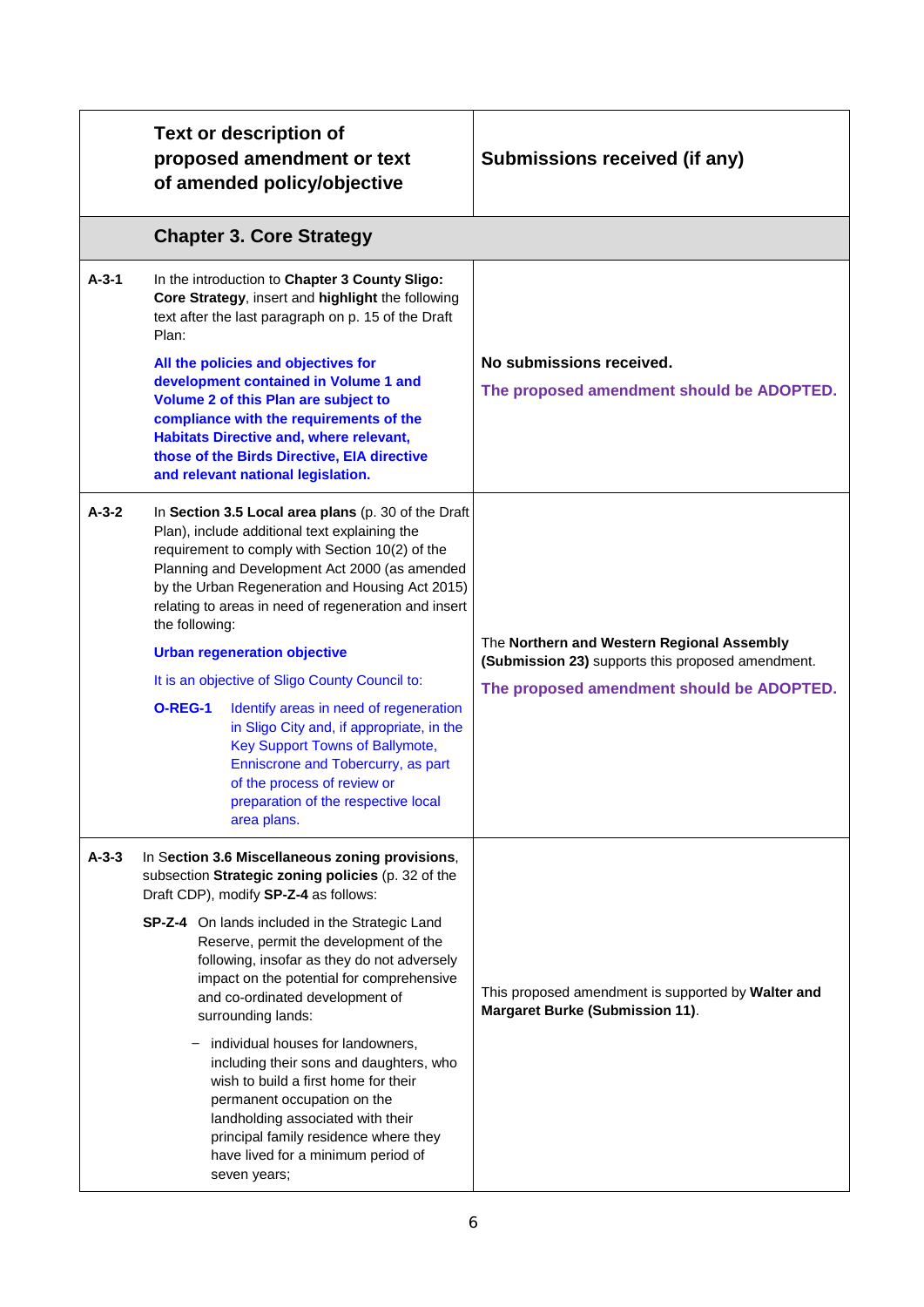| <b>Text or description of</b><br>proposed amendment or text<br>of amended policy/objective                                                                                                                                            | Submissions received (if any) |
|---------------------------------------------------------------------------------------------------------------------------------------------------------------------------------------------------------------------------------------|-------------------------------|
| social and special-needs housing;<br>$\qquad \qquad -$                                                                                                                                                                                |                               |
| community facilities and other non-<br>$\qquad \qquad -$<br>residential developments compatible<br>with residential uses;                                                                                                             |                               |
| housing on residentially zoned lands<br>$\overline{\phantom{a}}$<br>adjacent to existing residential<br>development within the Sligo and<br>Environs Plan area where the land is<br>adequately serviced;<br>-- student accommodation. |                               |

The forthcoming Sligo and Environs Local Area Plan is the most appropriate instrument for deciding the location and amount of additional housing land that is to be excluded from the Strategic Land Reserve. The Planning Section intends to carry out extensive public consultation in this regard, in order to ascertain the views and needs of all sectors of the local community, including landowners.

While there is no objection to the proposal to permit the development of student accommodation on lands included in the Strategic Land Reserve, it is considered that the general reference to "housing on residentially zoned lands adjacent to existing residential development" should be **omitted** from the amendment.

# **Recommendation**

The proposed amendment **A-3-3** should be A**DOPTED** in the following form:

- **A-3-3** In S**ection 3.6 Miscellaneous zoning provisions**, subsection **Strategic zoning policies** (p. 32 of the Draft CDP), modify **SP-Z-4** as follows:
	- **SP-Z-4** On lands included in the Strategic Land Reserve, permit the development of the following, insofar as they do not adversely impact on the potential for comprehensive and co-ordinated development of surrounding lands:
		- ̶ individual houses for landowners, including their sons and daughters, who wish to build a first home for their permanent occupation on the landholding associated with their principal family residence where they have lived for a minimum period of seven years;
		- ̶ social and special-needs housing;
		- ̶ community facilities and other non-residential developments compatible with residential uses;
		- -- student accommodation.

| In Section 3.7 Implementation, subsection 3.7.3<br>$A - 3 - 4$<br><b>Bonds</b> (p. 34 of the Draft CDP), modify the text to<br>make it in accordance with the requirements set out<br>in the Department's Circular Letter PL 11.2013. | The Department of Housing, Planning, Community<br>and Local Government (Submission 14) supports this<br>proposed amendment. |
|---------------------------------------------------------------------------------------------------------------------------------------------------------------------------------------------------------------------------------------|-----------------------------------------------------------------------------------------------------------------------------|
|                                                                                                                                                                                                                                       | The proposed amendment should be ADOPTED.                                                                                   |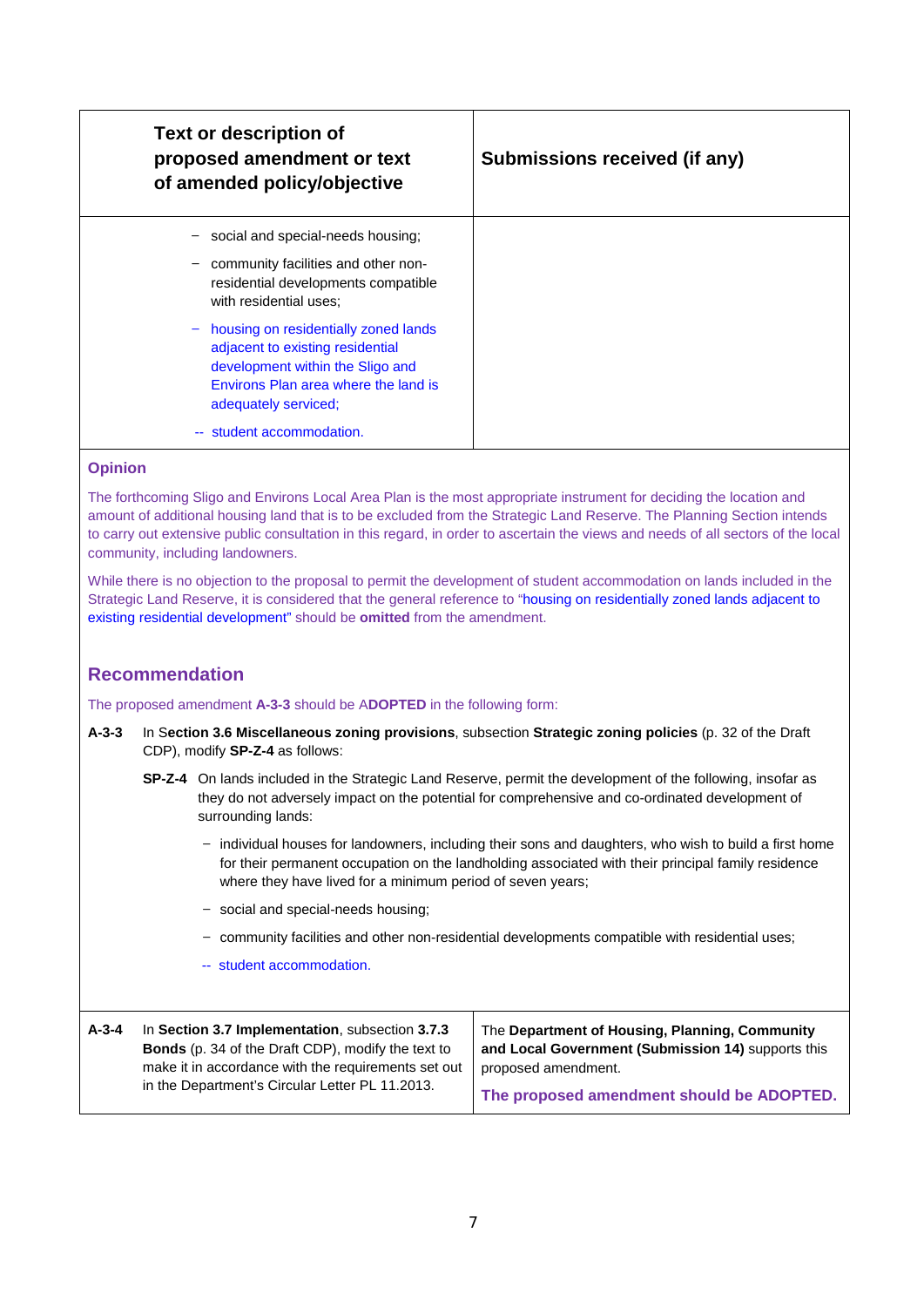|             |                       | <b>Text or description of</b><br>proposed amendment or text<br>of amended policy/objective                                                                                                                                                                 | Submissions received (if any)                                                                                                                                                                                                                                                                                                                                                  |
|-------------|-----------------------|------------------------------------------------------------------------------------------------------------------------------------------------------------------------------------------------------------------------------------------------------------|--------------------------------------------------------------------------------------------------------------------------------------------------------------------------------------------------------------------------------------------------------------------------------------------------------------------------------------------------------------------------------|
| $A-3-5$     |                       | In Section 3.7.5 Monitoring and reporting of the<br>final Plan (see renumbering indicated under A 3-6),<br>include a reference to the monitoring measures<br>described in Section 10 of the Environmental<br>Report and summarised in Table 10.1 of the ER | No submissions received.<br>The proposed amendment should be ADOPTED.                                                                                                                                                                                                                                                                                                          |
| $A - 3 - 6$ | the vacant site levy. | In Section 3.7 Implementation (p. 34 of the Draft<br>Plan), insert a new subsection containing details on                                                                                                                                                  | The Department of Housing, Planning, Community<br>and Local Government (Submission 14) and the<br>Northern and Western Regional Assembly<br>(Submission 23) support this proposed amendment.<br>The proposed amendment should be ADOPTED.                                                                                                                                      |
|             |                       | <b>Chapter 4. Economic development</b>                                                                                                                                                                                                                     |                                                                                                                                                                                                                                                                                                                                                                                |
|             |                       |                                                                                                                                                                                                                                                            | The Environmental Protection Agency (Submission 3)<br>endorses the recommendations of the SEA Addendum in<br>relation to this proposed amendment. The EPA suggests<br>replacing the word "Encourage" with "Support" and<br>placing the word "sustainable" before "growth".                                                                                                     |
| $A - 4 - 1$ |                       | In Section 4.3 Rural Development and<br>enterprise, subsection Rural development and<br>diversification policies (p. 42 of the Draft Plan),<br>include an additional policy, as follows:                                                                   | Transport Infrastructure Ireland (Submission 7)<br>suggests that this additional policy should make reference<br>to the proposed policy P-NR-1 (National roads policies).                                                                                                                                                                                                      |
|             | P-RDD-5               | Encourage the growth or expansion of<br>existing rural based small-scale                                                                                                                                                                                   | Roger Garland (Keep Ireland Open - Submission 5)<br>supports this proposed amendment.                                                                                                                                                                                                                                                                                          |
|             |                       | industry and enterprise in rural County<br>Sligo.                                                                                                                                                                                                          | Eamonn Prenter (Cunnane Stratton Reynolds) on<br>behalf of The Irish Natura & Hill Farmers Association<br>(Submission 15) requests that P-RDD-5 be modified to<br>include the words 'or well established' after 'existing rural<br>based'. The INHFA has no objection to inclusion of the<br>additional mitigating text to this policy, as recommended<br>in the SEA Addendum. |

The **Strategic Environmental Assessment (SEA) Addendum** prepared in conjunction with the **Proposed Amendments** document has highlighted the potential for negative environmental impacts if this amendment is adopted in its current form. The SEA Addendum states the following:

*The expansion of existing rural-based small-scale enterprises could potentially have negative impacts on designated natural heritage sites (SACs, SPAs), on other important habitats, on human health and residential amenity, on archaeological and architectural heritage, on landscape, could involve loss of agricultural land, potential contamination of soil, surface waters and groundwater.*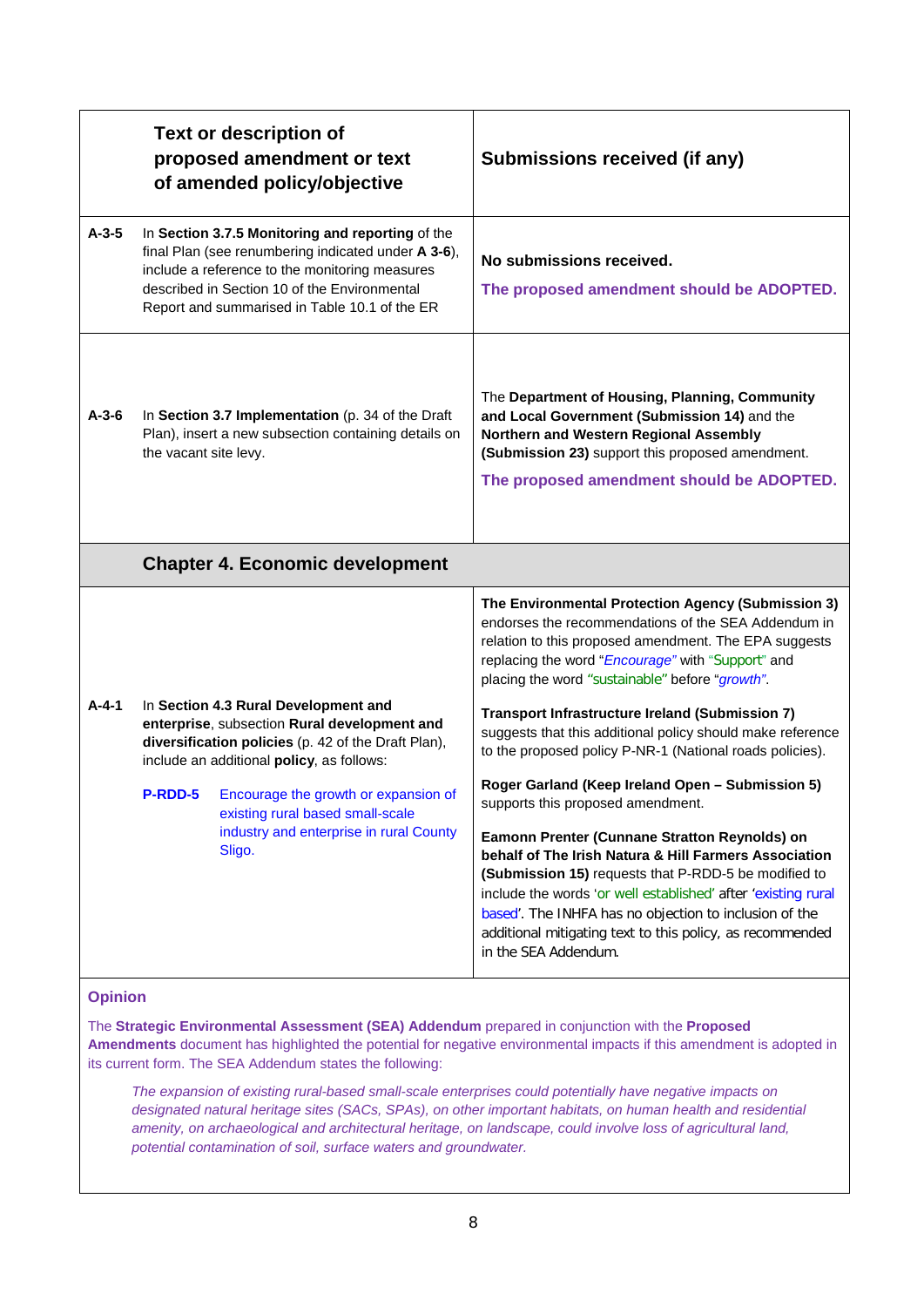# **Submissions received (if any)**

*Existing enterprises that are not appropriate to a rural location would be encouraged to expand, with a potentially wide range of negative consequences, if this amendment is adopted in the proposed form.* 

*In order to avoid or mitigate any potential negative impact on the environment, the following paragraph should be added to the proposed policy (similar to the text included in policy P-RDD-1):*

Where an existing rural-based enterprise proposes to expand in its current location, it will be necessary to demonstrate that such expansion can be accommodated without damage to the environment, natural or built heritage, human health, visual and residential amenity, and that it will not have a negative impact on the character of the area.

It is noted that the EPA endorses the additional text recommended in the SEA Addendum (text in green above).

**In response to the TII submission:** Specific reference to the proposed policy P-NR-1 is not considered necessary in the text of proposed policy P-RDD-5. Any development along national roads must have regard to the proposed **national roads policies set out in the proposed amendment A-8-5** and to **Section 13.8.1 Access onto national roads**.

**In response to the EPA submission:** There is no objection to replacing the word 'encourage' with 'support' and to the inclusion of the word 'sustainable'.

**In response to the INHFA submission:** The inclusion of the wording "well established" in P-RDD-5 is not considered necessary, because the wording "existing rural based enterprises" includes both well-established businesses and younger enterprises established in rural areas.

The recommendations of the EPA and those contained in the SEA Addendum represent minor modifications, which do not materially alter the proposed amendment.

# **Recommendation**

The proposed amendment **A-4-1** should be **ADOPTED** with the following minor modifications (shown in **green**):

**P-RDD-5 Support the sustainable growth or expansion of existing rural based small-scale industry and enterprise in rural County Sligo.** 

> **Where an existing rural-based enterprise proposes to expand in its current location, it will be necessary to demonstrate that such expansion can be accommodated without damage to the environment, natural or built heritage, human health, visual and residential amenity, and that it will not have a negative impact on the character of the area.**

| $A - 4 - 2$ |         | In Section 4.4 Tourism, subsection Wild Atlantic<br>Way Objectives (p. 53 of the Draft Plan), include<br>an additional objective, as follows:                                                                                                                                                                                                                                                                                             |                                                                                                                                              |
|-------------|---------|-------------------------------------------------------------------------------------------------------------------------------------------------------------------------------------------------------------------------------------------------------------------------------------------------------------------------------------------------------------------------------------------------------------------------------------------|----------------------------------------------------------------------------------------------------------------------------------------------|
|             | O-WAW-4 | Monitor the future development of the<br>County's section of the Wild Atlantic<br>Way touring route to ensure that the<br>scenic and tourism value of this<br>important amenity is maintained. This<br>will be done in co-operation with state<br>agencies, local community groups and<br>other bodies interested in protecting<br>the coastal environment and in<br>improving access and visitor<br>management to the Wild Atlantic Way. | The Northern and Western Regional Assembly<br>(Submission 23) supports this proposed amendment.<br>The proposed amendment should be ADOPTED. |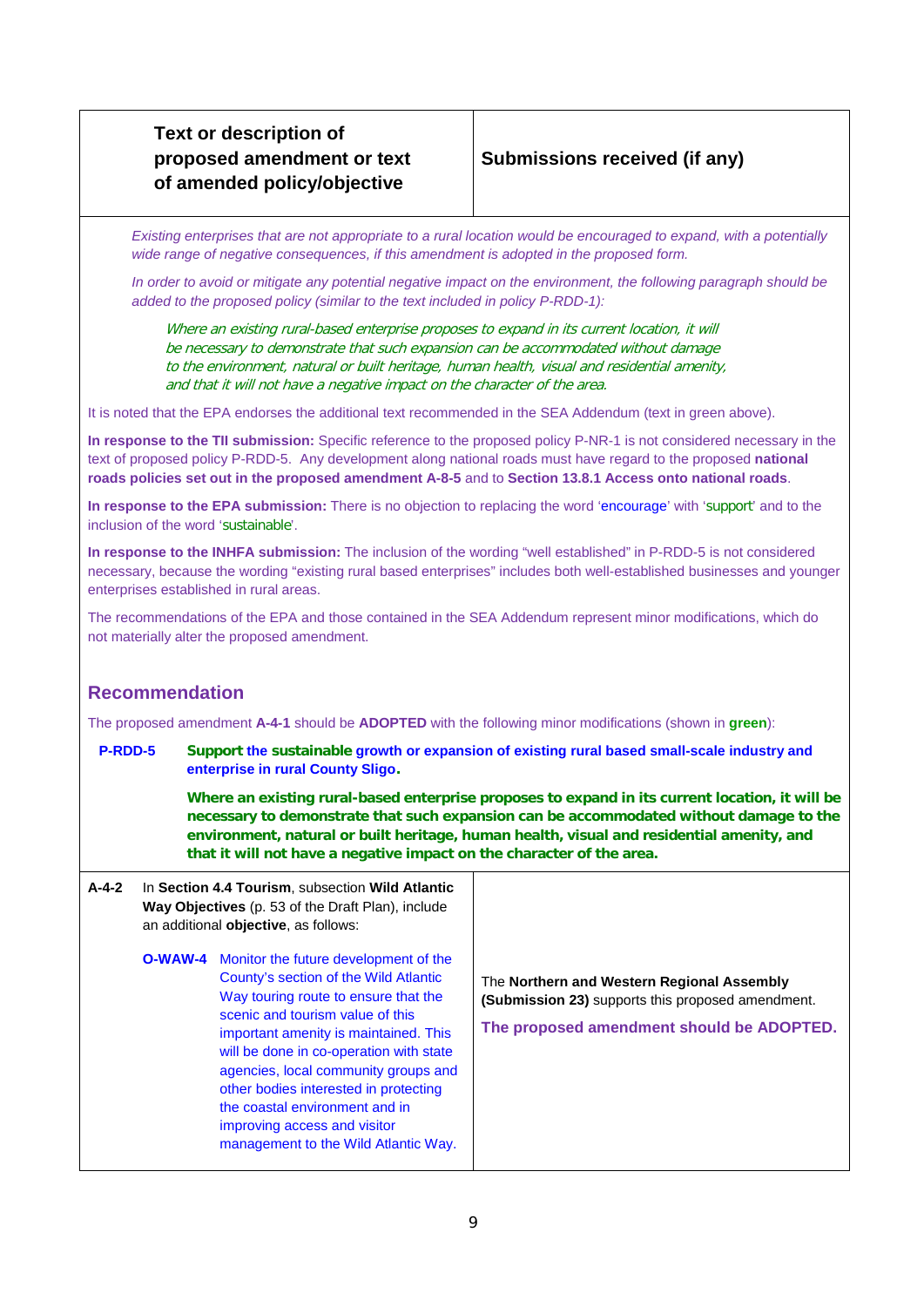|                    | <b>Text or description of</b><br>proposed amendment or text<br>of amended policy/objective                                                                                                                                                                                                                                                                                                                                                                                                                                                               | Submissions received (if any)                                                                                                                                                                                                                                                                                                                                                                                                                                                                                                                                                                                                                        |
|--------------------|----------------------------------------------------------------------------------------------------------------------------------------------------------------------------------------------------------------------------------------------------------------------------------------------------------------------------------------------------------------------------------------------------------------------------------------------------------------------------------------------------------------------------------------------------------|------------------------------------------------------------------------------------------------------------------------------------------------------------------------------------------------------------------------------------------------------------------------------------------------------------------------------------------------------------------------------------------------------------------------------------------------------------------------------------------------------------------------------------------------------------------------------------------------------------------------------------------------------|
| $A - 4 - 3$        | In Section 4.4. Tourism Development, modify<br>Section 4.4.2 Trends and assumptions for the<br>future (p. 47 of the Draft Plan) by updating the<br>numbers of tourist accommodation premises.                                                                                                                                                                                                                                                                                                                                                            | No submissions received.<br>The proposed amendment should be ADOPTED.                                                                                                                                                                                                                                                                                                                                                                                                                                                                                                                                                                                |
| $A - 4 - 4$        | Modify Box 4.D in Section 4.4.5 Cultural tourism<br>(p. 50 of the Draft CDP) by adding another potential<br>project:<br>Spanish Armada Visitor Centre - Conservation,<br>management and interpretation of the Spanish<br>Armada wrecks site at Streedagh and development<br>of a visitor centre.                                                                                                                                                                                                                                                         | The Northern and Western Regional Assembly<br>(Submission 23) supports this proposed amendment.<br>The proposed amendment should be ADOPTED.                                                                                                                                                                                                                                                                                                                                                                                                                                                                                                         |
|                    | <b>Chapter 5. Housing</b>                                                                                                                                                                                                                                                                                                                                                                                                                                                                                                                                |                                                                                                                                                                                                                                                                                                                                                                                                                                                                                                                                                                                                                                                      |
| $A-5-1$            | In Section In Section 5.3 Housing in rural areas<br>(p. 72 of the Draft Plan), modify the text of<br>subsection 5.3.1 Rural housing policy areas by<br>clarifying the criteria for assessing applications.                                                                                                                                                                                                                                                                                                                                               | Transport Infrastructure Ireland (Submission 7)<br>acknowledges the inclusion of a reference to Section<br>13.4 and suggests a cross reference with Section 8.2.1, in<br>particular to Policy P-NR-1.<br>Response to TII submission: Specific reference to the<br>proposed policy P-NR-1 is not considered necessary in the<br>text of the proposed rural housing policies.<br>Any development along national roads must have regard<br>to the national roads policies set out in the proposed<br>amendment A-8-5 and to Section 13.8.1 Access onto<br>national roads.<br>The proposed amendment should be ADOPTED<br>without further modifications. |
| $A-5-2$<br>$A-5-3$ | In Section 5.3 Housing in rural areas, modify the<br>text of the subsection on Housing policy in Rural<br>Areas under Urban Influence (p. 73 of the Draft<br>Plan) by removing temporal and spatial constraints<br>and by adding "AND where such persons can<br>demonstrate that the home they propose is in the<br>interest of the proper planning and sustainable<br>development of the area".<br>In Section 5.3 Housing in rural areas, modify the<br>text of the subsection on Housing policy in green<br>belts and sensitive landscapes by removing | The Department of Housing, Planning, Community<br>and Local Government (Submission 14) recommends<br>that reference should be made to Circular PL 2/2017 -<br>Local Needs Criteria in Development Plans, which was<br>issued by the Department on 31 May 2017. This Circular<br>advises planning authorities that the 2005 Rural Housing<br>Guidelines remain in place pending relevant updates<br>currently being addressed by a Department-led working<br>group.                                                                                                                                                                                   |
|                    | temporal and spatial constraints and by adding<br>"AND where such persons can demonstrate that<br>the home they propose is in the interest of the<br>proper planning and sustainable development of the<br>area".                                                                                                                                                                                                                                                                                                                                        | The Northern and Western Regional Assembly<br>(Submission 23) notes the proposed amendments and<br>recommends that they should be reviewed to ensure<br>consistency with Circular PL 2/2017.                                                                                                                                                                                                                                                                                                                                                                                                                                                         |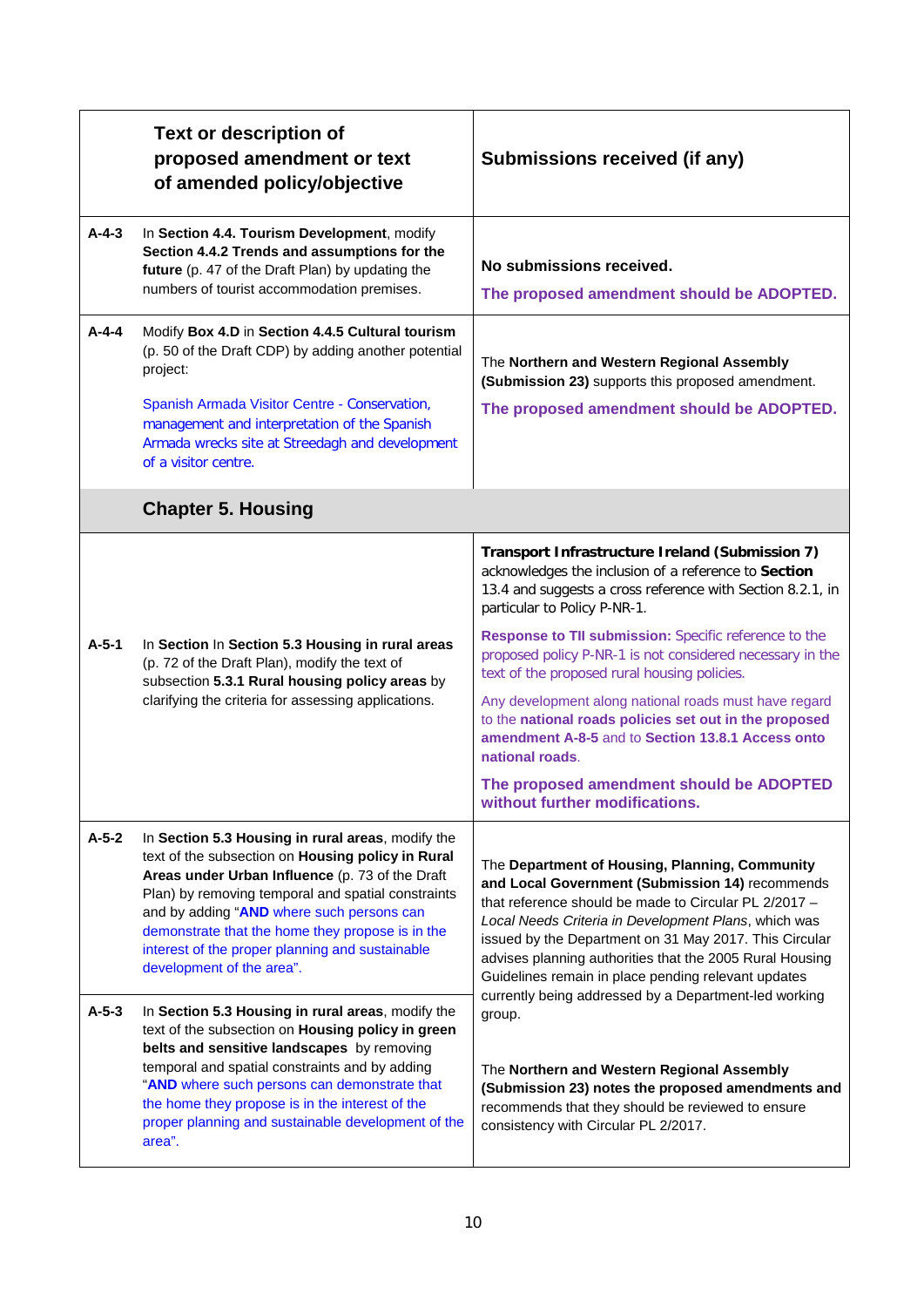### **Opinion**

Section **5.3 Housing in rural areas** (p. 72 of the Draft Plan) indicates that government policy on rural housing is set out in the Sustainable Rural Housing Guidelines (2005). The Circular PL 2/2017 advises that these Guidelines remain in place, pending the conclusion of the policy review process. There is no conflict between the Draft Plan or the proposed amendments and the Guidelines or the Circular Letter.

The proposed amendments to the rural housing policy are fully compliant with the provisions of the Guidelines, which do not specify any temporal or spatial criteria to be satisfied by applicants for housing in rural areas.

# **Recommendation**

The proposed amendments A-5-2 and A-5-3 should be **ADOPTED without further modifications.**

| $A-5-4$ | Plan) as follows: | Modify the title of Section 5.5 (p.79 of the Draft<br>Section 5.5 Special needs housing Housing for<br>persons with diverse needs                                                                                                                                                                                                                                       | No submissions received.<br>The proposed amendment should be ADOPTED. |
|---------|-------------------|-------------------------------------------------------------------------------------------------------------------------------------------------------------------------------------------------------------------------------------------------------------------------------------------------------------------------------------------------------------------------|-----------------------------------------------------------------------|
| $A-5-5$ |                   | Modify Section 5.5.2 (p.79 of the Draft Plan) of the<br>Draft Plan by updating the information on the<br>Strategic Plan for Housing People with a Disability.                                                                                                                                                                                                           | No submissions received.<br>The proposed amendment should be ADOPTED. |
| $A-5-6$ | following policy: | In Section 5.6 Miscellaneous housing<br>provisions, subsection 5.6.1 Holiday homes and<br>second homes (p. 81 of the Draft CDP), add the                                                                                                                                                                                                                                |                                                                       |
|         | P-HSH-4           | Ensure that new holiday home<br>developments are constructed to the<br>standards and specifications applicable<br>to housing intended for permanent<br>occupation. Exceptions may be made<br>for specific types of holiday<br>accommodation designed exclusively<br>for short-term occupation by tourists<br>(e.g. apart-hotels, chalets etc.)                          | No submissions received.<br>The proposed amendment should be ADOPTED. |
| $A-5-7$ | as follows:       | In Section 5.6 Miscellaneous housing<br>provisions, subsection 5.6.2 Derelict houses (p.<br>82-83 of the Draft CDP), modify policy P-DHOU-1                                                                                                                                                                                                                             |                                                                       |
|         |                   | P-DHOU-1 Encourage the renovation and reuse of<br>existing derelict houses and consider<br>proposals for replacement houses on<br>their merits. The structures proposed<br>for replacement should generally be<br>intact and exhibit the main<br>characteristics of a dwelling. The<br>location, siting and design of any such<br>replacement house shall reflect those | No submissions received.<br>The proposed amendment should be ADOPTED. |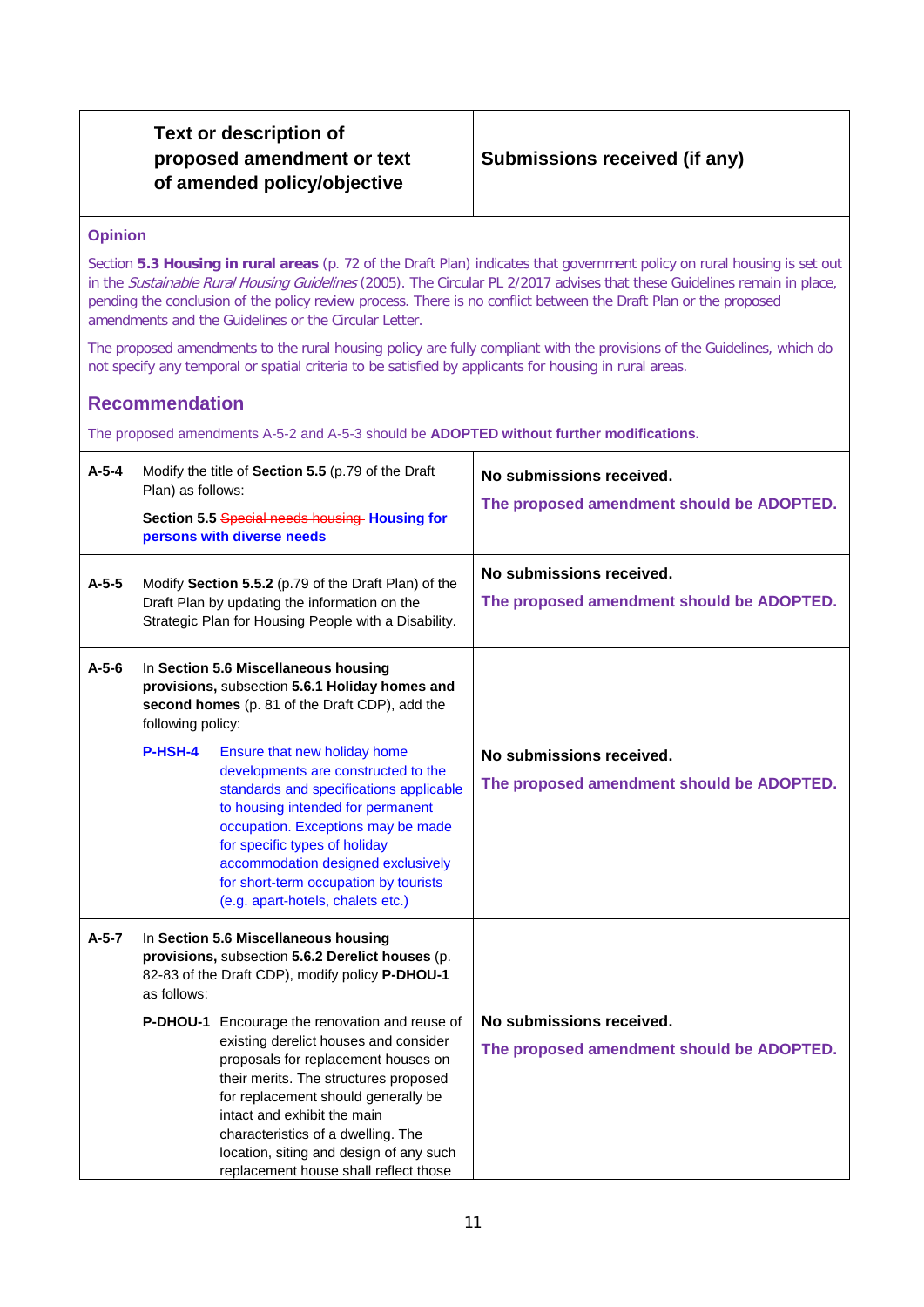|             | <b>Text or description of</b><br>proposed amendment or text<br>of amended policy/objective                                                                                                                                                                                                                    | Submissions received (if any)                                                                                                                                                                                   |
|-------------|---------------------------------------------------------------------------------------------------------------------------------------------------------------------------------------------------------------------------------------------------------------------------------------------------------------|-----------------------------------------------------------------------------------------------------------------------------------------------------------------------------------------------------------------|
|             | of the existing derelict dwelling. Where<br>historic or vernacular buildings are<br>located on the site, consideration<br>should be given to their retention or<br>incorporation into any proposed<br>development.                                                                                            |                                                                                                                                                                                                                 |
|             | <b>Chapter 6. Community facilities</b>                                                                                                                                                                                                                                                                        |                                                                                                                                                                                                                 |
| $A - 6 - 1$ | In Section 6.4 Arts and cultural facilities (p. 90 of<br>the Draft Plan), insert a subsection on public<br>libraries.                                                                                                                                                                                         | No submissions received.<br>The proposed amendment should be ADOPTED.                                                                                                                                           |
| $A - 6 - 2$ | In Section 6.4 Arts and cultural facilities, add the<br>following policies:                                                                                                                                                                                                                                   |                                                                                                                                                                                                                 |
|             | P-AC-3 Support the improvement of library<br>facilities and services, particularly in those<br>communities which have undergone rapid<br>increases in population or designated for<br>future development.                                                                                                     | No submissions received.<br>The proposed amendment should be ADOPTED.                                                                                                                                           |
|             | P-AC-4 Support the delivery of the objectives and<br>actions set out in the Sligo Library Service<br>Plan 2017-2022 in providing community-<br>based educational, cultural and lifelong<br>learning centres.                                                                                                  |                                                                                                                                                                                                                 |
| $A - 6 - 3$ | In Section 6.6. Healthcare facilities (p. 92 of the<br>Draft CDP), modify policy P-HC-3 as follows:                                                                                                                                                                                                           |                                                                                                                                                                                                                 |
|             | P-HC-3 Support the provision of healthcare<br>services and universally accessible<br>facilities for people with learning all types<br>of disabilities and special needs, in<br>accordance with the recommended<br>standards set out in Building for everyone<br>- a Universal Design Approach (NDA,<br>2012). | No submissions received.<br>The proposed amendment should be ADOPTED.                                                                                                                                           |
| $A - 6 - 4$ | In Section 6.7 Outdoor recreation, subsection                                                                                                                                                                                                                                                                 | Roger Garland (Keep Ireland Open - Submission 5)<br>supports this proposed amendment.                                                                                                                           |
|             | 6.7.4 Outdoor recreational amenities (p. 94 of the<br>Draft CDP), add relevant text and a table under the<br>heading <b>Public rights of way.</b>                                                                                                                                                             | <b>Edward Walsh and Constance Cassidy (Submission</b><br>13) acknowledge the receipt of the notice and list a<br>number of items to be included in the wording of the<br>Development Plan in respect of PROW 1. |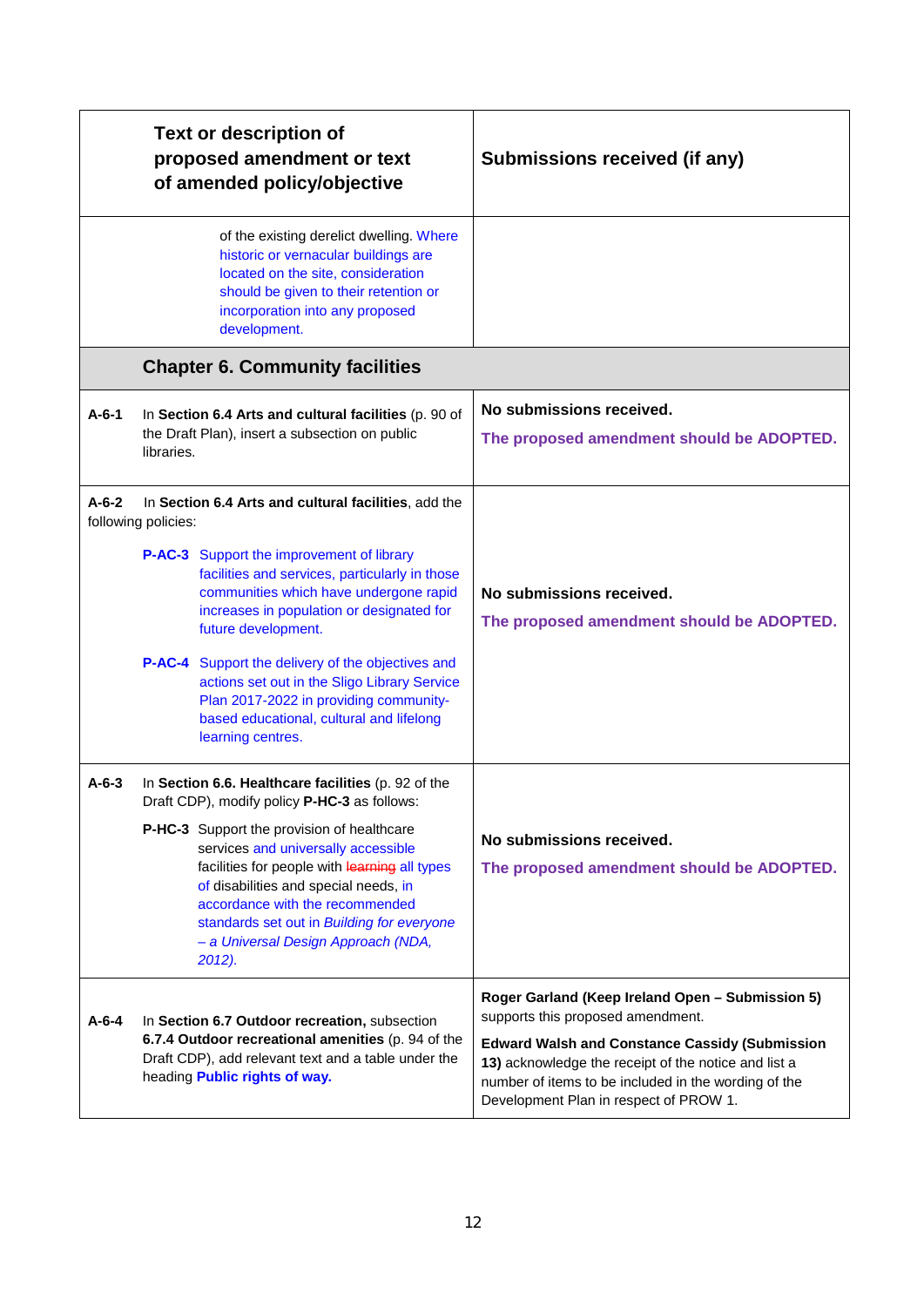# **Opinion**

It is agreed to include a note clarifying the start and end points of PROW 1, as well as the conditions of passing and repassing across the route of PROW 1.

# **Recommendation**

The proposed amendment A-6-4 should be **ADOPTED** subject to the indication of the coordinates of the start and end points of PROW 1, together with a note worded as follows:

**In accordance with Supreme Court Rulings No. 89 and 92 of 2011:**

- **A right of way exists between point A (Easting 162505.674, Northing 344090.033) and point B (Easting 162261.274, Northing 344008.744)** *(Note: in the final version of the new CDP, the map illustrating this ROW will be amended by marking the two ends of the route with the letters A and B)*
- **There is no right of parking off the route of PROW 1;**
- **The right to pass and repass the nine-foot avenue does not extend to the lawns, gardens or any other land on either side of the right of way.**

| $A - 6 - 5$ |                | In Section 6.7 Outdoor recreation, subsection<br>6.7.4 Outdoor recreational amenities (p. 94-95 of<br>the Draft Plan), insert a subsection explaining the<br>nature of Permissive Trails.                                                                                                                                                                                                                                                                                                                                                                                                          | Roger Garland (Keep Ireland Open - Submission 5)<br>and the Department of Housing, Planning, Community<br>and Local Government (Submission 14) support this<br>proposed amendment.<br>The proposed amendment should be ADOPTED. |
|-------------|----------------|----------------------------------------------------------------------------------------------------------------------------------------------------------------------------------------------------------------------------------------------------------------------------------------------------------------------------------------------------------------------------------------------------------------------------------------------------------------------------------------------------------------------------------------------------------------------------------------------------|---------------------------------------------------------------------------------------------------------------------------------------------------------------------------------------------------------------------------------|
| $A - 6 - 6$ | <b>P-OR-14</b> | In Section 6.7 Outdoor recreation, subsection<br>Section 6.7.4 Outdoor recreational policies (p.<br>97 of the Draft CDP), amend P-OR-14 as follows:<br>Preserve and improve access for the<br>public to lakes, beaches, coastal, riverside,<br>upland and other areas that have<br>traditionally been used for outdoor<br>recreation, subject to compliance with the<br>requirements of the Habitats Directive.<br>Where feasible, apply or support the<br>application of universal design principles,<br>as recommended in Building for everyone<br>- a Universal Design Approach (NDA,<br>2012). | Roger Garland (Keep Ireland Open - Submission 5)<br>supports this proposed amendment.<br>The proposed amendment should be ADOPTED.                                                                                              |
| $A - 6 - 7$ | <b>P-OR-15</b> | In Section 6.7 Outdoor recreation, subsection<br>6.7.4 Outdoor recreational amenities, insert the<br>following outdoor recreation policy after P-OR-14<br>(all subsequent policies will be renumbered in the<br>final version of the CDP):<br>Support the sustainable development of<br>water-based leisure, tourism and related<br>activities in County Sligo, subject to<br>compliance with the requirements of the<br><b>Habitats Directive.</b>                                                                                                                                                | No submissions received.<br>The proposed amendment should be ADOPTED.                                                                                                                                                           |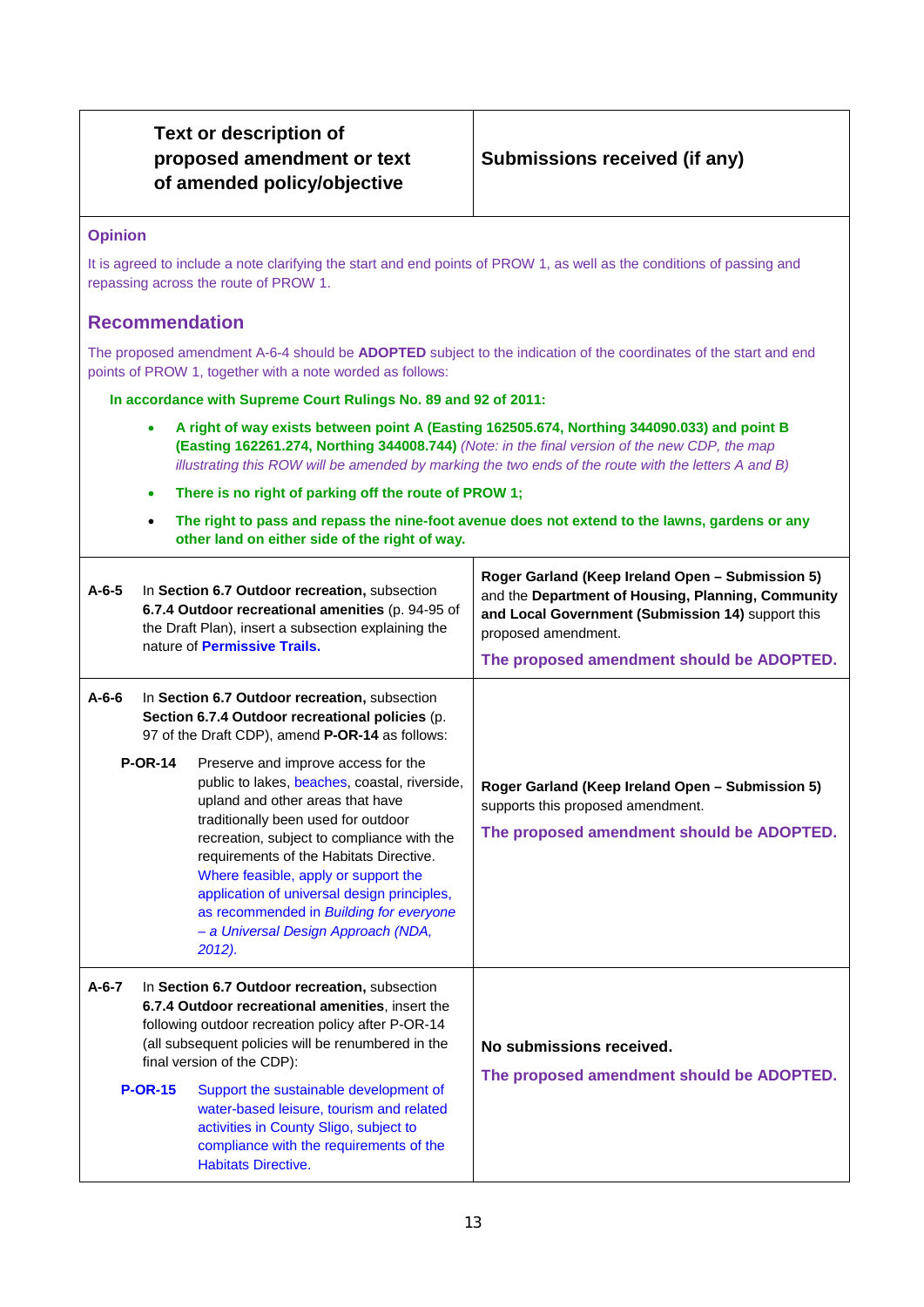|                                                                          | proposed amendment or text<br>of amended policy/objective                                                                                                                                                                                                                                                                                                                                                                                                                                                                                                                                                                                                                                                               | Submissions received (if any)                                                                                                                                                                                                                                                                                                                                                                                                                                                                                |
|--------------------------------------------------------------------------|-------------------------------------------------------------------------------------------------------------------------------------------------------------------------------------------------------------------------------------------------------------------------------------------------------------------------------------------------------------------------------------------------------------------------------------------------------------------------------------------------------------------------------------------------------------------------------------------------------------------------------------------------------------------------------------------------------------------------|--------------------------------------------------------------------------------------------------------------------------------------------------------------------------------------------------------------------------------------------------------------------------------------------------------------------------------------------------------------------------------------------------------------------------------------------------------------------------------------------------------------|
|                                                                          | <b>Chapter 7. Heritage</b>                                                                                                                                                                                                                                                                                                                                                                                                                                                                                                                                                                                                                                                                                              |                                                                                                                                                                                                                                                                                                                                                                                                                                                                                                              |
| $A - 7 - 1$<br>heritage objective:<br>$O-H-3$<br>"green infrastructure". | In Chapter 7 Heritage, subsection Heritage -<br>general objectives, add the following general<br>Prepare and support the<br>implementation of a Green<br><b>Infrastructure Strategy for County</b><br>Sligo, as resources allow.<br>and insert a footnote including the definition of                                                                                                                                                                                                                                                                                                                                                                                                                                   | Roger Garland (Keep Ireland Open - Submission 5)<br>suggests removing the words 'as resources allow' from O-<br>H-3 and amending the footnote to include the term 'quality<br>of life'.<br>The EPA (Submission 3) supports the proposed<br>amendment.                                                                                                                                                                                                                                                        |
| <b>Recommendation</b>                                                    | to retain the caveat 'as resources allow' at the end of proposed objective O-H-3.<br>its insertion is not considered appropriate or relevant.<br>The proposed amendment A-7-1 should be ADOPTED without further modifications.                                                                                                                                                                                                                                                                                                                                                                                                                                                                                          | The preparation of a 'Green Infrastructure Strategy' may require both internal and external resources. At present, there<br>are no guarantees that such resources will be available within specified timescales, therefore it is considered appropriate<br>The definition of "green infrastructure" included in the footnote was quoted from a European Commission document<br>entitled Green Infrastructure for Europe (2013). This definition does not include the wording 'quality of life' and therefore |
| $A - 7 - 2$<br><b>Opinion</b>                                            | In Section 7.1 Natural heritage and biodiversity,<br>subsection 7.1.1. Designated sites for nature<br>conservation (p. 103 of the Draft Plan), modify the<br>text of policy <b>P-DSNC-3</b> as follows:<br>P-DSNC-3 Carry out an appropriate level of<br>assessment for all development plans,<br>land-use plans and projects $#$ that the<br>Council authorizes or proposes to<br>undertake or adopt, to determine the<br>potential for these plans/projects to<br>impact on designated sites, or<br>proposed designated sites, in<br>accordance with the Habitats Directive.<br>All appropriate assessments shall be in<br>compliance with the provisions of Part<br>XAB of the Planning and Development<br>Act 2000. | The EPA (Submission 3) suggests that Policy P-DSNC-3<br>should include a reference to the protection of ecological<br>corridors and linkages that are associated with designated<br>sites.                                                                                                                                                                                                                                                                                                                   |

#### **Recommendation**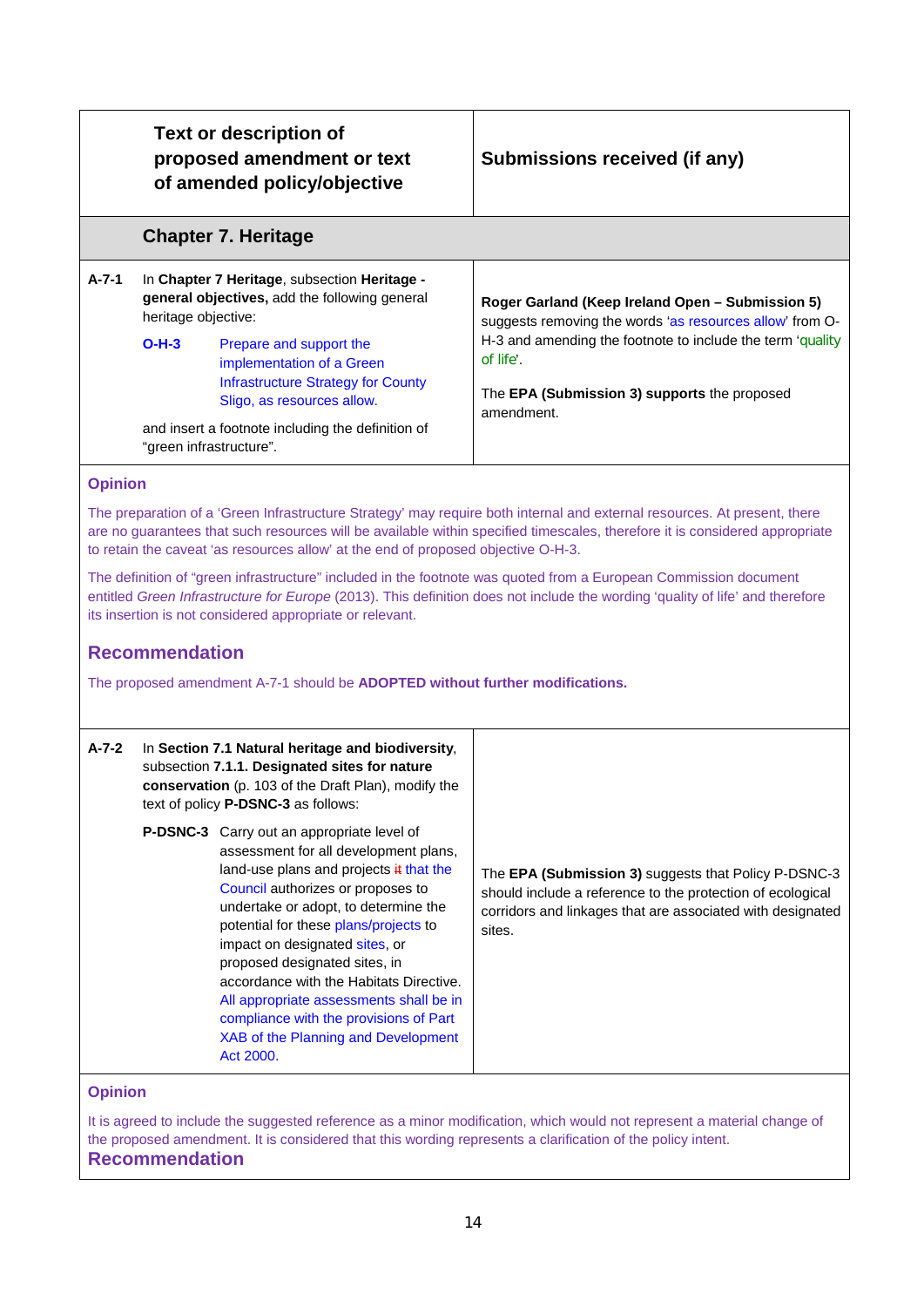# **Submissions received (if any)**

#### The proposed amendment A-7-2 should be **ADOPTED** in the following form:

**P-DSNC-3** Carry out an appropriate level of assessment for all development plans, land-use plans and projects it that the Council authorizes or proposes to undertake or adopt, to determine the potential for these plans/projects to impact on designated sites, proposed designated sites, **or associated ecological corridors and linkages,** in accordance with the Habitats Directive. All appropriate assessments shall be in compliance with the provisions of Part XAB of the Planning and Development Act 2000.

# **A-7-3** In **Section 7.1 Natural heritage and biodiversity**, subsection **7.1.5 Trees, woodlands and hedgerows** (p. 108-109 of the Draft CDP), make the following changes: **7.1.5 Trees, woodlands and hedgerows** Hedgerows constitute an important natural and historic resource, given their contribution to landscape quality, their ecological importance as wildlife habitats, corridors between habitats and historical significance as townland and field boundaries. Hedgerows are afforded protection under the Wildlife (Amendment) Act, 2000, which prohibits the cutting of hedges during the bird nesting period (1st March to 1st September). **Woodlands, trees and hedgerows policies**  It is the policy of Sligo County Council to: **P-WTH-1** Protect trees, woodlands and hedgerows from development that would impact adversely upon them. Promote new tree and woodland planting and the enhancement of existing hedgerows by seeking increased coverage, in conjunction with new development using native species of local provenance, where possible. **P-WTH-2** Discourage the felling of mature trees to facilitate development and, where appropriate, make use of tree preservation orders to protect important trees and groups of trees which may be at risk or have an important amenity or historic value. **P-WTH-3** Require the planting of native broadleaved species, and species of local provenance, in new developments. **P-WTH-4** Promote the planting of native tree and shrub species by committing to using native species (of local provenance wherever possible) in its **No submissions received. The proposed amendment should be ADOPTED.**

landscaping works and on County Council

property.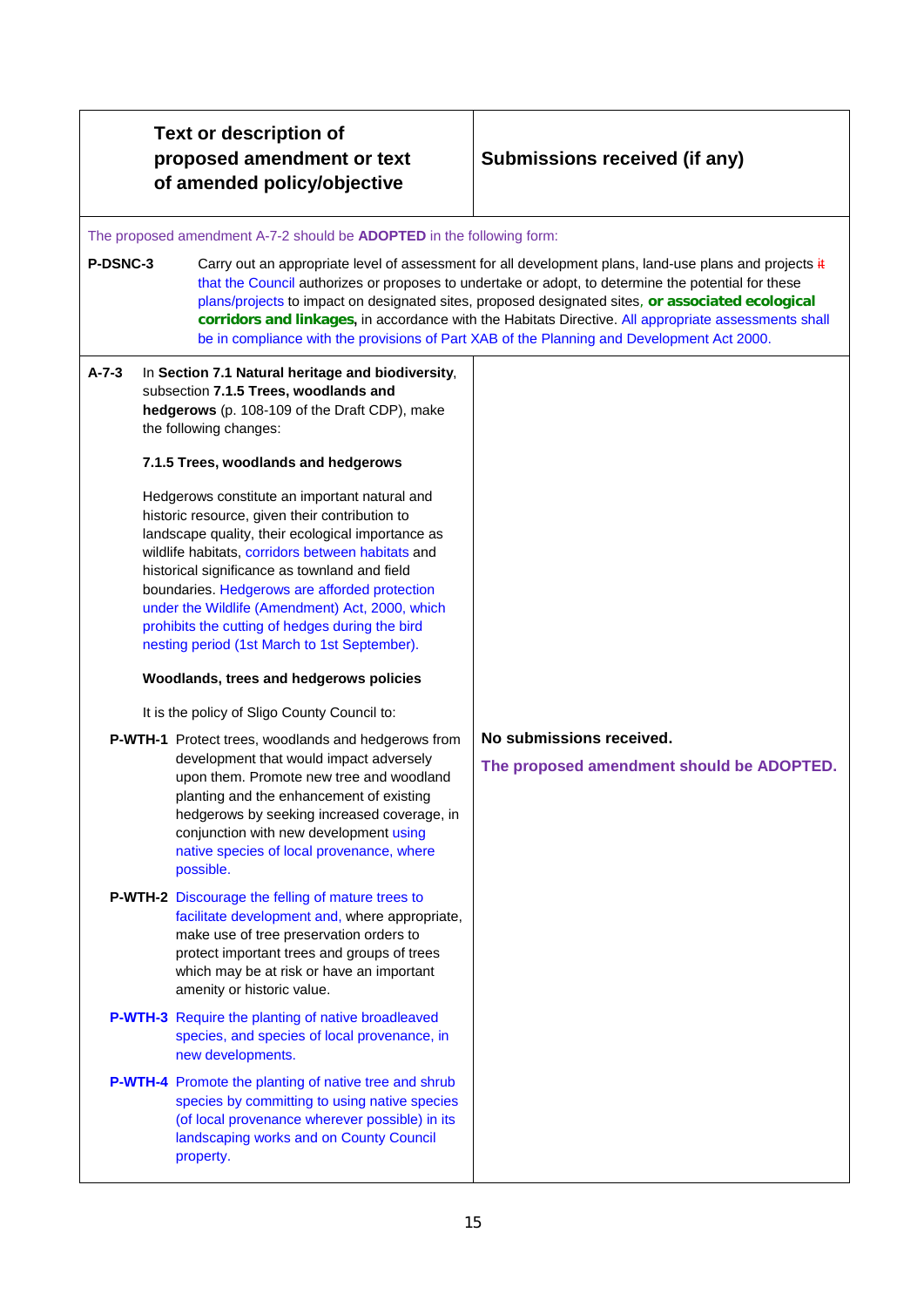|             |                                                                                                                                                                                                                                                   | <b>Text or description of</b><br>proposed amendment or text<br>of amended policy/objective                                                                                                                                                                                                                                                                                                                                                                                                                                                                                                                        | Submissions received (if any)                                                                                                      |
|-------------|---------------------------------------------------------------------------------------------------------------------------------------------------------------------------------------------------------------------------------------------------|-------------------------------------------------------------------------------------------------------------------------------------------------------------------------------------------------------------------------------------------------------------------------------------------------------------------------------------------------------------------------------------------------------------------------------------------------------------------------------------------------------------------------------------------------------------------------------------------------------------------|------------------------------------------------------------------------------------------------------------------------------------|
| A-7-4       | Draft Plan):                                                                                                                                                                                                                                      | In Section 7.1 Natural heritage and biodiversity,<br>subsection 7.1.6 Inland waters, add the following<br>text to Inland waters policy P-INW-1 (p. 110 of the<br>P-INW-1 Protect rivers, streams and other water<br>courses and their associated Core<br>riparian Zones (CRZ) from inappropriate<br>development and maintain them in an<br>open state, capable of providing suitable<br>habitats for fauna and flora. Structures<br>(e.g. bridges) crossing fisheries waters<br>shall be clear-span and shall be<br>designed and built in consultation with<br><b>Inland Fisheries Ireland.</b>                   | No submissions received.<br>The proposed amendment should be ADOPTED.                                                              |
| $A - 7 - 5$ | In Section 7.3 Architectural Heritage, subsection<br>7.3.2 Protection of non-habitable structures (p.<br>120 of the Draft CDP), insert additional text listing<br>items of street furniture which are part of the built<br>and cultural heritage. |                                                                                                                                                                                                                                                                                                                                                                                                                                                                                                                                                                                                                   | No submissions received.<br>The proposed amendment should be ADOPTED.                                                              |
| $A - 7 - 6$ | In Section 7.3 Architectural Heritage, subsection<br>7.3.4 Town and village streetscapes (p. 120 of<br>the Draft CDP), insert additional text defining<br>vernacular built heritage.                                                              |                                                                                                                                                                                                                                                                                                                                                                                                                                                                                                                                                                                                                   | No submissions received.<br>The proposed amendment should be ADOPTED.                                                              |
| $A - 7 - 7$ | <b>P-ARH-6</b><br>P-ARH-7                                                                                                                                                                                                                         | In Section 7.3 Architectural heritage, add the<br>following Architectural heritage policies:<br>Promote the retention and re-use of the<br>vernacular built heritage through<br>increasing public awareness of its<br>potential for re-use and its adaptability<br>to change.<br>When considering proposals to adapt<br>vernacular buildings to meet<br>contemporary living standards and<br>needs, require applicants to apply the<br>conservation principles and guidelines<br>set out in the ICOMOS Charter on the<br><b>Built Vernacular Heritage (Mexico</b><br>1999) – refer to Appendix H of this<br>Plan. | No submissions received.<br>The proposed amendment should be ADOPTED.                                                              |
| $A - 7 - 8$ |                                                                                                                                                                                                                                                   | In Section 7.4 Landscape character, subsection<br>7.4.3 Current knowledge and policy (p. 124 of the<br>Draft CDP), add clarifications to the definitions of<br>Normal rural Landscapes and Scenic Routes.                                                                                                                                                                                                                                                                                                                                                                                                         | Roger Garland (Keep Ireland Open - Submission 5)<br>supports this proposed amendment.<br>The proposed amendment should be ADOPTED. |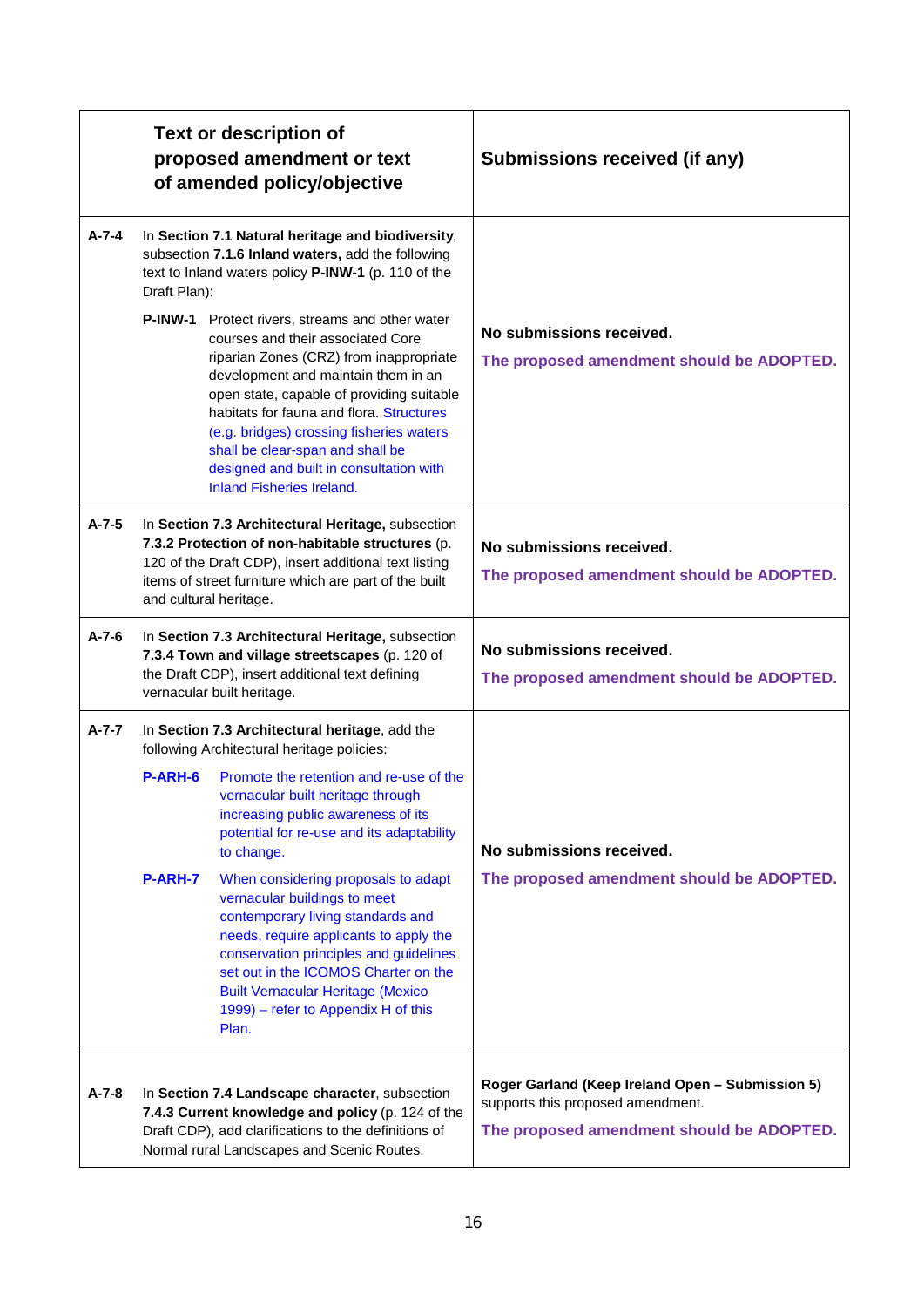|             |          | <b>Text or description of</b><br>proposed amendment or text<br>of amended policy/objective                                                                                                                                                                                                                                                                                                                                                                                                                                                                                                                                                                              | Submissions received (if any)                                                                                                                                                                                                                                                                          |
|-------------|----------|-------------------------------------------------------------------------------------------------------------------------------------------------------------------------------------------------------------------------------------------------------------------------------------------------------------------------------------------------------------------------------------------------------------------------------------------------------------------------------------------------------------------------------------------------------------------------------------------------------------------------------------------------------------------------|--------------------------------------------------------------------------------------------------------------------------------------------------------------------------------------------------------------------------------------------------------------------------------------------------------|
| $A - 7 - 9$ |          | In Section 7.4 Landscape character, subsection<br>Landscape character assessment and<br>protection policies (p. 125 of the Draft CDP),<br>amend policy P-LCAP-1 as follows:                                                                                                                                                                                                                                                                                                                                                                                                                                                                                             |                                                                                                                                                                                                                                                                                                        |
|             | P-LCAP-1 | Protect the physical landscape, visual<br>and scenic character of County Sligo<br>and seek to preserve the County's<br>landscape character. by assessing<br>all development proposals on the<br>basis of the Landscape<br><b>Characterisation Map.</b><br>Planning applications that have the<br>potential to impact significantly and<br>adversely upon landscape character,<br>or scenic views especially in<br><b>Sensitive Rural Landscapes, Visually</b><br><b>Vulnerable Areas and along Scenic</b><br>routes, may be required to be<br>accompanied by a visual impact<br>assessment using agreed and<br>appropriate viewing points and<br>methods of assessment. | Roger Garland (Keep Ireland Open - Submission 5)<br>suggests the deletion of the "last clause" in the first<br>paragraph. The reason given is that "one of the main<br>purposes of the Landscape Characterisation Map is to<br>assist the Council in assessing the merit of planning<br>applications". |

It is presumed that Mr Garland supports the retention of the wording shown in red above.

This wording was proposed for deletion because it suggests that the Landscape Characterisation Map is the only planning tool used in the assessment of planning applications with regard to their potential landscape impact. This is not the case, as there are **seven landscape character assessment and protection policies** that may be used in the assessment of planning applications, complemented by location, siting and design criteria specified in **Chapter 13. Development management standards**.

# **Recommendation**

**The proposed amendment should be ADOPTED without further modifications.**

|          | A-7-10 In Section 7.4 Landscape character, subsection<br>Landscape character assessment and<br><b>protection policies</b> (p. 125 of the Draft CDP),<br>amend policy <b>P-LCAP-3</b> as follows:                                                                                                                                                                                  |                                                                                                                                    |
|----------|-----------------------------------------------------------------------------------------------------------------------------------------------------------------------------------------------------------------------------------------------------------------------------------------------------------------------------------------------------------------------------------|------------------------------------------------------------------------------------------------------------------------------------|
| P-LCAP-3 | Preserve the scenic views listed in<br><b>Appendix F and the distinctive visual</b><br>character of designated Scenic Routes by<br>controlling development along designated<br>Scenic such Routes and other roads, while<br>facilitating developments that may be tied<br>to a specific location or to the<br>demonstrated needs of applicants to<br>reside in a particular area. | Roger Garland (Keep Ireland Open - Submission 5)<br>supports this proposed amendment.<br>The proposed amendment should be ADOPTED. |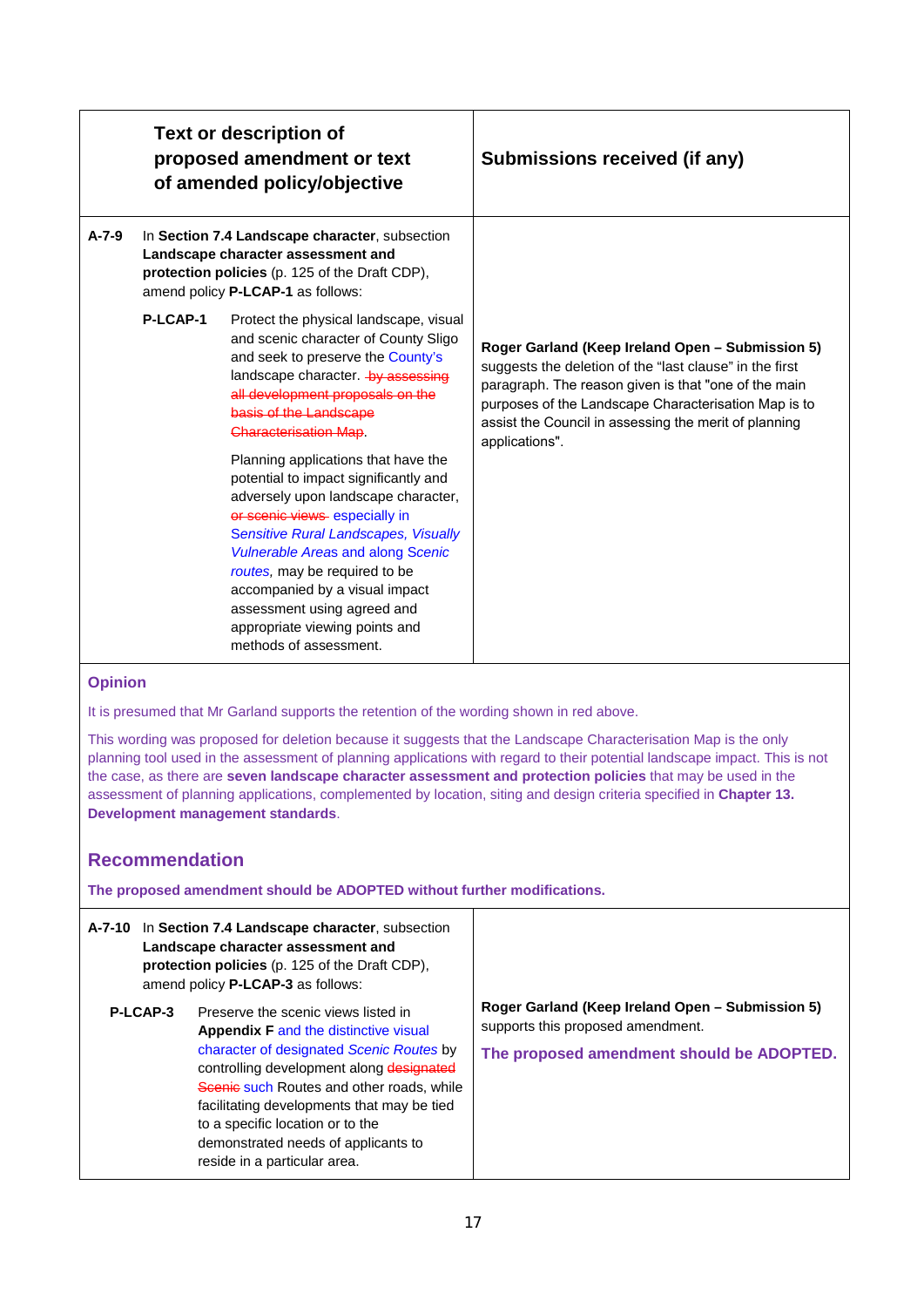|             |                                | <b>Text or description of</b><br>proposed amendment or text<br>of amended policy/objective                                                                                                                                                                                                                                                                                                                                                                                                                                               | Submissions received (if any)                                                                                                      |
|-------------|--------------------------------|------------------------------------------------------------------------------------------------------------------------------------------------------------------------------------------------------------------------------------------------------------------------------------------------------------------------------------------------------------------------------------------------------------------------------------------------------------------------------------------------------------------------------------------|------------------------------------------------------------------------------------------------------------------------------------|
|             |                                | In all cases, strict location, siting and design criteria<br>shall apply, as set out in Section 13.4 Residential<br>development in rural areas (development<br>management standards).                                                                                                                                                                                                                                                                                                                                                    |                                                                                                                                    |
|             |                                | <b>Chapter 8. Transport and mobility</b>                                                                                                                                                                                                                                                                                                                                                                                                                                                                                                 |                                                                                                                                    |
| $A-8-1$     | guidance document.             | In Section 8.1 National and regional transport<br>policy (p. 127 of the Draft Plan), insert reference to<br>the Spatial Planning and National Roads                                                                                                                                                                                                                                                                                                                                                                                      | Roger Garland (Keep Ireland Open - Submission 5)<br>supports this proposed amendment.<br>The proposed amendment should be ADOPTED. |
| $A - 8 - 2$ | Draft CDP):<br><b>SP-TRA-8</b> | In Section 8.1 National and regional transport<br>policy - Transport strategic policies, add the<br>following strategic transport policy (p. 129 of the<br>Facilitate the roll-out of charging<br>infrastructure for electric vehicles, in<br>line with the National Renewable<br><b>Energy Action Plan's target for 10%</b><br>of Ireland's vehicles to be electric by<br>2020.                                                                                                                                                         | SSE (Submission 6) supports this proposed amendment.<br>The proposed amendment should be ADOPTED.                                  |
| $A - 8 - 3$ | SO-TRA-3                       | In Section 8.1 National and regional transport<br>policy, modify the text of objective SO-TRA-3 as<br>follows (p. 130 of the Draft CDP):<br>Initiate the preparation of a<br>Transportation Study for Sligo City &<br>Environs <del>by Transport Infrastructure</del><br>Ireland (TII, previously NRA), the<br><b>National Transportation Authority and</b><br>the Department of Transport, subject<br>to available funding, and implement<br>the recommendations of this Study<br>subject to compliance with the<br>Habitats Directive. | No submissions received.<br>The proposed amendment should be ADOPTED.                                                              |
| $A - 8 - 4$ | primary roads.                 | In Section 8.2 Road network, subsection 8.2.1<br>National primary and secondary roads (p.132 of<br>the Draft Plan), add clarification regarding national                                                                                                                                                                                                                                                                                                                                                                                 | No submissions received.<br>The proposed amendment should be ADOPTED.                                                              |
| $A-8-5$     |                                | In Section 8.2 Road network, subsection 8.2.1<br>National primary and secondary roads (p.132 of<br>the Draft Plan), introduce a specific set of policies<br>entitled <b>National roads policies</b> as follows:                                                                                                                                                                                                                                                                                                                          |                                                                                                                                    |
|             | <b>P-NR-1</b>                  | Protect the traffic carrying capacity of<br>national roads, the level of service they                                                                                                                                                                                                                                                                                                                                                                                                                                                    |                                                                                                                                    |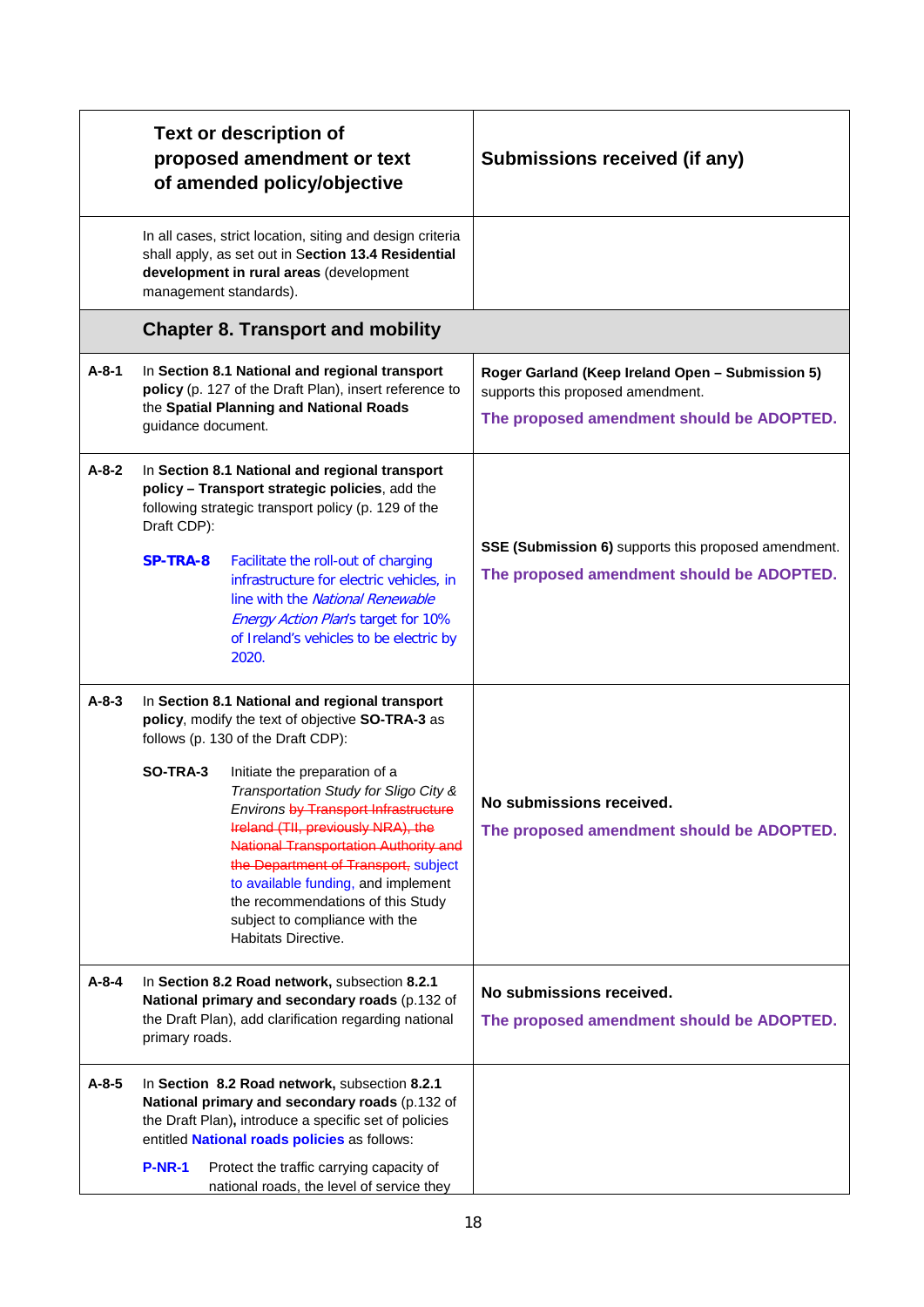|               | <b>Text or description of</b><br>proposed amendment or text<br>of amended policy/objective                                                                                                                                                                                                                                                                                                                                                                                                                                                                                                                                                                                                                                        | Submissions received (if any)                                                                                                                                                                                                                                                                                                                                                                                                                                                                                                                                                                                                                                                                                                                                                  |  |
|---------------|-----------------------------------------------------------------------------------------------------------------------------------------------------------------------------------------------------------------------------------------------------------------------------------------------------------------------------------------------------------------------------------------------------------------------------------------------------------------------------------------------------------------------------------------------------------------------------------------------------------------------------------------------------------------------------------------------------------------------------------|--------------------------------------------------------------------------------------------------------------------------------------------------------------------------------------------------------------------------------------------------------------------------------------------------------------------------------------------------------------------------------------------------------------------------------------------------------------------------------------------------------------------------------------------------------------------------------------------------------------------------------------------------------------------------------------------------------------------------------------------------------------------------------|--|
| <b>P-NR-2</b> | deliver and the period over which they<br>continue to perform efficiently, by<br>avoiding the creation of new access<br>points or the generation of increased<br>traffic from existing accesses onto the N-<br>4, N-15, N-16, N-17 and N-59 outside the<br>50 km/h speed limit, in accordance with<br>the DoECLG's publication Spatial<br>Planning and National Roads -Guidelines<br>for Planning Authorities (2012).<br>Protect the route corridors<br>necessary for the construction<br>of new roads or the upgrading<br>of existing national roads in<br>Sligo, in accordance with the<br><b>DoECLG's publication Spatial</b><br><b>Planning and National Roads -</b><br><b>Guidelines for Planning</b><br>Authorities (2012). | The TII (Submission 7) welcomes the clarification<br>provided by the inclusion of the proposed national road<br>policies.<br>In relation to proposed policy P-NR-3, the TII indicates<br>that the application of DMURS to national roads inside 60<br>km/h speed limit areas requires the consent of the TII,<br>which will consider such cases on an individual basis.<br>A modification to the proposed wording of P-NR-3 is<br>recommended as follows:<br>Apply the provisions of the Design<br>Manual for Urban Roads and Streets<br>(DTTS, DECLG 2013), in exceptional<br>circumstances, to all development<br>along national roads inside the 60-<br>km/h speed limit zones in towns and<br>villages, with the consent of TII. In all<br>other circumstances on national |  |
| <b>P-NR-3</b> | Apply the provisions of the<br><b>Design Manual for Urban</b><br>Roads and Streets (DTTS,<br>DECLG 2013) to all<br>development along national<br>roads inside the 60-km/h speed<br>limit zones in towns and<br>villages.                                                                                                                                                                                                                                                                                                                                                                                                                                                                                                          | roads, design standards in TII<br>publications will apply.                                                                                                                                                                                                                                                                                                                                                                                                                                                                                                                                                                                                                                                                                                                     |  |
| <b>P-NR-4</b> | Maintain the national road<br>network in accordance with the<br>TII Pavement Asset<br>Management System.                                                                                                                                                                                                                                                                                                                                                                                                                                                                                                                                                                                                                          |                                                                                                                                                                                                                                                                                                                                                                                                                                                                                                                                                                                                                                                                                                                                                                                |  |
| <b>P-NR-5</b> | Permit direct access to zoned lands<br>along national roads inside the 50 km/h<br>speed limit subject to normal planning<br>considerations. Within transitional<br>zones (between 50 km/h and 60 km/h<br>speed limiting signs), access may be<br>permitted, but only in limited<br>circumstances, where it is in the interest<br>of facilitating orderly urban development,<br>and subject to a road safety audit carried<br>out in accordance with TII requirements.                                                                                                                                                                                                                                                             |                                                                                                                                                                                                                                                                                                                                                                                                                                                                                                                                                                                                                                                                                                                                                                                |  |

The proposed modifications to P-NR-3 are acceptable and would represent a minor modification, not a material change of the proposed amendment A-8-5.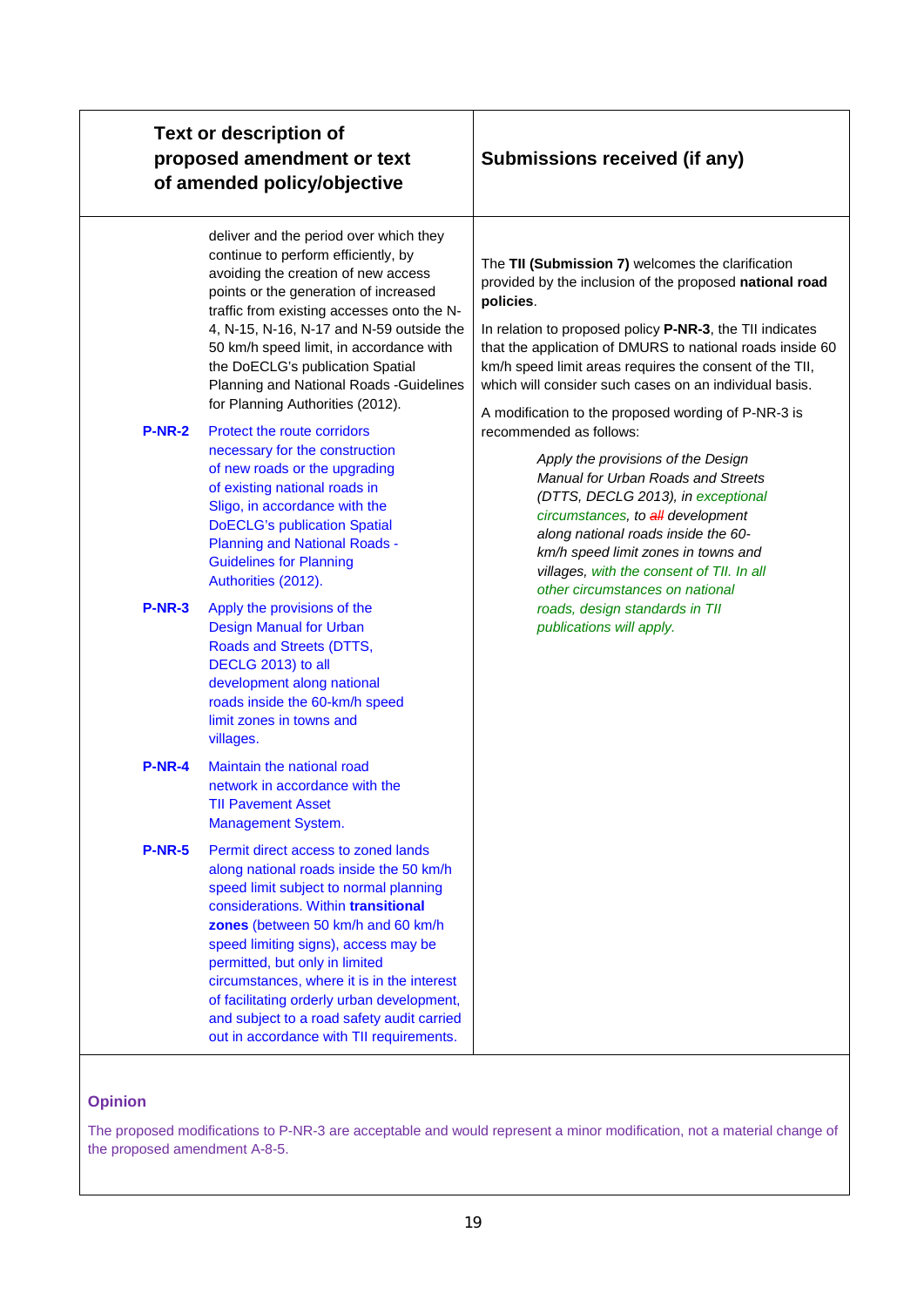|             | <b>Text or description of</b><br>proposed amendment or text<br>of amended policy/objective |                                                                                                                                                                                                                                                                                                                                                                                                                                                                  | Submissions received (if any)                                                                                                                                                                                                                                                                                                                                                                |  |
|-------------|--------------------------------------------------------------------------------------------|------------------------------------------------------------------------------------------------------------------------------------------------------------------------------------------------------------------------------------------------------------------------------------------------------------------------------------------------------------------------------------------------------------------------------------------------------------------|----------------------------------------------------------------------------------------------------------------------------------------------------------------------------------------------------------------------------------------------------------------------------------------------------------------------------------------------------------------------------------------------|--|
|             | <b>Recommendation</b><br><b>P-NR-3</b>                                                     | national roads, design standards in TII publications will apply.                                                                                                                                                                                                                                                                                                                                                                                                 | The proposed amendment A-8-5 should be ADOPTED with the following modification to policy P-NR-3:<br>Apply the provisions of the Design Manual for Urban Roads and Streets (DTTS, DECLG 2013),<br>in exceptional circumstances, to all development along national roads inside the 60-km/h<br>speed limit zones in towns and villages, with the consent of TII. In all other circumstances on |  |
| $A - 8 - 6$ |                                                                                            | In subsection National roads objectives (p. 133 of<br>the Draft CDP), delete objective O-NR-3 (now<br>proposed to be included as a policy under the<br><b>National Roads policies.</b>                                                                                                                                                                                                                                                                           | No submissions received.<br>The proposed amendment should be ADOPTED.                                                                                                                                                                                                                                                                                                                        |  |
| $A - 8 - 7$ | following policy:                                                                          | In subsection Non-national roads and bridges<br>policies (p. 135 of the Draft CDP), add the<br><b>P-NNR-5</b> Upgrade roads, footpaths, car-parking<br>areas and junctions within the County's<br>towns and villages in accordance with<br>the provisions of the Design Manual for<br><b>Urban Roads and Streets (DTTS,</b><br>DECLG, 2013), subject to the availability<br>of resources.                                                                        | No submissions received.<br>The proposed amendment should be ADOPTED.                                                                                                                                                                                                                                                                                                                        |  |
| A-8-8       | as follows:<br><b>O-CW-5</b>                                                               | In Section 8.3 Cycle and pedestrian movements,<br>modify objective O-CW-5 (p. 139 of the Draft Plan)<br>Seek the development of a footway and<br>cycleway (greenway) on or alongside the<br>disused closed railway line from<br><b>Claremorris to-Collooney to Bellaghy</b><br>(Sligo/Mayo county boundary) insofar as<br>such route does not compromise the<br>reopening of the Western Rail Corridor, if<br>reopening the railway line is deemed<br>feasible'. | Roger Garland (Keep Ireland Open - Submission 5)<br>supports this proposed amendment.<br>The proposed amendment should be ADOPTED.                                                                                                                                                                                                                                                           |  |
| $A-8-9$     |                                                                                            | In Section 8.3 Cycle and pedestrian movements,<br>modify the wording of Objective O-CW-5 (p. 139 of<br>the Draft Plan) by replacing "disused railway line"<br>with "closed railway line".                                                                                                                                                                                                                                                                        | No submissions received.<br>The proposed amendment should be ADOPTED.                                                                                                                                                                                                                                                                                                                        |  |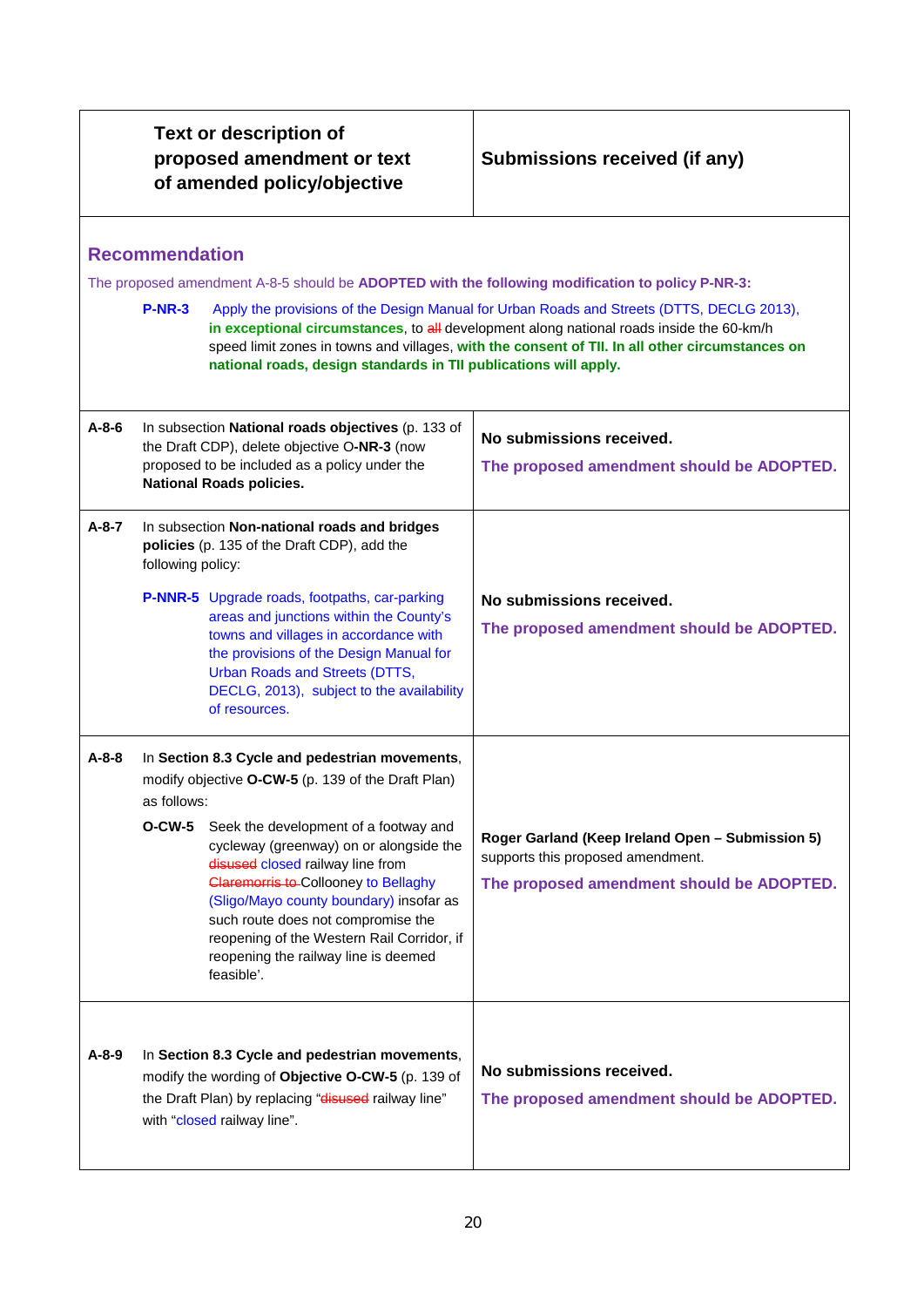|         |               | <b>Text or description of</b><br>proposed amendment or text<br>of amended policy/objective                                                                                                                                                                                                                                                                                                                                                                                                                                                                                                              | Submissions received (if any)                                         |
|---------|---------------|---------------------------------------------------------------------------------------------------------------------------------------------------------------------------------------------------------------------------------------------------------------------------------------------------------------------------------------------------------------------------------------------------------------------------------------------------------------------------------------------------------------------------------------------------------------------------------------------------------|-----------------------------------------------------------------------|
|         |               | <b>Chapter 9. Environmental infrastructure</b>                                                                                                                                                                                                                                                                                                                                                                                                                                                                                                                                                          |                                                                       |
| $A-9-1$ | in Co. Sligo. | In Section 9.5 Waste management (p. 161 of the<br>Draft Plan) insert a new subsection detailing the<br>location and the current state of Historic landfills                                                                                                                                                                                                                                                                                                                                                                                                                                             | No submissions received.<br>The proposed amendment should be ADOPTED. |
| $A-9-2$ |               | In subsection Waste management policies (p.164<br>of the Draft CDP), include three additional waste<br>management policies as follows:                                                                                                                                                                                                                                                                                                                                                                                                                                                                  |                                                                       |
|         | P-WM-6        | Require any development proposals on<br>known historic landfill sites or in their<br>vicinity shall take into consideration the<br><b>EPA Code of Practice: Environmental Risk</b><br><b>Assessment for Unregulated Waste</b><br>Disposal Sites (April 2007). Where landfills<br>meet the definition of a 'closed landfill', as<br>set out in the Waste Management<br>(certification of historic unlicensed waste<br>disposal and recovery activity) Regulations<br>2008 (S.I. No 524 of 2008), there will be a<br>requirement for authorisation of the landfill<br>by the EPA under those regulations. |                                                                       |
|         | <b>P-WM-7</b> | Ensure that the zoning or the rezoning of<br>known former landfill sites, as part of the<br>preparation or review of local area plans, is<br>the most appropriate having regard to the<br>potential sensitivities of such lands.                                                                                                                                                                                                                                                                                                                                                                        | No submissions received.                                              |
|         | P-WM-8        | Development proposals on brownfield sites<br>- such as former petrol stations,<br>fuel/chemical storage areas and similar<br>sites - shall be required to undertake an<br>assessment if the potential for<br>contaminated materials, soils etc to be<br>unearthed during demolition/construction<br>works, and the associated environmental<br>risks.                                                                                                                                                                                                                                                   | The proposed amendment should be ADOPTED.                             |
|         |               | Where any environmental risk is identified,<br>appropriate investigations shall be<br>undertaken to determine the nature and<br>extent of any materials or contaminated<br>soils on the proposed development sites.                                                                                                                                                                                                                                                                                                                                                                                     |                                                                       |
|         |               | A site-specific remediation plan shall be<br>prepared to ensure that the construction<br>and operation phases of development do<br>not result in risk to human health, water<br>quality, biodiversity, fisheries, air quality<br>etc.                                                                                                                                                                                                                                                                                                                                                                   |                                                                       |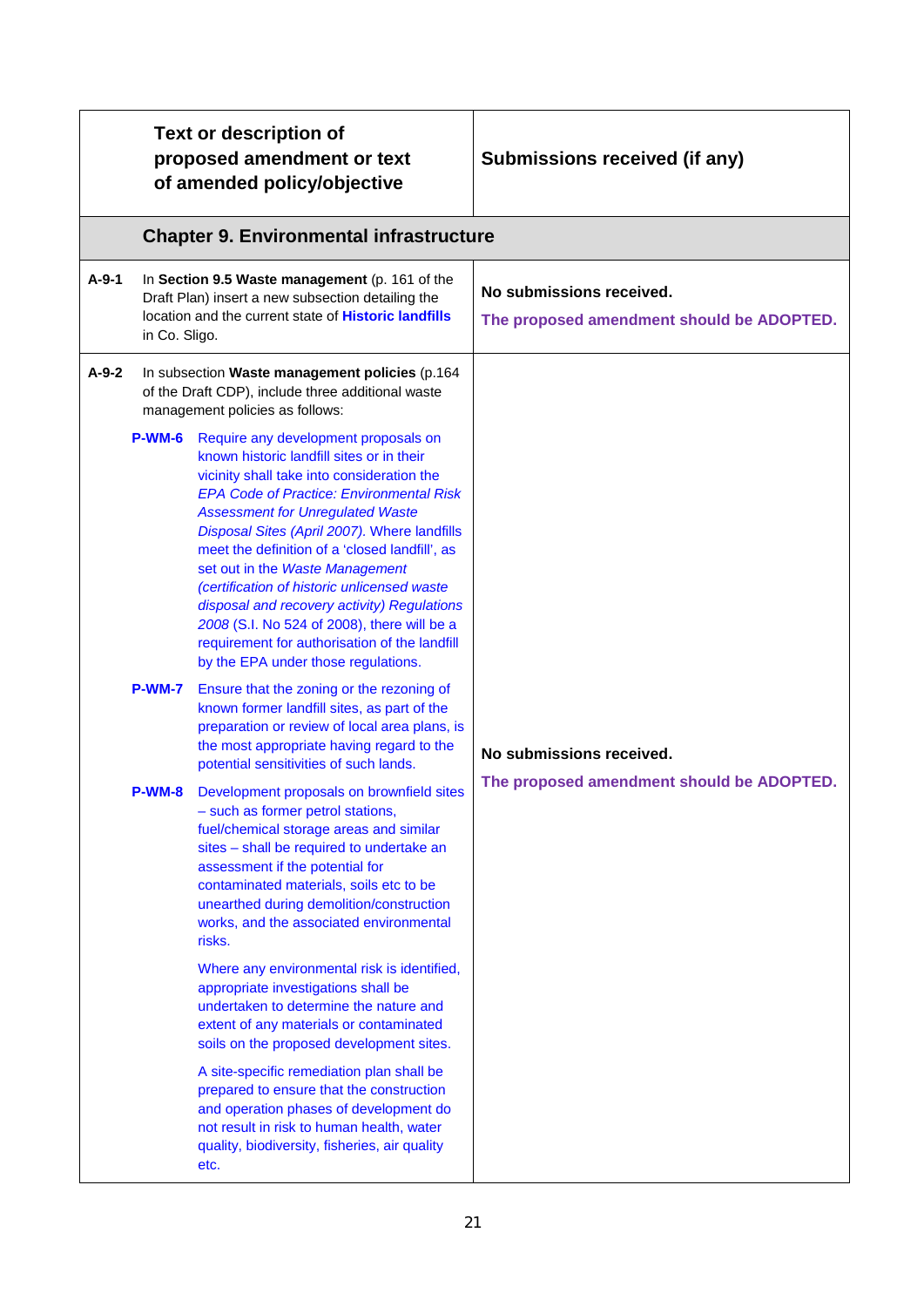|         |              | <b>Text or description of</b><br>proposed amendment or text<br>of amended policy/objective                                                                                                                                                                                   | Submissions received (if any)                                                                                           |
|---------|--------------|------------------------------------------------------------------------------------------------------------------------------------------------------------------------------------------------------------------------------------------------------------------------------|-------------------------------------------------------------------------------------------------------------------------|
| $A-9-3$ | objective:   | In Section 9.5 Waste management (p.161 of the<br>Draft Plan), add the following waste management                                                                                                                                                                             |                                                                                                                         |
|         | $O-WM-1$     | Ensure that the certification and<br>remediation process of the known<br>historic landfill at Finisklin is completed in<br>accordance with the EPA Code of<br><b>Practice: Environmental Risk</b><br><b>Assessment for Unregulated Waste</b><br>Disposal Sites (April 2007). | No submissions received.<br>The proposed amendment should be ADOPTED.                                                   |
| $A-9-4$ | Irish Water. | Modify the text of Table 9.C Wastewater treatment<br>plants in County Sligo (p. 151-157 of the Draft<br>CDP) in accordance with the <b>updates</b> provided by                                                                                                               | Irish Water (Submission 7) provides an update on<br>upgrade works included in its Capital Investment Plan<br>2017-2021. |

It is noted that Irish Water confirms the figures included in this proposed amendment in relation to the upgrades to wastewater treatment plants in Ballinacarrow, Ballinafad, Grange, Rosses Point, Tobercurry and Strandhill.

In addition, IW provides the following updates (shown in green below):

#### **Mullaghmore**

Upgrade of the Mullaghmore WWTP is included in Irish Water's Investment Plan 2017-2021. This project is at feasibility stage. Design capacity of the upgraded plant to adequately serve the village and meet statutory requirements is to be determined.

#### **Ballymote**

Upgrade works to provide a 3,500 p.e. plant at the Ballymote WWTP is included in Irish Water's Investment Plan for 2017- 2021. *(Note: the figure contained in the Draft Plan is 3,000 p.e.)*

#### **Collooney**

Upgrade works to provide a 3,100 p.e. plant at the Collooney WWTP is included in Irish Water's Investment Plan for 2017-2021. *(Note: the figure contained in the Draft Plan is 1,400 p.e.)*

The new updates are minor modifications, which would not represent a material change of the proposed amendment.

# **Recommendation**

The proposed amendment A-9-4 should be **ADOPTED** as modified by the updated information provided by Irish Water.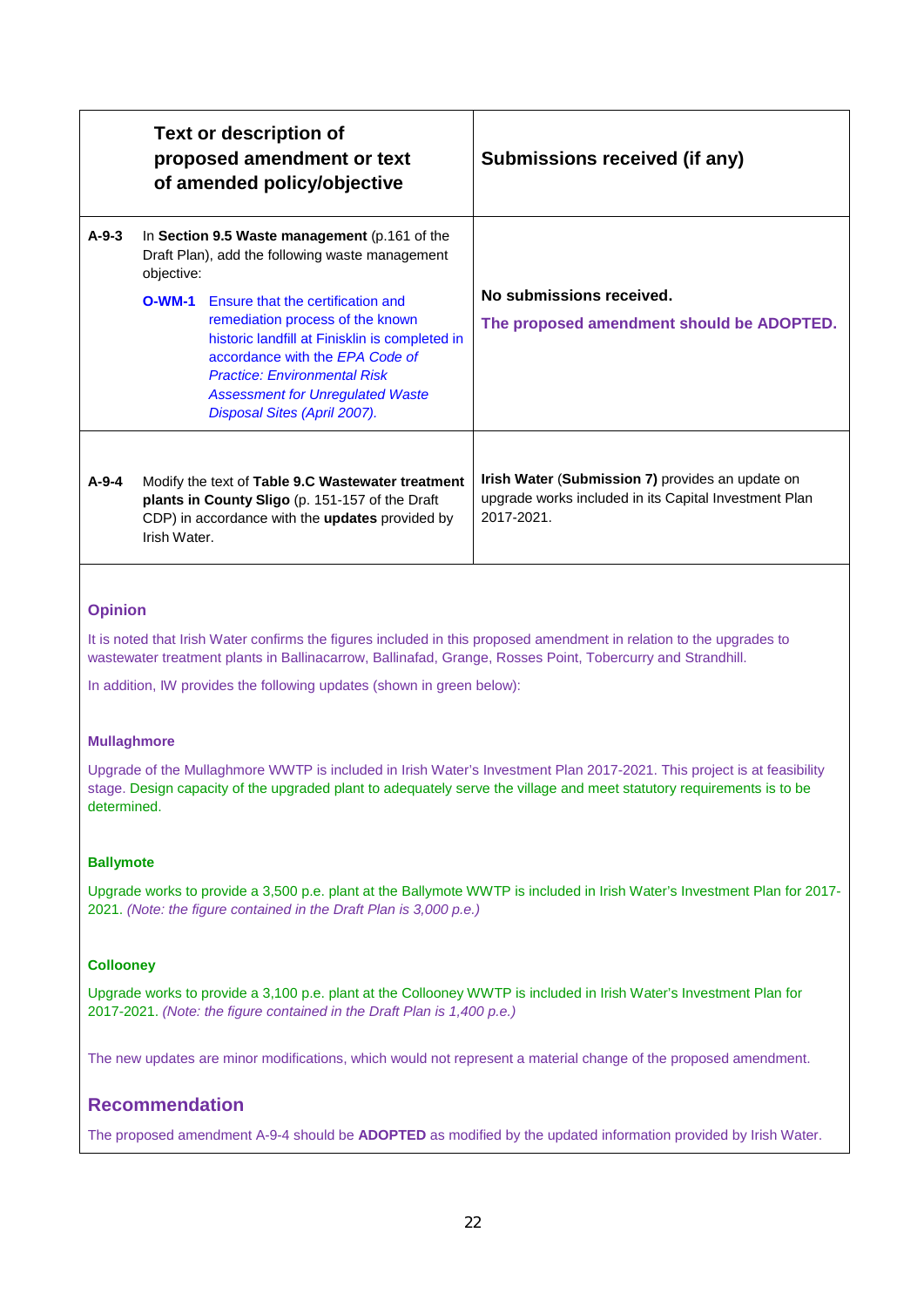|        | <b>Text or description of</b><br>proposed amendment or text<br>of amended policy/objective                                                                                                                                                                                                                                                                                              | Submissions received (if any)                                                                               |
|--------|-----------------------------------------------------------------------------------------------------------------------------------------------------------------------------------------------------------------------------------------------------------------------------------------------------------------------------------------------------------------------------------------|-------------------------------------------------------------------------------------------------------------|
|        | <b>Chapter 10. Environmental quality</b>                                                                                                                                                                                                                                                                                                                                                |                                                                                                             |
| A-10-1 | In Chapter 10 Environmental quality, Section<br>10.2 Air quality (p. 170 of the Draft Plan), insert an<br>additional subsection containing information on<br>radon gas.                                                                                                                                                                                                                 | No submissions received.<br>The proposed amendment should be ADOPTED.                                       |
|        | A-10-2 In Section 10.4 Coastal environment, subsection<br>10.4.1 Coastal zone (p.172 of the Draft Plan),<br>modify the definition of the coastal zone and<br>associated areas.                                                                                                                                                                                                          | No submissions received.<br>The proposed amendment should be ADOPTED.                                       |
|        | A-10-3 In Section 10.4 Coastal environment, subsection<br>10.4.4 Developments on the foreshore and<br>nearshore (p. 173 of the Draft Plan) replace the<br>definition of the <b>foreshore</b> with an extended<br>version.                                                                                                                                                               | No submissions received.<br>The proposed amendment should be ADOPTED.                                       |
| A-10-4 | In Box 10.A Proposed coastal protection works<br>(p. 176 of the Draft Plan,) modify the description of<br>proposed works at Pullaheeny.                                                                                                                                                                                                                                                 | No submissions received.<br>The proposed amendment should be ADOPTED.                                       |
|        | A-10-5 In Section 10.4 Coastal environment, subsection<br>10.4.6 Coastal protection, modify policy P-CP-2<br>(p. 176 of the Draft Plan) as follows:<br>$P-CP-2$<br>Require that any development within the<br>coastal zone is appropriately sited and<br>designed having regard to coastal<br>flooding, future shoreline erosion,<br>predicted sea level rise and OPW flood<br>mapping. | No submissions received.<br>The proposed amendment should be ADOPTED.                                       |
| A-10-6 | In Section 10.6 Climate Change, subsection<br>10.6.2 Legislative Context (p.179 -180 of the Draft<br>Plan), modify the text to reflect the current stage of<br>the preparation of the National Mitigation Plan.                                                                                                                                                                         | <b>SSE (Submission 6)</b> supports this proposed<br>amendment.<br>The proposed amendment should be ADOPTED. |
|        | A-10-7 In Section 10.6 Climate Change, subsection<br>10.6.3 Role of the Local Authority (p. 180-181),<br>insert the text requiring the repair of old bridges in<br>preference to replacement.                                                                                                                                                                                           | No submissions received.<br>The proposed amendment should be ADOPTED.                                       |
| A-10-8 | In Section 10.6 Climate change, subsection<br>Climate adaptation and mitigation policies (p.<br>182 of the Draft Plan), insert the following additional<br>policy:<br>Support the repair of old structures where<br>P-CAM-11<br>possible, in particular the repair of the<br>stone arch bridge stock, in preference to<br>replacement with high carbon materials.                       | No submissions received.<br>The proposed amendment should be ADOPTED.                                       |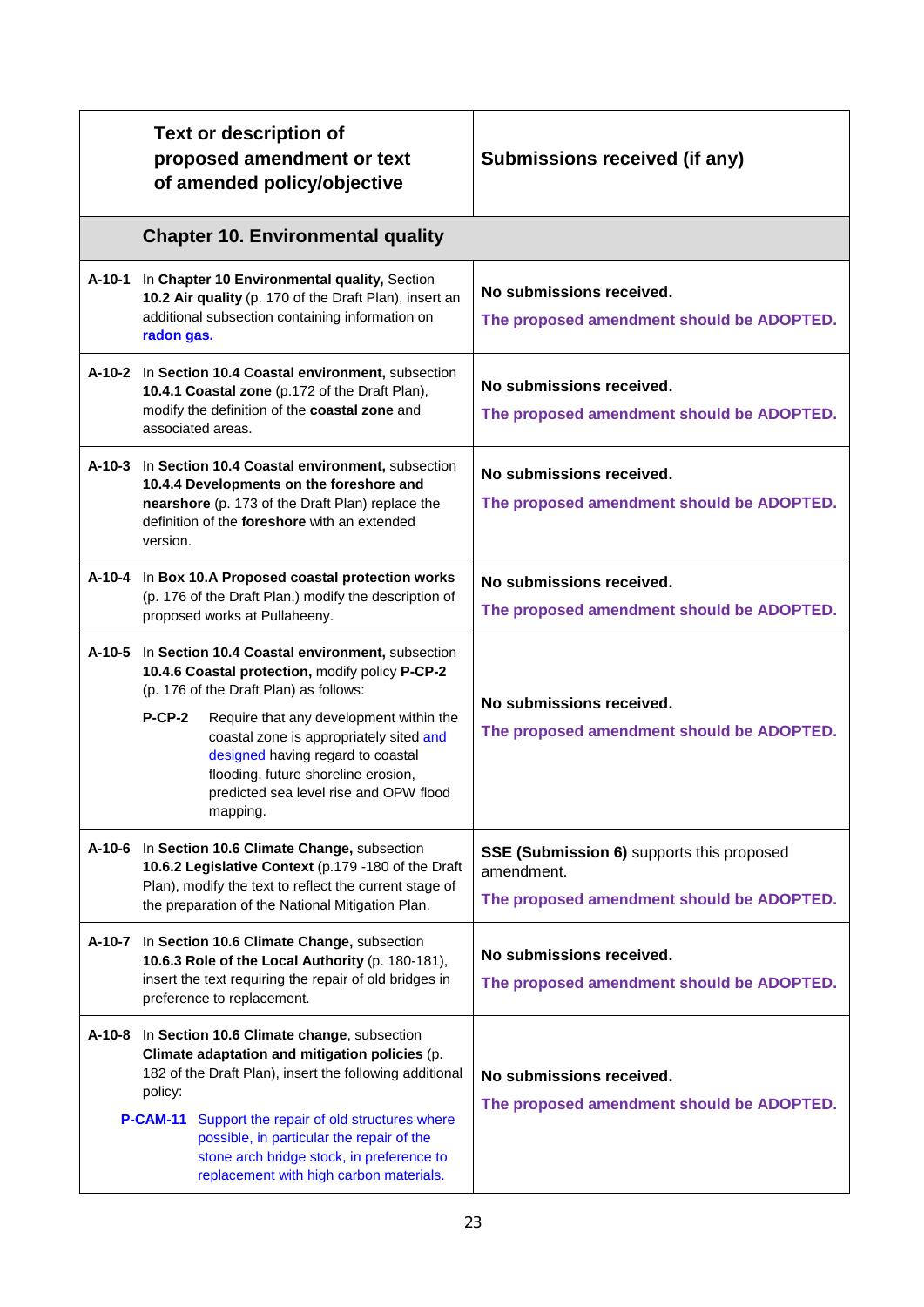|          | <b>Text or description of</b><br>proposed amendment or text<br>of amended policy/objective                                                                                                                                                                                                                                                                                                           | Submissions received (if any)                                                                                                                                                                                                                                                                                                                                                                                                                                                                                                                                                                                                                                                   |
|----------|------------------------------------------------------------------------------------------------------------------------------------------------------------------------------------------------------------------------------------------------------------------------------------------------------------------------------------------------------------------------------------------------------|---------------------------------------------------------------------------------------------------------------------------------------------------------------------------------------------------------------------------------------------------------------------------------------------------------------------------------------------------------------------------------------------------------------------------------------------------------------------------------------------------------------------------------------------------------------------------------------------------------------------------------------------------------------------------------|
|          | A-10-9 In Section 10.7 Flood risk management (p. 183 of<br>the Draft Plan), insert minor references to aquifers<br>and karst areas.                                                                                                                                                                                                                                                                  | No submissions received.<br>The proposed amendment should be ADOPTED.                                                                                                                                                                                                                                                                                                                                                                                                                                                                                                                                                                                                           |
| A-10-10  | In Section 10.7 Flood risk management,<br>subsection 10.7.2 Progress in flood risk<br>assessment, (p. 184 of the Draft Plan), update<br>the text to reflect the current stage in the<br>procedure for adopting the Flood risk<br>Management Plans.                                                                                                                                                   | No submissions received.<br>The proposed amendment should be ADOPTED.                                                                                                                                                                                                                                                                                                                                                                                                                                                                                                                                                                                                           |
|          | <b>Chapter 11. Energy and telecommunications</b>                                                                                                                                                                                                                                                                                                                                                     |                                                                                                                                                                                                                                                                                                                                                                                                                                                                                                                                                                                                                                                                                 |
| A-11-1   | In Section 11.1 Energy, subsection 11.1.7<br>Electricity transmission (p. 191 of the Draft<br>CDP), add text reflecting the current stage of<br>preparation of Grid Development Strategy.                                                                                                                                                                                                            | No submissions received.<br>The proposed amendment should be ADOPTED.                                                                                                                                                                                                                                                                                                                                                                                                                                                                                                                                                                                                           |
| $A-11-2$ | In Section 11.1 Energy, subsection Strategic<br>energy objectives (p. 193 of the Draft CDP), add<br>the following objective:<br><b>SO-EN-2</b><br>Undertake an analysis of suitable<br>areas for wind energy and prepare a<br>map showing County Sligo's<br><b>Landscape Suitability for Wind</b><br>Energy Developments, in accordance<br>with Section 3.5 of the Wind Energy<br>Guidelines (2006). | This proposed amendment is supported by SSE.<br>(Submission 6).<br>The Northern and Western Regional Assembly<br>(Submission 23) endorses the Council's approach, but<br>suggests that the timing of the assessment "may now be<br>opportune, with indications that the publication of new<br>Guidelines on Wind Energy is imminent".<br>The EPA (Submission 3) notes the proposed<br>amendment and recommends that the Plan should ensure<br>consistency with the revised Wind Energy Guidelines,<br>expected to be issued in the near future.<br>The proposed amendment should be ADOPTED,<br>adding the words "and any subsequent<br>revisions" at the end of the objective. |
|          | <b>Chapter 13. Development management standards</b>                                                                                                                                                                                                                                                                                                                                                  |                                                                                                                                                                                                                                                                                                                                                                                                                                                                                                                                                                                                                                                                                 |
| A-13-1   | In Section 13.2 General development<br>standards, subsection 13.2.14 Undergrounding<br>of cables (p. 218 of the Draft Plan), modify the<br>first paragraph by adding reference to<br><b>Architectural Conservation Areas.</b>                                                                                                                                                                        | No submissions received.<br>The proposed amendment should be ADOPTED.                                                                                                                                                                                                                                                                                                                                                                                                                                                                                                                                                                                                           |
| A-13-2   | In Section 13.2 General development<br>standards, subsection 13.2.15 Illumination and<br>spread of light (p. 218-219 of the Draft Plan)<br>inserting additional details on external illumination<br>and floodlighting.                                                                                                                                                                               | No submissions received.<br>The proposed amendment should be ADOPTED.                                                                                                                                                                                                                                                                                                                                                                                                                                                                                                                                                                                                           |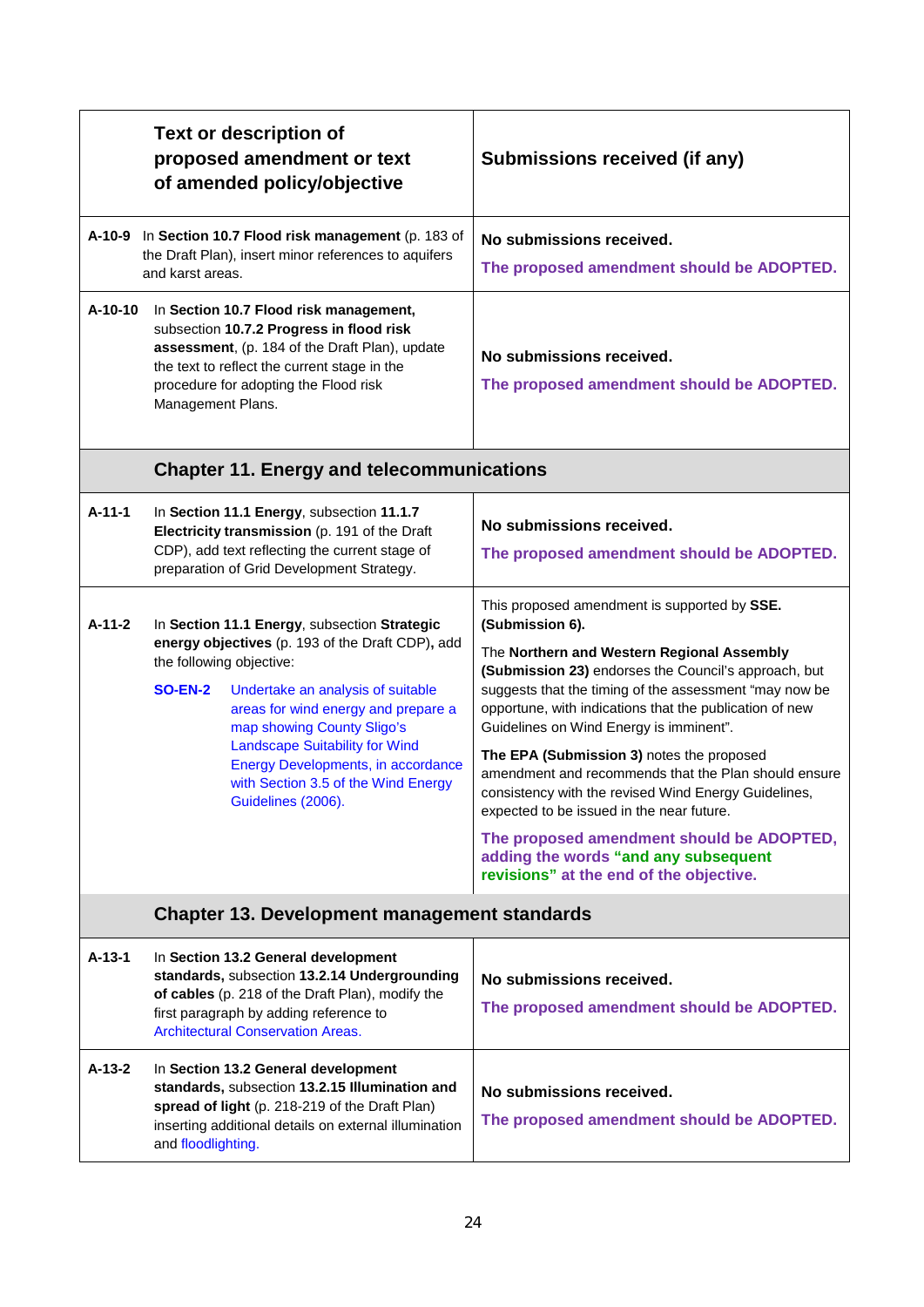|                                                                                                                                                                                                                                                                                                                                                                                                                                                                   | <b>Text or description of</b><br>proposed amendment or text<br>of amended policy/objective                                                                                                         | Submissions received (if any)                                                                                                                                                                                                                                                                                                                |  |
|-------------------------------------------------------------------------------------------------------------------------------------------------------------------------------------------------------------------------------------------------------------------------------------------------------------------------------------------------------------------------------------------------------------------------------------------------------------------|----------------------------------------------------------------------------------------------------------------------------------------------------------------------------------------------------|----------------------------------------------------------------------------------------------------------------------------------------------------------------------------------------------------------------------------------------------------------------------------------------------------------------------------------------------|--|
| $A-13-3$                                                                                                                                                                                                                                                                                                                                                                                                                                                          | In Section 13.3 Residential development in<br>urban areas, subsection 13.3.15<br>Accommodation for dependent relatives, make<br>minor modifications to the text describing design<br>requirements. | No submissions received.<br>The proposed amendment should be ADOPTED.                                                                                                                                                                                                                                                                        |  |
|                                                                                                                                                                                                                                                                                                                                                                                                                                                                   |                                                                                                                                                                                                    | The TII (Submission 7) suggests the inclusion of an<br>additional bullet point in Section 13.4 Residential<br>development in rural areas of the Draft Plan - Normal<br>Planning Considerations, as follows:                                                                                                                                  |  |
| $A-13-4$                                                                                                                                                                                                                                                                                                                                                                                                                                                          | In Section 13.4 Residential development in<br>rural areas (p. 230 of the Draft CDP), modify the<br>text by adding a subsection listing "normal<br>planning considerations".                        | That the proposed development is in<br>accordance with Policy P-NR-1 and<br>the provisions of official policy outlined<br>in the DoECLG Spatial Planning and<br><b>National Roads Guidelines in the</b><br>interests of avoiding direct access to<br>national roads and intensification of<br>existing direct accesses to national<br>roads. |  |
| <b>Opinion</b>                                                                                                                                                                                                                                                                                                                                                                                                                                                    |                                                                                                                                                                                                    |                                                                                                                                                                                                                                                                                                                                              |  |
| It is not necessary to insert a specific reference to the proposed policy P-NR-1 in the Section 13.4 Residential<br>development in rural areas (Development management Standards chapter), or to any other specific policy contained in<br>Chapters 3 to 12. Any development along national roads must comply with the national roads policies set out in the<br>proposed amendment A-8-5 and with the requirements of Section 13.8.1 Access onto national roads. |                                                                                                                                                                                                    |                                                                                                                                                                                                                                                                                                                                              |  |
|                                                                                                                                                                                                                                                                                                                                                                                                                                                                   | <b>Recommendation</b>                                                                                                                                                                              |                                                                                                                                                                                                                                                                                                                                              |  |
| The proposed amendment A-8-5 should be ADOPTED without further modifications.                                                                                                                                                                                                                                                                                                                                                                                     |                                                                                                                                                                                                    |                                                                                                                                                                                                                                                                                                                                              |  |

| $A-13-5$ | In Section 13.4 Residential development in<br>rural areas, subsection 13.4.2 Site selection -<br>locating a house in the landscape (p. $230 - 231$ )<br>of the Draft Plan), add clarifications regarding site<br>characteristics for rural houses. | No submissions received.<br>The proposed amendment should be ADOPTED. |
|----------|----------------------------------------------------------------------------------------------------------------------------------------------------------------------------------------------------------------------------------------------------|-----------------------------------------------------------------------|
| $A-13-6$ | In Section 13.4 Residential development in<br>rural areas, delete Table 13.A which details<br>some principles of vernacular rural house design.                                                                                                    | No submissions received.                                              |

Table 13.A contains important guidance for potential applicants wishing to build a house in the **rural vernacular style**.

The table is NOT a mandatory checklist for applicants or designers of rural houses. New houses can be of modern design or can simply reflect some elements of the traditional styles that are found in County Sligo.

Having regard to the Members' expressed concerns regarding the specific reference in the table to the design of elements such as roof barges, eaves etc., it is considered that the respective items should be removed from Table 13.A.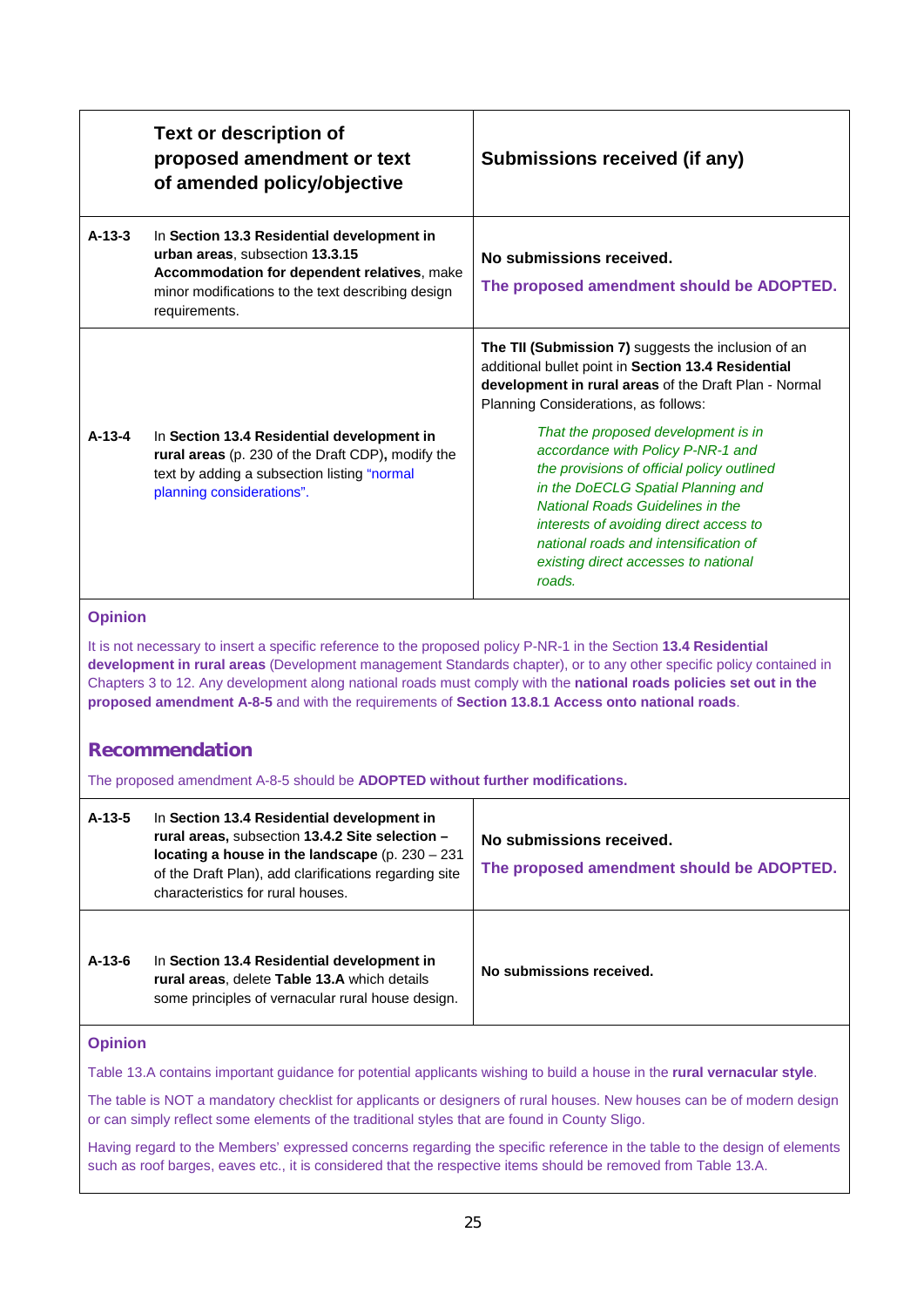# **Submissions received (if any)**

# **Recommendation**

The proposed amendment A-13-6 should **NOT BE ADOPTED.**

**Table 13.A should be retained in the final Plan subject to the modifications shown in Appendix 1 of this Report.**

| A-13-7 | In Section 13.4.3 Rural house design, under the<br>heading <b>Design Statement</b> (p. 233 of the Draft<br>Plan), remove the paragraph recommending the<br>employment of registered architects to build rural<br>houses. | No submissions received. |
|--------|--------------------------------------------------------------------------------------------------------------------------------------------------------------------------------------------------------------------------|--------------------------|
|--------|--------------------------------------------------------------------------------------------------------------------------------------------------------------------------------------------------------------------------|--------------------------|

# **Opinion**

The Planning Authority recommends the use of a registered architect to design houses, since these professionals are trained specifically to produce design solutions that address not just the clients' needs, but also the environmental, landscape and heritage context. **This is only a recommendation, NOT a requirement.** 

Applicants are entitled to employ whomever they choose to design their house, because there is no legislation requiring the preparation of planning applications by registered architects.

# **Recommendation**

The proposed amendment A-13-7 should **NOT BE ADOPTED.**

| $A-13-8$  | In Section 13.5 Retail development standards,<br>subsection 13.5.9 Shop fronts and signage (p.<br>239 - 240 of the Draft Plan), add the two more<br>standards to the existing list.                                                                                                          | No submissions received.<br>The proposed amendment should be ADOPTED. |
|-----------|----------------------------------------------------------------------------------------------------------------------------------------------------------------------------------------------------------------------------------------------------------------------------------------------|-----------------------------------------------------------------------|
| $A-13-9$  | In Section 13.8 Transportation, roads and<br>parking, subsection 13.8.1 Access onto<br>national roads (p. 246 of the Draft Plan), delete<br>the paragraph relating to exceptions from<br>restriction of access onto national roads.                                                          | No submissions received.<br>The proposed amendment should be ADOPTED. |
| $A-13-10$ | In Section 13.8 Transportation, roads and<br>parking, subsection 13.8.3 Entrances and<br>sightlines (p. 248 of the Draft Plan), modify the<br><b>Rural housing</b> subsection by inserting details<br>relating to road safety and the preservation or<br>replacement of roadside boundaries. | No submissions received.<br>The proposed amendment should be ADOPTED. |
| A-13-11   | In Section 13.8 Transportation, roads and<br>parking, subsection 13.8.5 Car parking<br>requirements, layout and design (p. 249 of the<br>Draft Plan), insert an additional subsection on<br>charging points for electric vehicles.                                                           | No submissions received.<br>The proposed amendment should be ADOPTED. |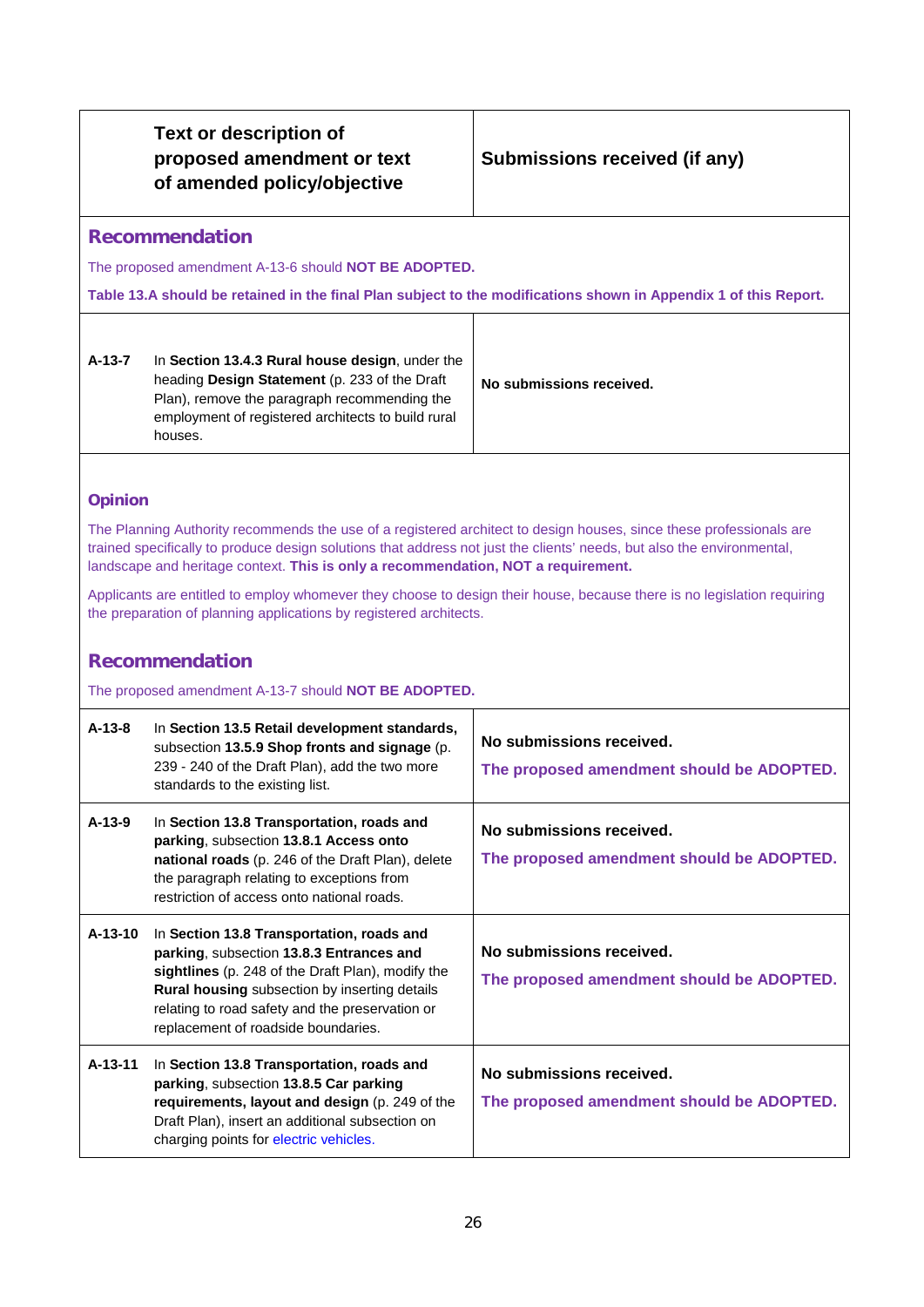|         | <b>Text or description of</b><br>proposed amendment or text<br>of amended policy/objective                                                                                                                                           | Submissions received (if any)                                                                                                                                                     |
|---------|--------------------------------------------------------------------------------------------------------------------------------------------------------------------------------------------------------------------------------------|-----------------------------------------------------------------------------------------------------------------------------------------------------------------------------------|
| A-13-12 | In Section 13.8 Transportation, roads and<br>parking, subsection Car parking standards (p.<br>249 of the Draft Plan), modify Table 13.B Car<br>parking standards by adding the words "gross<br>floor area" where previously omitted. | No submissions received.<br>The proposed amendment should be ADOPTED.                                                                                                             |
|         | <b>Appendices</b>                                                                                                                                                                                                                    |                                                                                                                                                                                   |
| $A-A-1$ | At the end of the final Plan, insert a new<br>Appendix H containing the ICOMOS Charter.                                                                                                                                              | No submissions received.<br>The proposed amendment should be ADOPTED.                                                                                                             |
| $A-A-2$ | At the end of the final Plan, insert a new<br>Appendix I (capital i) explaining the status of the<br>policies and objectives contained in the SEDP<br>2010.                                                                          | The Department of Housing, Planning, Community<br>and Local Government (DHPCLG - Submission 14))<br>support this proposed amendment.<br>The proposed amendment should be ADOPTED. |
|         | <b>Corrections</b>                                                                                                                                                                                                                   |                                                                                                                                                                                   |
|         | Minor text corrections are to be made to five<br>chapters and map corrections are to be made to<br>Appendix A.                                                                                                                       | No submissions received.<br>The proposed corrections should be made.                                                                                                              |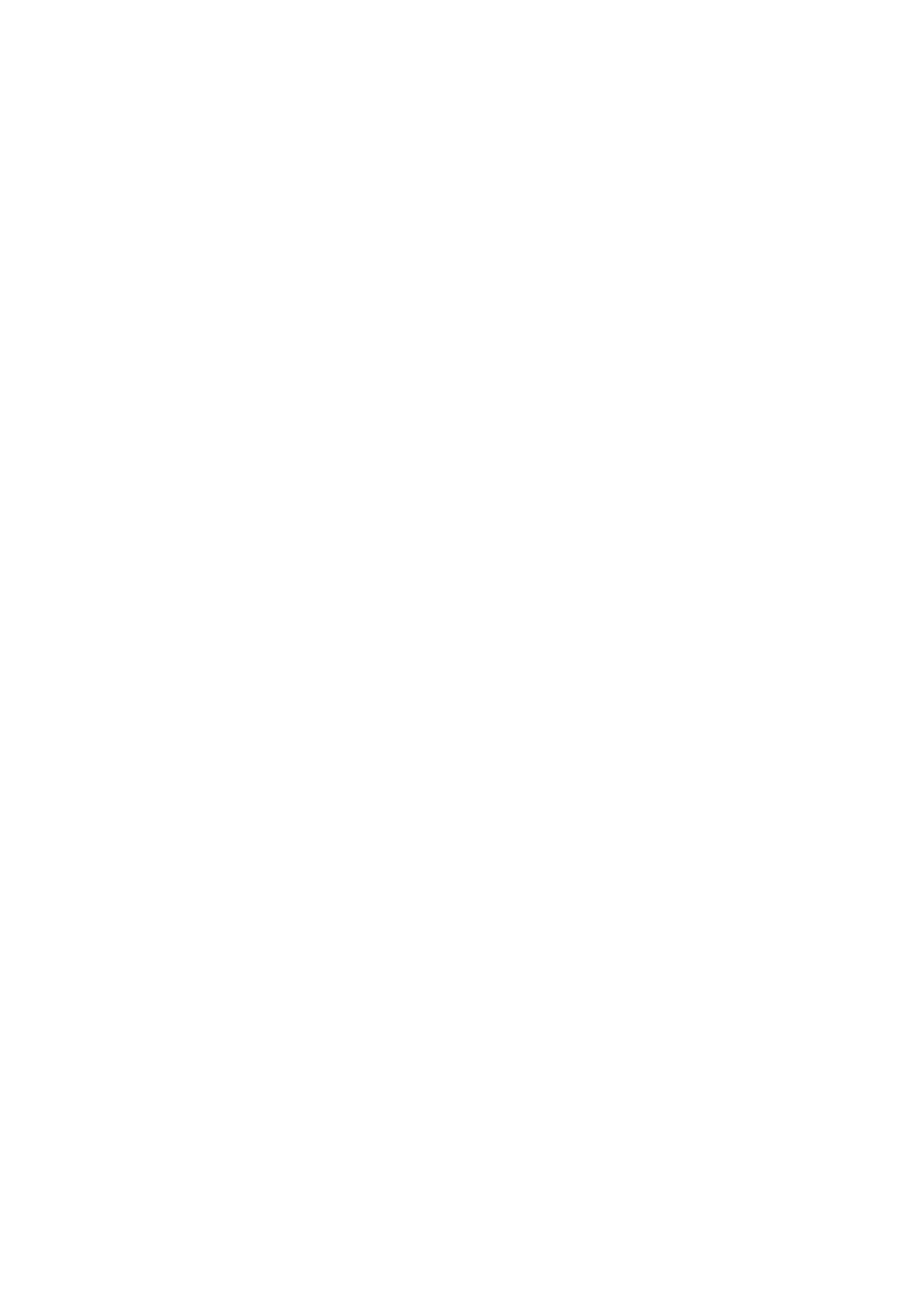# **Section 3. Recommendations on proposed amendments to Volume 2 of the Draft Plan**

The comments and recommendations made on the following pages relate to the **proposed amendments only**. Issues raised in submissions are summarised and addressed only insofar as they relate to proposed amendments. Unrelated issues are not addressed, as they are not relevant to decision-making in this final stage of the Development Plan process.

Where a submission (or more) was received in relation to a proposed amendment, the name of the author is given, along with a brief summary of the comments relating to the proposed amendment. This is followed by the Chief Executive's recommendation.

If no submission was received in relation to a proposed amendment, and there is no concern raised by the Chief Executive, this is indicated in the right-hand column, together with the Chief Executive's recommendation to adopt the proposed amendment.

Whether or not submissions were received in relation to a proposed amendment, where the Chief Executive has concerns, these are stated immediately below the respective proposed amendment, followed by the appropriate recommendation.

| <b>Text or description of proposed</b><br>amendment to the narrative,<br>policies, objectives, Zoning Maps or<br><b>Objectives Maps in mini-plans</b> |                                                                                                                                                         | Submissions received (if any)                                         |  |
|-------------------------------------------------------------------------------------------------------------------------------------------------------|---------------------------------------------------------------------------------------------------------------------------------------------------------|-----------------------------------------------------------------------|--|
|                                                                                                                                                       | <b>Chapter 3. Ballinacarrow Mini-Plan</b>                                                                                                               |                                                                       |  |
| A-MP-3-1                                                                                                                                              | In Section 3.4 Village-centre mixed-use<br>zone, modify Objective 3.4.E by deleting<br>reference to minimum requirements for<br>open space and density. | No submissions received.<br>The proposed amendment should be ADOPTED. |  |
|                                                                                                                                                       | <b>Chapter 12. Curry Mini-Plan</b>                                                                                                                      |                                                                       |  |
| A-MP-12-1                                                                                                                                             | Modify the Curry Zoning Map by changing<br>the Mini-Plan Limit to exclude the site<br>shown as A-MP-12-1 from the green belt.                           | No submissions received.<br>The proposed amendment should be ADOPTED. |  |
|                                                                                                                                                       | <b>Chapter 14. Easky Mini-Plan</b>                                                                                                                      |                                                                       |  |
| A-MP-14-1                                                                                                                                             | Modify the Easky Zoning Map by changing<br>the zoning of the site shown as A-MP-14-1<br>from 'community facilities' to 'residential<br>uses'.           | No submissions received.<br>The proposed amendment should be ADOPTED. |  |
| A-MP-14-2                                                                                                                                             | Modify the Easky Zoning Map by<br>changing the zoning of the site shown as<br>A-MP-14-2 from 'green belt' to<br>'residential uses'.                     | No submissions received.<br>The proposed amendment should be ADOPTED. |  |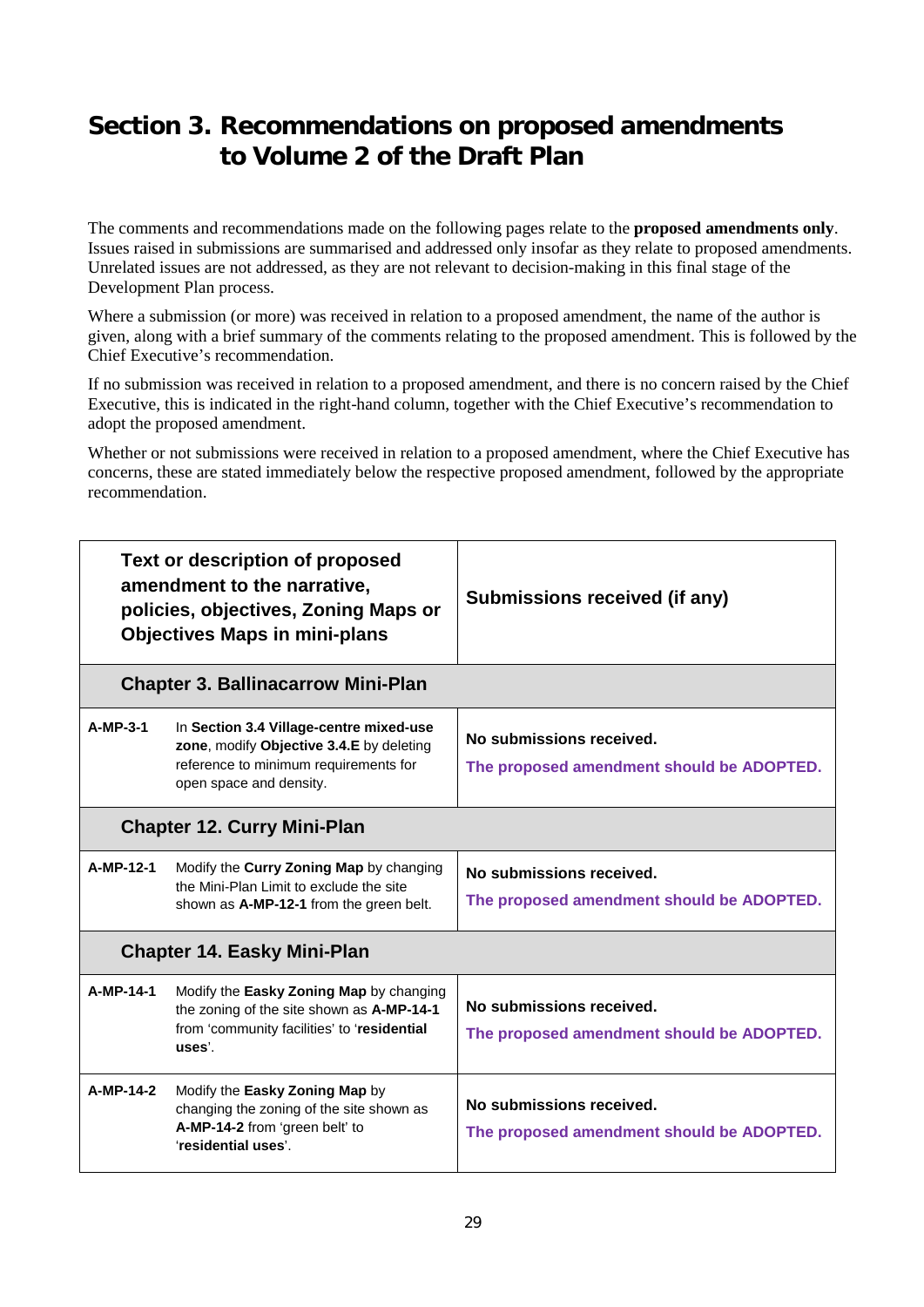| <b>Text or description of proposed</b><br>amendment to the narrative,<br>policies, objectives, Zoning Maps or<br><b>Objectives Maps in mini-plans</b> |                                                                                                                                                                                                  | Submissions received (if any)                                                                                                                                                                                                                                                                                                                                                                                  |  |
|-------------------------------------------------------------------------------------------------------------------------------------------------------|--------------------------------------------------------------------------------------------------------------------------------------------------------------------------------------------------|----------------------------------------------------------------------------------------------------------------------------------------------------------------------------------------------------------------------------------------------------------------------------------------------------------------------------------------------------------------------------------------------------------------|--|
| A-MP-14-3                                                                                                                                             | Modify the Easky Zoning Map by<br>changing the zoning of the site shown as<br>A-MP-14-3 from 'residential uses' to<br>'green belt'.                                                              | No submissions received.<br>The proposed amendment should be ADOPTED.                                                                                                                                                                                                                                                                                                                                          |  |
|                                                                                                                                                       | <b>Chapter 16. Gorteen Mini-Plan</b>                                                                                                                                                             |                                                                                                                                                                                                                                                                                                                                                                                                                |  |
| A-MP-16-1                                                                                                                                             | Modify the Gorteen Zoning Map by<br>changing the zoning of the site shown as<br>A-MP-16-1 from 'residential uses' to<br>'community facilities'.                                                  | No submissions received.<br>The proposed amendment should be ADOPTED.                                                                                                                                                                                                                                                                                                                                          |  |
|                                                                                                                                                       | <b>Chapter 18. Riverstown Mini-Plan</b>                                                                                                                                                          |                                                                                                                                                                                                                                                                                                                                                                                                                |  |
| A-MP-18-1                                                                                                                                             | Modify the Riverstown Objectives Map by<br>removing the "VC-1" designation from the<br>location along Main Street and placing it on<br>the site shown as A-MP-18-1.                              | No submissions received.<br>The proposed amendment should be ADOPTED.                                                                                                                                                                                                                                                                                                                                          |  |
|                                                                                                                                                       | <b>Chapter 19. Tourlestraun Mini-Plan</b>                                                                                                                                                        |                                                                                                                                                                                                                                                                                                                                                                                                                |  |
| A-MP-19-1                                                                                                                                             | In the Tourlestraun Mini-Plan text, insert the<br>previously omitted Buildings of Note section<br>(containing images, information and<br>recommendations on two buildings)                       | No submissions received.<br>The proposed amendment should be ADOPTED.                                                                                                                                                                                                                                                                                                                                          |  |
| A-MP-19-2                                                                                                                                             | Modify the Objectives Map for Tourlestraun<br>by removing the colour designation from<br>two of the four Buildings of Note (shown as<br>A-MP-19-2).                                              | No submissions received.<br>The proposed amendment should be ADOPTED.                                                                                                                                                                                                                                                                                                                                          |  |
|                                                                                                                                                       | <b>Chapter 20. Ballincar Mini-Plan</b>                                                                                                                                                           |                                                                                                                                                                                                                                                                                                                                                                                                                |  |
| A-MP-20-1                                                                                                                                             | In Section 20.1 Natural Heritage and<br>open space delete Objective 20.1.B (p. 2<br>of the Draft Ballincar Mini-Plan) which<br>promotes to access to the sea shore.                              | No submissions received.<br>The proposed amendment should be ADOPTED.                                                                                                                                                                                                                                                                                                                                          |  |
| A-MP-20-2                                                                                                                                             | Modify the Ballincar Zoning Map by<br>changing the zoning of the site shown as<br>A-MP-20-2 from 'green belt' to 'residential<br>uses' and modify the development limit to<br>include this site. | Richard Hamilton (Future Analytics), on behalf of<br>Joan O'Beirne (Submission 19), objects to this<br>proposed amendment on the grounds that the proposed<br>zoning will extend the development limit of Ballincar. It is<br>suggested that the Council should zone Ms O'Beirne's<br>lands in the 'heart of the village' for residential purposes,<br>instead of the site subject of this proposed amendment. |  |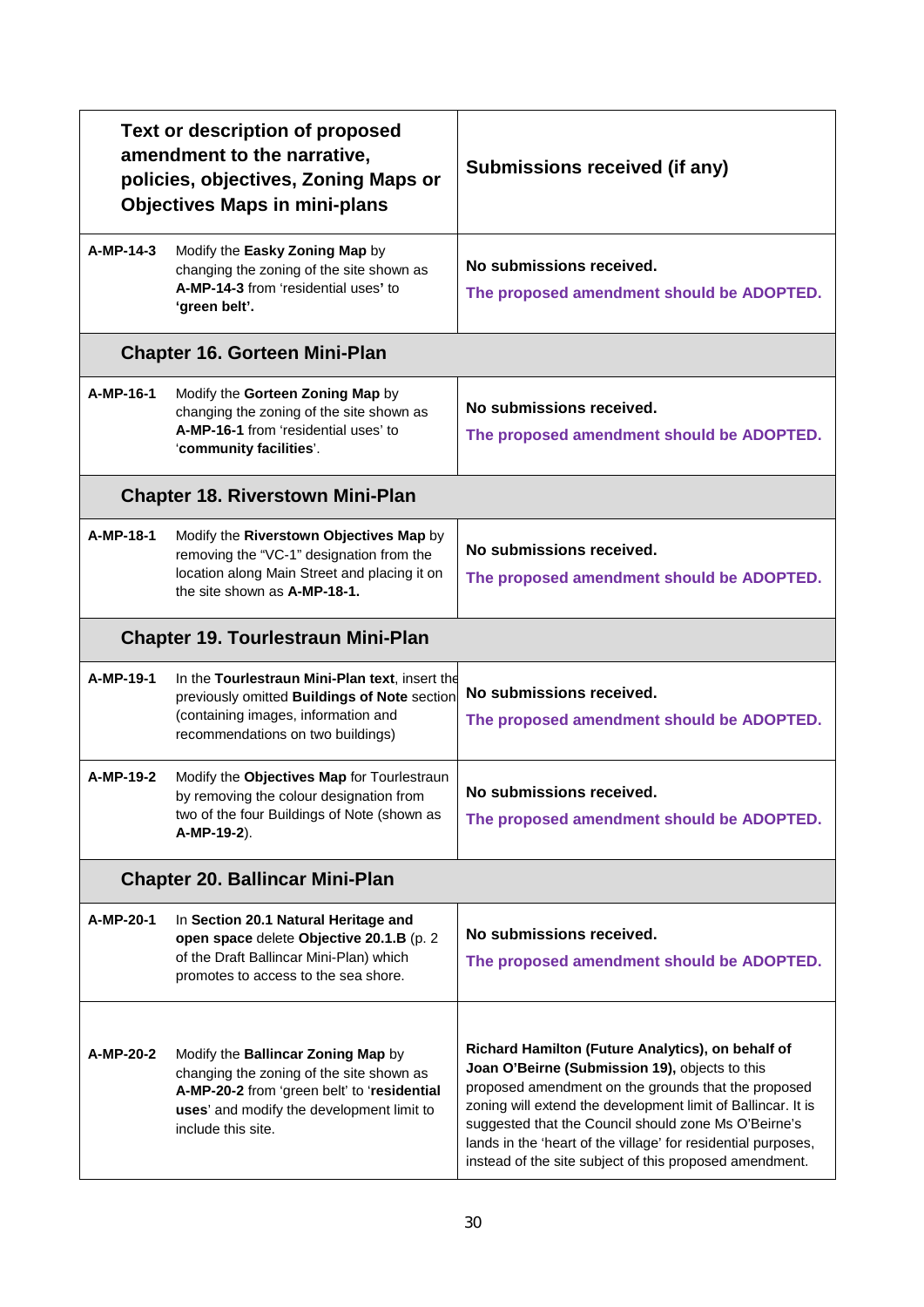**Text or description of proposed amendment to the narrative, policies, objectives, Zoning Maps or Objectives Maps in mini-plans**

# **Submissions received (if any)**

#### **Opinion**

The rationale behind the proposed zoning change from 'green belt' to 'residential' was explained in the Second Chief Executive's Report as follows:

*It is acknowledged that the development pattern of Ballincar is quite linear and dispersed and that additional infill or backland development is required to consolidate the village. Whilst further 'ribbon development' in a northern direction would not be encouraged, it is considered that the proposed zoning is not excessive, as it would accommodate only one additional dwelling*.

At this stage of the Development Plan process, only issues pertaining to the Proposed Amendments can be considered. Therefore, Ms O'Beirne's request to have her land zoned for residential purposes cannot be considered. Furthermore, Ms O'Beirne's land was deemed unsuitable for a residential zoning for a number of reasons (refer to response to Submission no.102 in the Second Chief Executive's Report).

# **Recommendation**

The proposed amendment A-MP-20-2 should be **ADOPTED.**

| Modify the <b>Ballincar Zoning Map</b> by | <b>Richard Hamilton (Future Analytics), on behalf of</b>      |
|-------------------------------------------|---------------------------------------------------------------|
| A-MP-20-3                                 | Joan O'Beirne (Submission 19), objects to this                |
| changing the zoning of the site shown as  | proposed amendment on the grounds that the proposed           |
| A-MP-20-3 from 'green belt' to            | zoning will extend the development limit of Ballincar. It is  |
| 'commercial uses' and modify the          | suggested that the Council should zone Ms O'Beirne's          |
| development limit to include this site.   | lands in the 'heart of the village' for residential purposes. |

#### **Opinion**

The reasoning behind the proposed zoning change from 'green belt' to 'commercial' was explained in the Second Chief Executive's Report as follows:

*The limited space available for the hotel to expand is acknowledged, as is its importance to local enterprise, tourism and employment. The requested extension would be consistent with the northern extremity of the 'open space' zoning to the east and would not therefore further extend the development limit northwards.*

At this stage of the Development Plan process, only issues pertaining to the Proposed Amendments can be considered. Therefore, Ms O'Beirne's request to have her land zoned for residential purposes cannot be considered. Furthermore, Ms O'Beirne's land was deemed unsuitable for a residential zoning for a number of reasons (refer to response to Submission no.102 in the Second Chief Executive's Report).

# **Recommendation**

The proposed amendment A-MP-20-3 should be **ADOPTED.**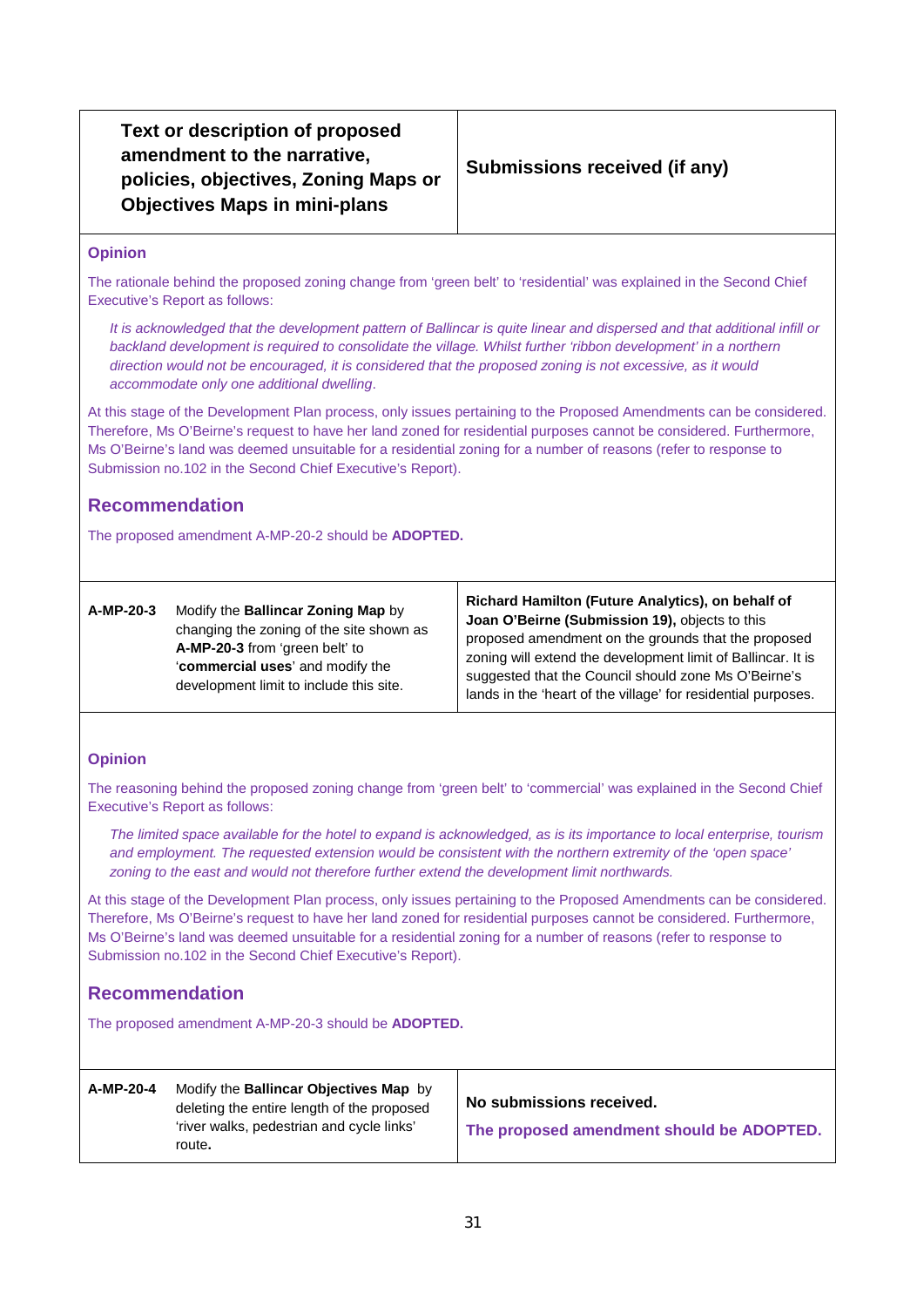|                | Text or description of proposed<br>amendment to the narrative,<br>policies, objectives, Zoning Maps or<br><b>Objectives Maps in mini-plans</b>                                                                                                                         | Submissions received (if any)                                                                                                                                                                                                                                               |
|----------------|------------------------------------------------------------------------------------------------------------------------------------------------------------------------------------------------------------------------------------------------------------------------|-----------------------------------------------------------------------------------------------------------------------------------------------------------------------------------------------------------------------------------------------------------------------------|
|                | <b>Chapter 21. Ballintogher Mini-Plan</b>                                                                                                                                                                                                                              |                                                                                                                                                                                                                                                                             |
| A-MP-21-1      | In Section 21.6 Business and enterprise<br>(p. 3 of the Draft Ballintogher Mini-Plan),<br>delete Objective 21.6.B (which refers to the<br>site marked 'ENT-1')                                                                                                         | No submissions received.<br>The proposed amendment should be ADOPTED.                                                                                                                                                                                                       |
| A-MP-21-2      | Modify the Ballintogher Zoning Map by<br>changing the zoning of the site shown as A-<br>MP-21-2 from 'business & enterprise' to<br>'mixed uses'.                                                                                                                       | No submissions received.<br>The proposed amendment should be ADOPTED.                                                                                                                                                                                                       |
| A-MP-21-3      | Modify the Ballintogher Objectives Map<br>by deleting the designation 'ENT-1'.                                                                                                                                                                                         | No submissions received.<br>The proposed amendment should be ADOPTED.                                                                                                                                                                                                       |
|                | <b>Chapter 23. Ballysadare Mini-Plan</b>                                                                                                                                                                                                                               |                                                                                                                                                                                                                                                                             |
| A-MP-23-1      | In subsection Community facilities (p.1<br>of the Draft Ballysadare Mini-Plan), delete<br>reference to the existence of a health<br>centre.                                                                                                                            | No submissions received.<br>The proposed amendment should be ADOPTED.                                                                                                                                                                                                       |
| A-MP-23-2      | In Section 23.7 Industrial Development,<br>add new objective 23.7.B to facilitate,<br>subject to the detailed assessment of any<br>planning application, the continued use of<br>the existing block-making facility in<br>Harrington's quarry in its current location. | No submissions received.<br>The proposed amendment should be ADOPTED.                                                                                                                                                                                                       |
| A-MP-23-3      | Modify the Ballysadare Zoning Map by<br>changing the zoning of the sites shown as<br>A-MP-23-3 from 'community facilities' to<br>'open space'.                                                                                                                         | No submissions received.<br>The proposed amendment should be ADOPTED.                                                                                                                                                                                                       |
| A-MP-23-4      | Modify the Ballysadare Zoning Map by<br>changing the zoning of the site shown as A-<br>MP-23-4 from 'open space' to 'mixed uses'.                                                                                                                                      | The EPA (Submission no. 3) notes the<br>recommendations contained in the SEA Addendum and in<br>the Natura Impact Report, and recommends that this<br>proposed amendment not be adopted given the potential<br>impacts on the Ballysadare River and Natura 2000<br>network. |
| <b>Opinion</b> |                                                                                                                                                                                                                                                                        |                                                                                                                                                                                                                                                                             |

The subject lands are partly brownfield (portable cabins are stored between the river bank and the built-up area) and partly greenfield. The rezoning of the riverside lands from open space to mixed uses has the potential to negatively impact the Ballysadare River (part of Unshin River SAC), Ballysadare Bay SAC/SPA, would conflict with nature conservation policies set out in Section 7.1.1 of CDP (Vol. 1), with inland waters policies set out in Section 7.1.6 of CDP (Vol. 1) and with the flood risk management policies set out in Section 10.7 of CDP (Vol. 1).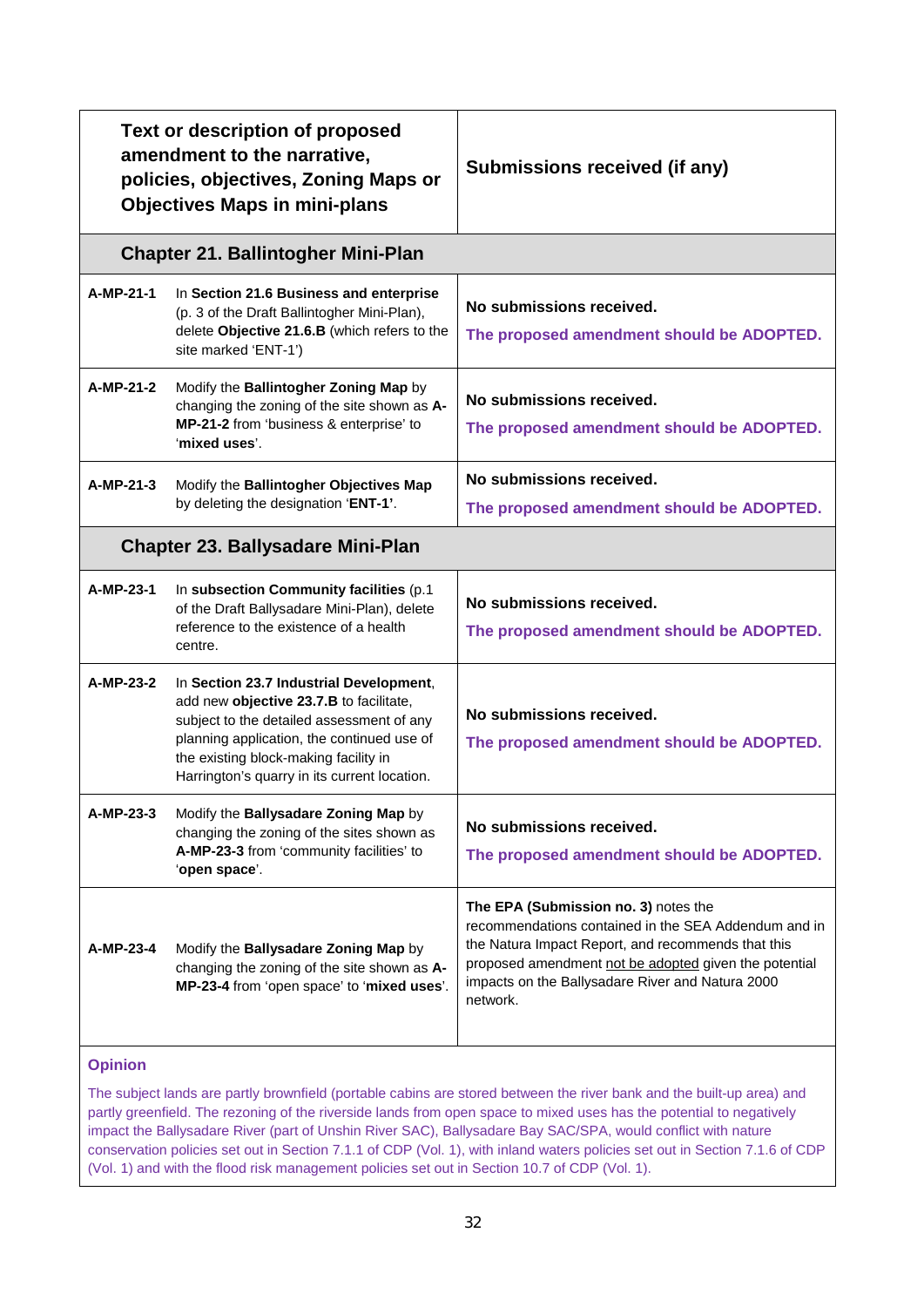**Text or description of proposed amendment to the narrative, policies, objectives, Zoning Maps or Objectives Maps in mini-plans**

# **Submissions received (if any)**

**The SEA Addendum recommends that** this **proposed amendment is not adopted.** In the event that the proposed amendment is adopted, **additional mitigation will be required** in order to avoid negative impacts on the Ballysadare River SAC and conflict with the CDP policies listed above.

The SEA Addendum provides the text for a migitating objective as follows:

*12.4.I The brownfield and greenfield lands located along the north-eastern banks of Ballysadare River, to the south-east of the bridge, may be used exclusively for the purpose of providing open space for any development in the adjoining mixed-use zone, subject to compliance with the requirements of the EU Habitats Directive and with the nature conservation policies, inland waters policies and flood risk management policies set out in Volume 1 of the CDP.*

The **Natura Impact Report** indicates that the implementation of this proposed amendment is likely to have a significant effect on the Natura 2000 network. Significant negative impacts would be expected to result from the proposed amendment, arising from direct and indirect impacts on habitats (Annex 1) and species (Annex 2) listed in the Habitats Directive, including:

- habitat loss and fragmentation;
- **decrease in water quantity and quality;**
- changes in local hydrology;
- increased pollution/erosion;
- **disturbance to habitats or species;**
- direct or indirect damage to the populations for which the Natura 2000 site is designated.

The **Conclusion** of the **Natura Impact Report** states that the adoption of the proposed amendment **A-MP-23-4** would conflict with the provisions of the Habitats Directive, and the adoption of the Draft Plan with this amendment would contravene Section 177.V(c) of the Planning and Development Act 2000 (as amended), which specifies that planning authorities shall make a land use plan only after having determined that the said plan would not adversely affect the integrity of a European site.

# **Recommendation**

The proposed amendment **A-MP-23-4** should **NOT BE ADOPTED.**

If **A-MP-23-4** is adopted against the recommendations contained in the Natura impact Report, the SEA Addendum and the EPA, then the following mitigating objective **MUST** be included in **Section 12.4** of the **Ballysadare Mini-Plan**:

| 12.4.1    | The brownfield and greenfield lands located along the north-eastern banks of Ballysadare River, to the<br>south-east of the bridge, may be used exclusively for the purpose of providing open space for any<br>development in the adjoining mixed-use zone, subject to compliance with the requirements of the EU<br>Habitats Directive and with the nature conservation policies, inland waters policies and flood risk<br>management policies set out in Volume 1 of the CDP. |                                                                       |
|-----------|---------------------------------------------------------------------------------------------------------------------------------------------------------------------------------------------------------------------------------------------------------------------------------------------------------------------------------------------------------------------------------------------------------------------------------------------------------------------------------|-----------------------------------------------------------------------|
| A-MP-23-5 | Modify the Ballysadare Zoning Map by<br>changing the zoning of the site shown as A-<br>MP-23-5 from 'green belt' to 'residential<br>uses'.                                                                                                                                                                                                                                                                                                                                      | No submissions received.<br>The proposed amendment should be ADOPTED. |
| A-MP-23-6 | Modify the <b>Ballysadare Zoning Map</b> by<br>changing the zoning of the site shown as A-<br>MP-23-6 from 'residential uses' to 'open<br>space'.                                                                                                                                                                                                                                                                                                                               | No submissions received.<br>The proposed amendment should be ADOPTED. |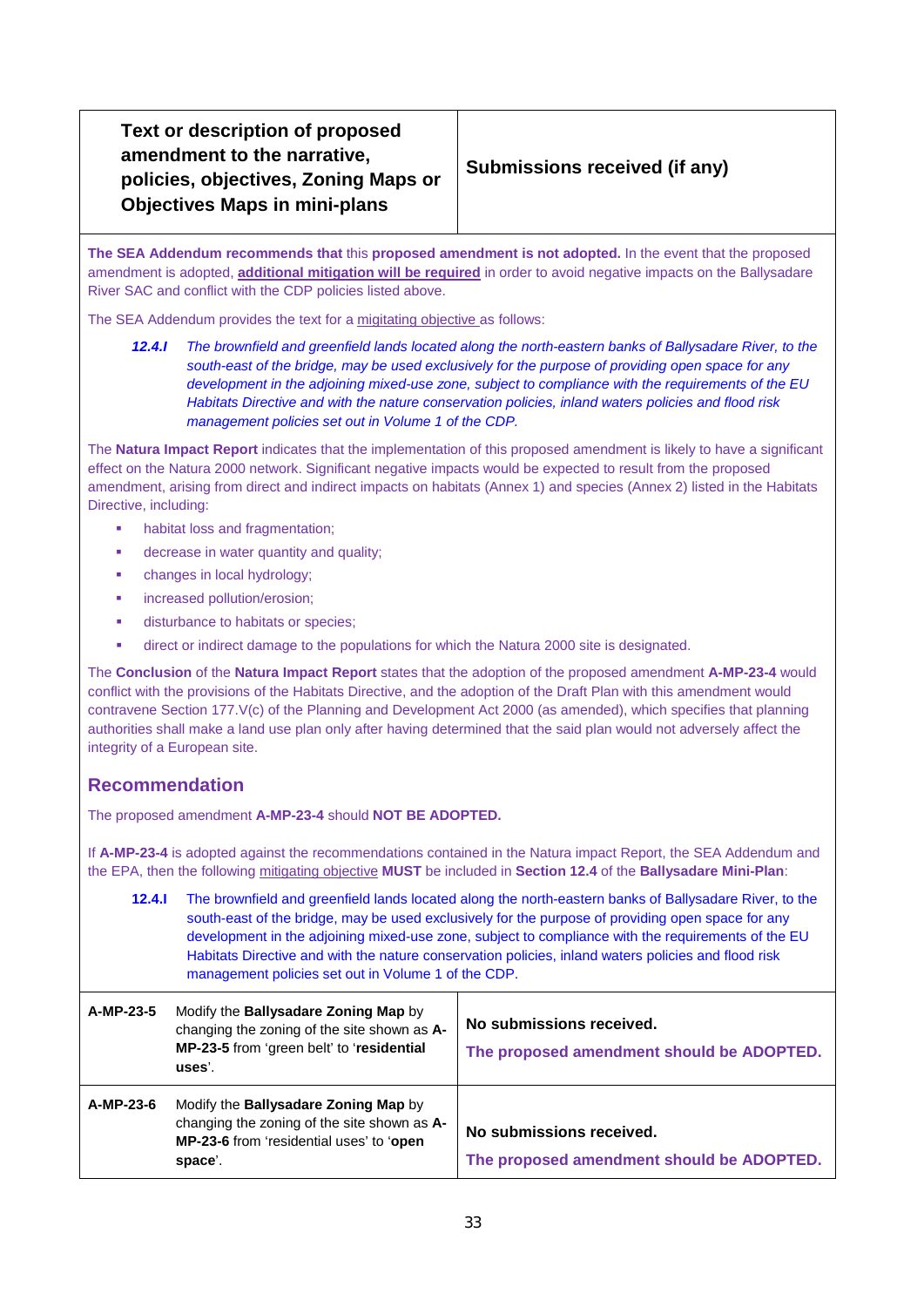| <b>Text or description of proposed</b><br>amendment to the narrative,<br>policies, objectives, Zoning Maps or<br><b>Objectives Maps in mini-plans</b> |                                                                                                                                                                                                                              | Submissions received (if any)                                         |
|-------------------------------------------------------------------------------------------------------------------------------------------------------|------------------------------------------------------------------------------------------------------------------------------------------------------------------------------------------------------------------------------|-----------------------------------------------------------------------|
|                                                                                                                                                       | <b>Chapter 24. Carney Mini-Plan</b>                                                                                                                                                                                          |                                                                       |
| A-MP-24-1                                                                                                                                             | Modify the Carney Zoning Map by<br>changing the zoning of the sites shown as<br>A-MP-24-1 from 'community facilities' to<br>'residential uses'.                                                                              | No submissions received.<br>The proposed amendment should be ADOPTED. |
|                                                                                                                                                       | <b>Chapter 25. Cliffony Mini-Plan</b>                                                                                                                                                                                        |                                                                       |
| A-MP-24-1                                                                                                                                             | Modify the Cliffony Zoning Map by<br>changing the zoning of the site shown as A-<br>MP-25-1 from 'green belt' to 'residential<br>uses' and modify the 'development limit' to<br>include the sites.                           | No submissions received.<br>The proposed amendment should be ADOPTED. |
| <b>Chapter 26. Collooney Mini-Plan</b>                                                                                                                |                                                                                                                                                                                                                              |                                                                       |
| A-MP-26-1                                                                                                                                             | Modify subsection Community facilities<br>(p. 1 of the Draft Collooney Mini-Plan) to<br>state that there are three primary schools<br>and three churches.                                                                    | No submissions received.<br>The proposed amendment should be ADOPTED. |
| A-MP-26-2                                                                                                                                             | In Section 26.8 Wastewater treatment (p.<br>6 of the Draft Collooney Mini-Plan), delete<br>Objective 26.8.A (relating to lands for<br>expanding the treatment plant)                                                         | No submissions received.<br>The proposed amendment should be ADOPTED. |
| A-MP-26-3                                                                                                                                             | Modify the Collooney Zoning Map by<br>changing the zoning of the site shown as A-<br>MP-26-3 from 'public utility' to 'business<br>and enterprise'.                                                                          | No submissions received.<br>The proposed amendment should be ADOPTED. |
| A-MP-26-4                                                                                                                                             | Modify the Collooney Zoning Map by<br>changing the zoning of the site shown as A-<br>MP-26-4 from 'commercial uses' to 'sports<br>and playing fields'.                                                                       | No submissions received.<br>The proposed amendment should be ADOPTED. |
| <b>Chapter 27. Drumcliff Mini-Plan</b>                                                                                                                |                                                                                                                                                                                                                              |                                                                       |
|                                                                                                                                                       | A-MP-27-1 In Section 27.2 Built Heritage (p. 2 of the<br>Draft Drumcliff Mini-Plan), add Objective<br>27.2.C as follows:                                                                                                     |                                                                       |
|                                                                                                                                                       | 27.2.C<br>Prepare and implement a<br><b>Conservation Plan for the</b><br>monastic site at Drumcliff in<br>partnership with relevant<br>stakeholders and the local<br>community, subject to the<br>availability of resources. | No submissions received.<br>The proposed amendment should be ADOPTED. |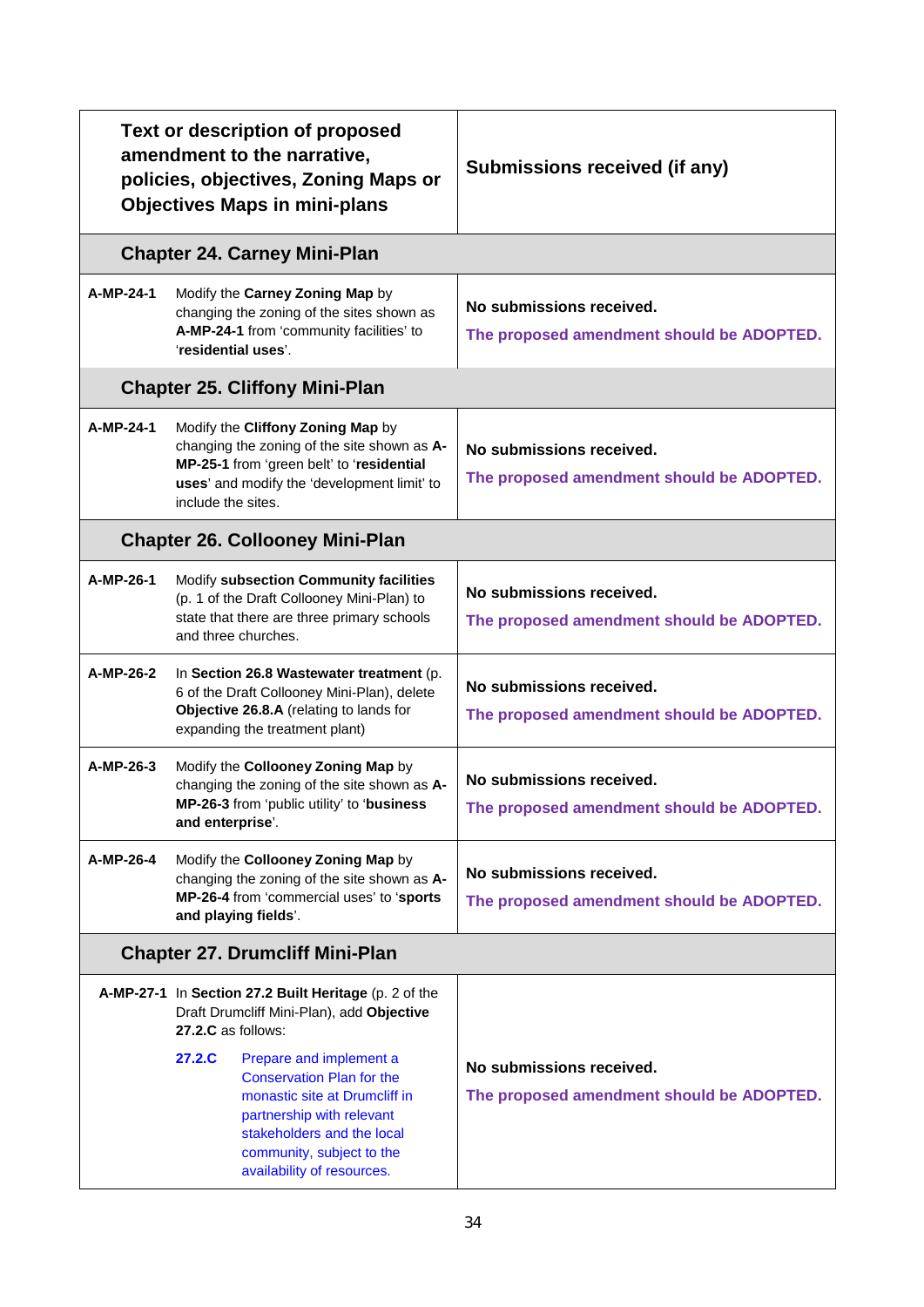|                                                                                                                                        | <b>Text or description of proposed</b><br>amendment to the narrative,<br>policies, objectives, Zoning Maps or<br><b>Objectives Maps in mini-plans</b>   | Submissions received (if any)                                                                                                                                                                                                                                                                     |
|----------------------------------------------------------------------------------------------------------------------------------------|---------------------------------------------------------------------------------------------------------------------------------------------------------|---------------------------------------------------------------------------------------------------------------------------------------------------------------------------------------------------------------------------------------------------------------------------------------------------|
| A-MP-27-2                                                                                                                              | In Section 27.3 Circulation and Parking<br>(p. 2-3 of the Draft Drumcliff Mini-Plan),<br>modify Objective 27.3.C by inserting<br>references to cycling. | No submissions received.<br>The proposed amendment should be ADOPTED.                                                                                                                                                                                                                             |
|                                                                                                                                        | <b>Chapter 28. Grange Mini-Plan</b>                                                                                                                     |                                                                                                                                                                                                                                                                                                   |
|                                                                                                                                        | A-MP-28-1 Modify the Grange Zoning Map by<br>changing the zoning of the site shown as A-<br>MP-28-1 from 'green belt' to 'tourism-<br>related uses'.    | Michael Connolly (Submission 21) requests that this<br>zoning be changed to 'mixed use' for the 'economic<br>planning and viability of the area'.                                                                                                                                                 |
|                                                                                                                                        |                                                                                                                                                         | M. Connolly also suggests removing the 'mixed use'<br>zoning on lands located north-east of centre of Grange<br>(south of the N15), in exchange for the rezoning<br>requested above.                                                                                                              |
|                                                                                                                                        |                                                                                                                                                         | In addition, M. Connolly requests that the zoning matrix<br>be amended to permit the following uses in areas zoned<br>for tourism: crèche, nursery, school, garden centre,<br>health, leisure, residential mix up to 3 storeys, commercial<br>mix up to 3 storeys, retirement home, nursing home. |
| <b>Opinion</b><br>At this stage of the development plan process, proposed amendments can be adopted, rejected or modified, but only if |                                                                                                                                                         |                                                                                                                                                                                                                                                                                                   |

the modification would be minor.

An increase in the area of land zoned for any purpose and an amendment to the Zoning Matrix are NOT minor modifications and cannot be made at this stage. Furthermore, the additional uses suggested in Submission 21 cannot be considered 'tourism-related uses'.

It is considered that the zoning of the subject lands for 'tourism-related uses' is appropriate and would not compete with village-centre type uses.

# **Recommendation**

The proposed amendment A-MP-28-1 should **BE ADOPTED without further modifications.**

| <b>Chapter 29. Mullaghmore Mini-Plan</b> |                                                                                                                                                                                   |                                                                       |
|------------------------------------------|-----------------------------------------------------------------------------------------------------------------------------------------------------------------------------------|-----------------------------------------------------------------------|
| A-MP-29-1                                | Modify the <b>Buildings of Note section</b> (p. 6)<br>of the Draft Mullaghmore Mini-Plan) by<br>adding the previously omitted description<br>and recommendation for <b>BON-5.</b> | No submissions received.<br>The proposed amendment should be ADOPTED. |
| A-MP-29-2                                | Modify the Mullaghmore Objectives Map<br>by indicating the lands shown as A-MP-29-2<br>subject to the designation "ENT-1".                                                        | No submissions received.<br>The proposed amendment should be ADOPTED. |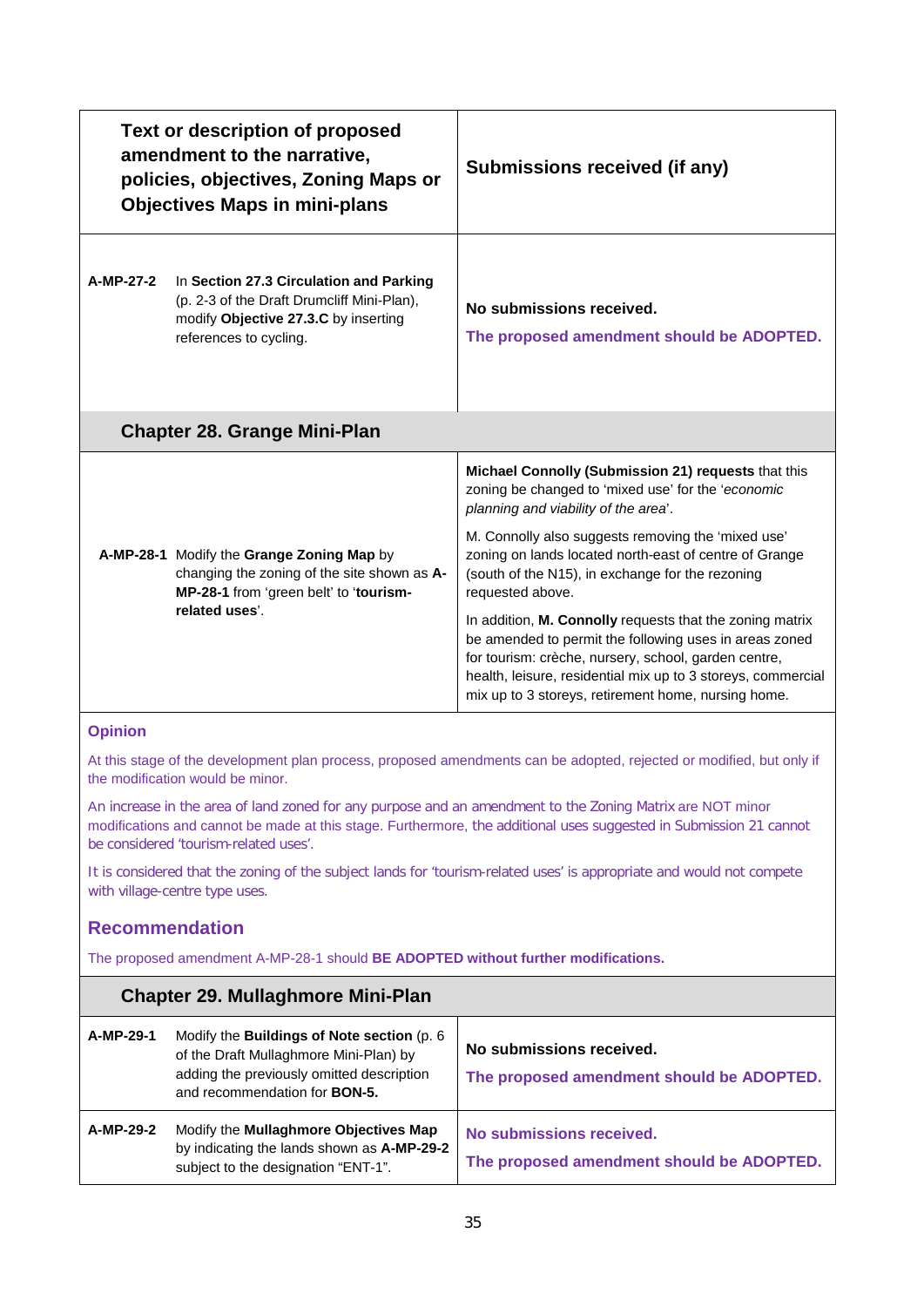| <b>Text or description of proposed</b><br>amendment to the narrative,<br>policies, objectives, Zoning Maps or<br><b>Objectives Maps in mini-plans</b> |                                                                                                                                                                                                                                                    | Submissions received (if any)                                         |  |  |
|-------------------------------------------------------------------------------------------------------------------------------------------------------|----------------------------------------------------------------------------------------------------------------------------------------------------------------------------------------------------------------------------------------------------|-----------------------------------------------------------------------|--|--|
|                                                                                                                                                       | <b>Chapter 31. Rathcormac Mini-Plan</b>                                                                                                                                                                                                            |                                                                       |  |  |
| A-MP-31-1                                                                                                                                             | In subsection Infrastructure (p. 2 of the<br>Draft Rathcormac Mini-Plan), include a<br>statement of the Council's intention to<br>facilitate the provision of a wastewater<br>treatment plant in Rathcormac, if deemed<br>feasible by Irish Water. | No submissions received.<br>The proposed amendment should be ADOPTED. |  |  |
|                                                                                                                                                       | <b>Chapter 32. Rosses Point Mini-Plan</b>                                                                                                                                                                                                          |                                                                       |  |  |
| A-MP-32-1                                                                                                                                             | In subsection Village profile (p.1 of the<br>Draft Rosses Point Mini-Plan), include<br>references to the maritime tradition of<br>Rosses Point.                                                                                                    | No submissions received.<br>The proposed amendment should be ADOPTED. |  |  |
| A-MP-32-2                                                                                                                                             | In Section 32.3. Circulation and parking<br>(p. 3 of Draft Rosses Point Mini-Plan),<br>modify Objective 32.3.D by adding<br>reference to traffic calming measures and<br>facilities for pedestrians and cyclists.                                  | No submissions received.<br>The proposed amendment should be ADOPTED. |  |  |
| A-MP-32-3                                                                                                                                             | In Section 32.5 Community facilities<br>(p.4 of Draft Rosses Point Mini-Plan),<br>modify Section 32.5.C by replacing<br>CF-2 with CF-1.                                                                                                            | No submissions received.<br>The proposed amendment should be ADOPTED. |  |  |
| A-MP-32-4                                                                                                                                             | Modify the Rosses Point Zoning Map by<br>changing the zoning of the site shown as A-<br>MP-32-4 from 'open space' to 'green belt'.<br>The development limit should be amended<br>to exclude this site.                                             | No submissions received.<br>The proposed amendment should be ADOPTED. |  |  |
|                                                                                                                                                       | <b>Chapter 33. Strandhill Mini-Plan</b>                                                                                                                                                                                                            |                                                                       |  |  |
| A-MP-33-1                                                                                                                                             | In subsection Community facilities (p. 1-2<br>of Draft Strandhill Mini-Plan), add a<br>reference to Strandhill Golf Club.                                                                                                                          | No submissions received.<br>The proposed amendment should be ADOPTED. |  |  |
| A-MP-33-2                                                                                                                                             | In Section 33.3 Built Heritage (p. 6 of Draft<br>Strandhill Mini-Plan), add Objective 33.3.D<br>as follows:                                                                                                                                        |                                                                       |  |  |
|                                                                                                                                                       | 33.3.D<br>Prepare a conservation report for<br>Killaspugbrone Medieval Church<br>and Graveyard, in partnership<br>with the community, to inform<br>future conservation works to the<br>Church and graveyard, as<br>resources allow.                | No submissions received.<br>The proposed amendment should be ADOPTED. |  |  |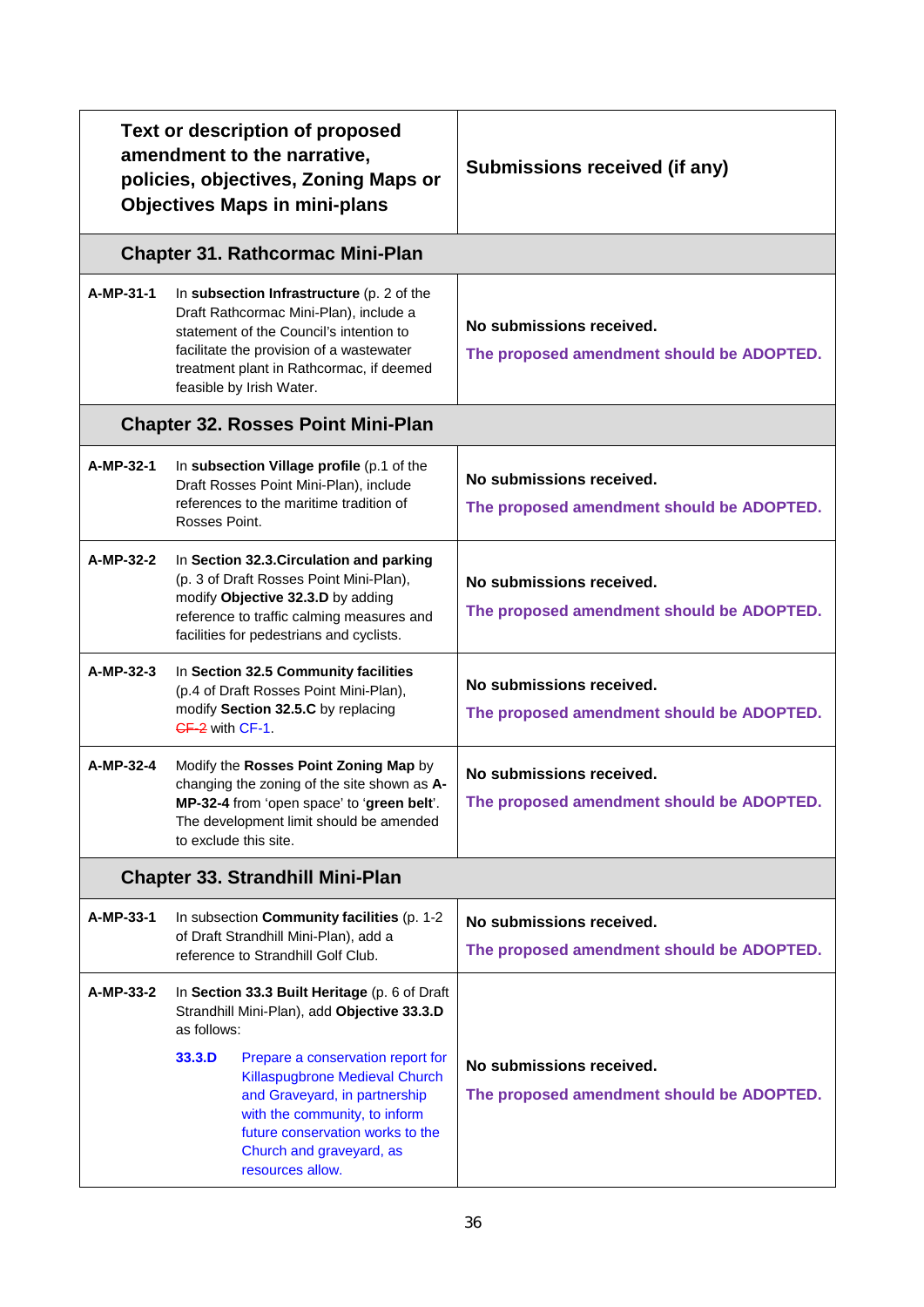| <b>Text or description of proposed</b><br>amendment to the narrative,<br>policies, objectives, Zoning Maps or<br><b>Objectives Maps in mini-plans</b> |                                                                                                                                                                                                                                                                        |                                                                                                                                                                           | Submissions received (if any)                                                                                                                                                                                                                                          |  |
|-------------------------------------------------------------------------------------------------------------------------------------------------------|------------------------------------------------------------------------------------------------------------------------------------------------------------------------------------------------------------------------------------------------------------------------|---------------------------------------------------------------------------------------------------------------------------------------------------------------------------|------------------------------------------------------------------------------------------------------------------------------------------------------------------------------------------------------------------------------------------------------------------------|--|
| A-MP-33-3                                                                                                                                             | In Section 33.6 Community facilities (p.<br>8-9 of Draft Strandhill Mini-Plan), add<br>Objective 33.6.D as follows:                                                                                                                                                    |                                                                                                                                                                           |                                                                                                                                                                                                                                                                        |  |
|                                                                                                                                                       | 33.6.D                                                                                                                                                                                                                                                                 | Support the improvement and<br>further development of Strandhill<br><b>Golf Course subject to</b><br>compliance with the<br>requirements of the EU Habitats<br>Directive. | No submissions received.<br>The proposed amendment should be ADOPTED.                                                                                                                                                                                                  |  |
|                                                                                                                                                       | A-MP-33-4 In the Buildings of Note section (p. 10-12 of<br>Draft Strandhill Mini-Plan), insert an additional<br>Building of Note - BoN no. 9 (including<br>photo, assessment and recommendations)<br>and insert the corresponding indication on the<br>Objectives Map. |                                                                                                                                                                           | No submissions received.<br>The proposed amendment should be ADOPTED.                                                                                                                                                                                                  |  |
| A-MP-33-5                                                                                                                                             | Modify the Strandhill Zoning Map by<br>changing the zoning of the site shown as A-<br>MP-33-5 from 'open space' to 'residential<br>$_{\rm uses'}$                                                                                                                      |                                                                                                                                                                           | No submissions received.<br>The proposed amendment should be ADOPTED.                                                                                                                                                                                                  |  |
| A-MP-33-6                                                                                                                                             | Modify the Strandhill Objectives Map by<br>adjusting the site marked 'OS-1' to reflect<br>the reduced open space zoning at this<br>location.                                                                                                                           |                                                                                                                                                                           | No submissions received.<br>The proposed amendment should be ADOPTED.                                                                                                                                                                                                  |  |
| A-MP-33-7                                                                                                                                             |                                                                                                                                                                                                                                                                        | Modify the Strandhill Objectives Map by<br>adding an indicative pedestrian/cycle link<br>between the upper car park to the seafront<br>and proposed Maritime Centre site. | Michael Connolly (Submission 23) objects to this<br>proposed amendment, arguing that the indicative link<br>"may restrict and complicate the proper planning and<br>sustainable development of the overall site". It is<br>suggested that this link should be removed. |  |

Provision is already made for a pedestrian walkway from the upper car park to the seafront in section 33.4 (G.ii) of the Draft Plan (it is also included in the current CDP). The Second Chief Executive's Report acknowledges that the suggested route is not shown along with other indicative pedestrian routes on the Objectives Map. It is therefore considered appropriate to show an indicative route on the Objectives Map.

**Response to Submission 23:** This proposed amendment is merely illustrating an existing objective on the Objectives Map. The removal of Section 33.4 (G.ii) from the Draft Plan would constitute a material amendment to the Draft Plan and therefore cannot be considered at this time.

# **Recommendation**

The proposed amendment A-MP-33-7 should be **ADOPTED.**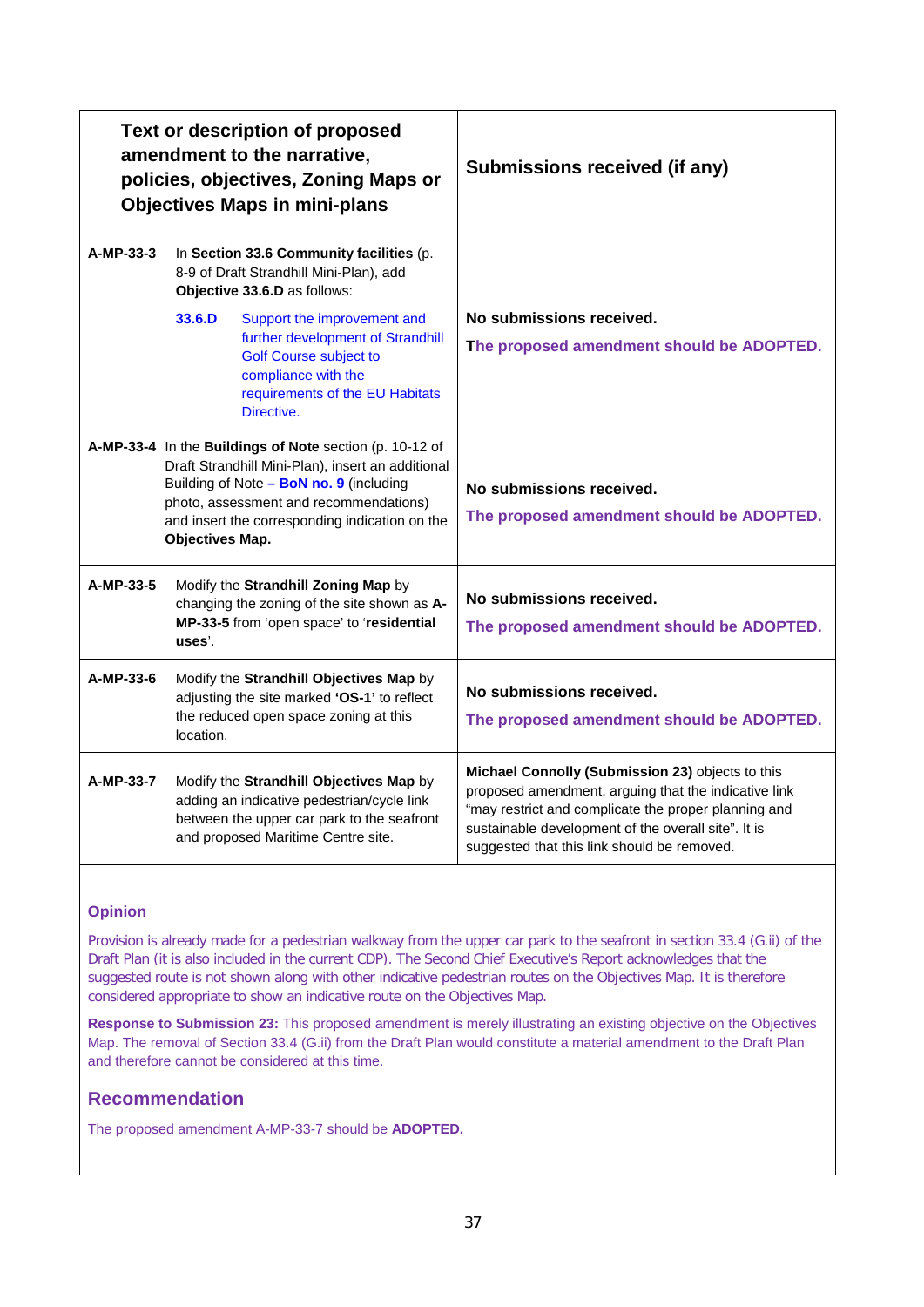| <b>Text or description of proposed</b><br>amendment to the narrative,<br>policies, objectives, Zoning Maps or<br><b>Objectives Maps in mini-plans</b>                                    | Submissions received (if any)                                        |
|------------------------------------------------------------------------------------------------------------------------------------------------------------------------------------------|----------------------------------------------------------------------|
| <b>Corrections</b>                                                                                                                                                                       |                                                                      |
| The following corrections are to be made:<br>insertion of correct reference numbers of Proposed<br>Protected Structures in eight mini-plans;                                             |                                                                      |
| insertion of appropriately-scaled maps showing the<br>full extent of proposed walkways, scenic routes<br>and the location of protected views within the<br>green belts in 27 mini-plans; | No submissions received.<br>The proposed corrections should be made. |
| insertion of a buffer zone around the treatment<br>plant in one mini-plan (Bellaghy).                                                                                                    |                                                                      |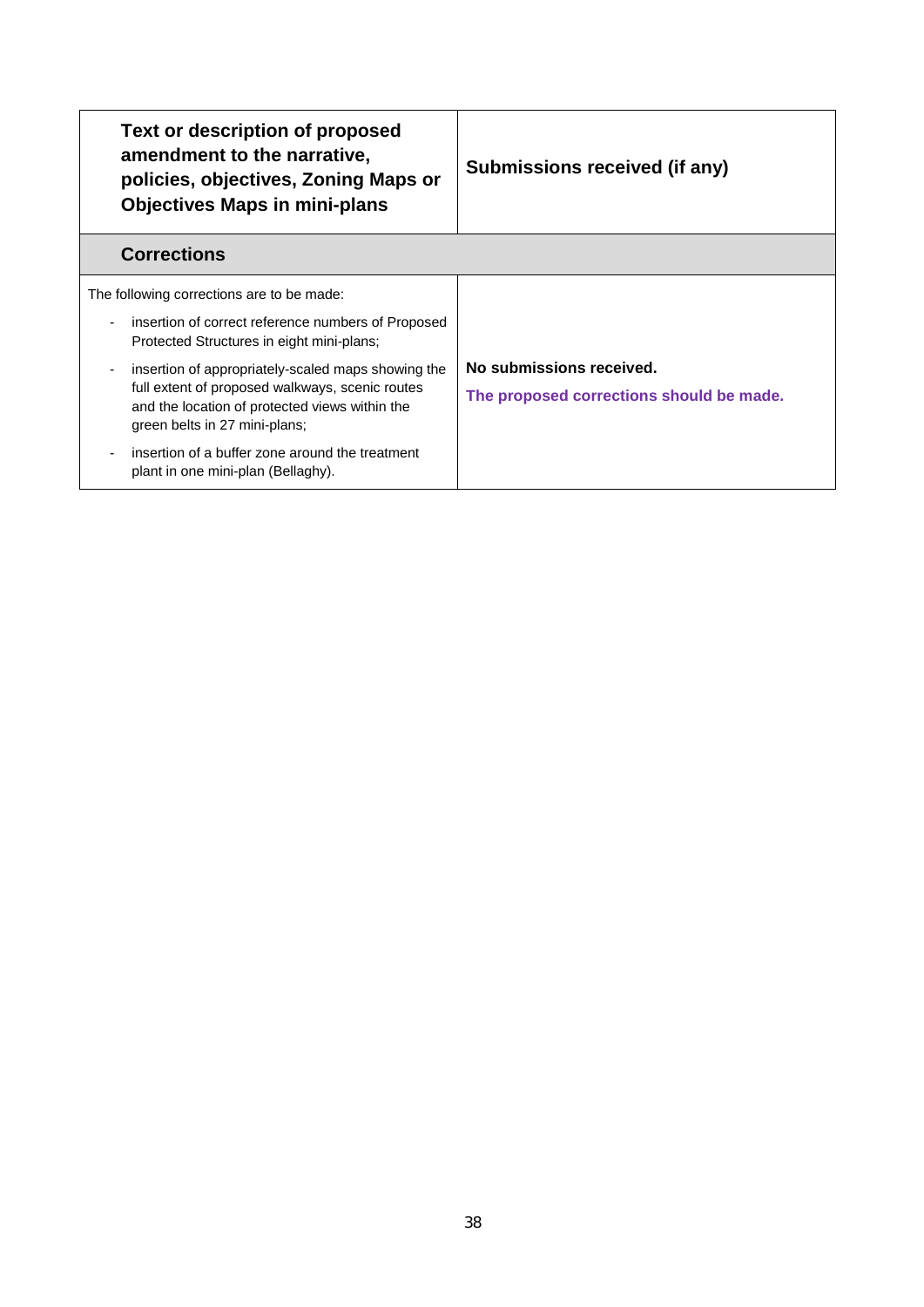# **Section 4. Recommendations on proposed amendments to the Record of Protected Structures**

The Chief Executive's opinion and recommendations made on the following pages relate to the **proposed amendments only**. Issues raised in submissions are summarised and addressed only insofar as they relate to proposed amendments. Unrelated issues are not addressed, as they are not relevant to decision-making in this final stage of the Development Plan process.

Where a submission (or more) was received in relation to a proposed amendment, the name of the author is given, along with a brief summary of the comments relating to the proposed amendment. This is followed by the Chief Executive's recommendation.

If no submission was received in relation to a proposed amendment, and there is no concern raised by the Chief Executive, this is indicated below the proposed amendment, together with the Chief Executive's recommendation to adopt the proposed amendment.

Whether or not submissions were received in relation to a proposed amendment, where the Chief Executive has concerns, these are stated immediately below the respective proposed amendment, followed by the appropriate recommendation.

The submission received the Department of Housing Planning, Community and Local Government (Submission 14) recommends that Sligo County Council considers carefully the merits of all the proposed deletions from the Record of Protected Structures.

The document *Architectural Heritage Protection – Guidelines for Planning Authorities* advises that deletions of structures from the RPS will only take place where the planning authority considers that the protection of a structure, or part of a structure, is no longer warranted. This will generally take place only when the structure has **entirely** lost its special interest value through major accident or where new information has come to light which proves that the special interests value was mistakenly attributed.

With the exception of proposed amendment A-7-RPS, it is considered that the deletion of structures from the existing Record of Protected Structures is not consistent with the Guidelines. The Chief Executive's recommendations reflect this position.

Four other submissions were received, one objecting to the proposed deletion of a structure from the existing RPS and two objecting to the addition of structures to the RPS.

A submission was received from Edward Walsh and Constance Cassidy in reference to Lissadell House. The submission does not refer to a proposed amendment.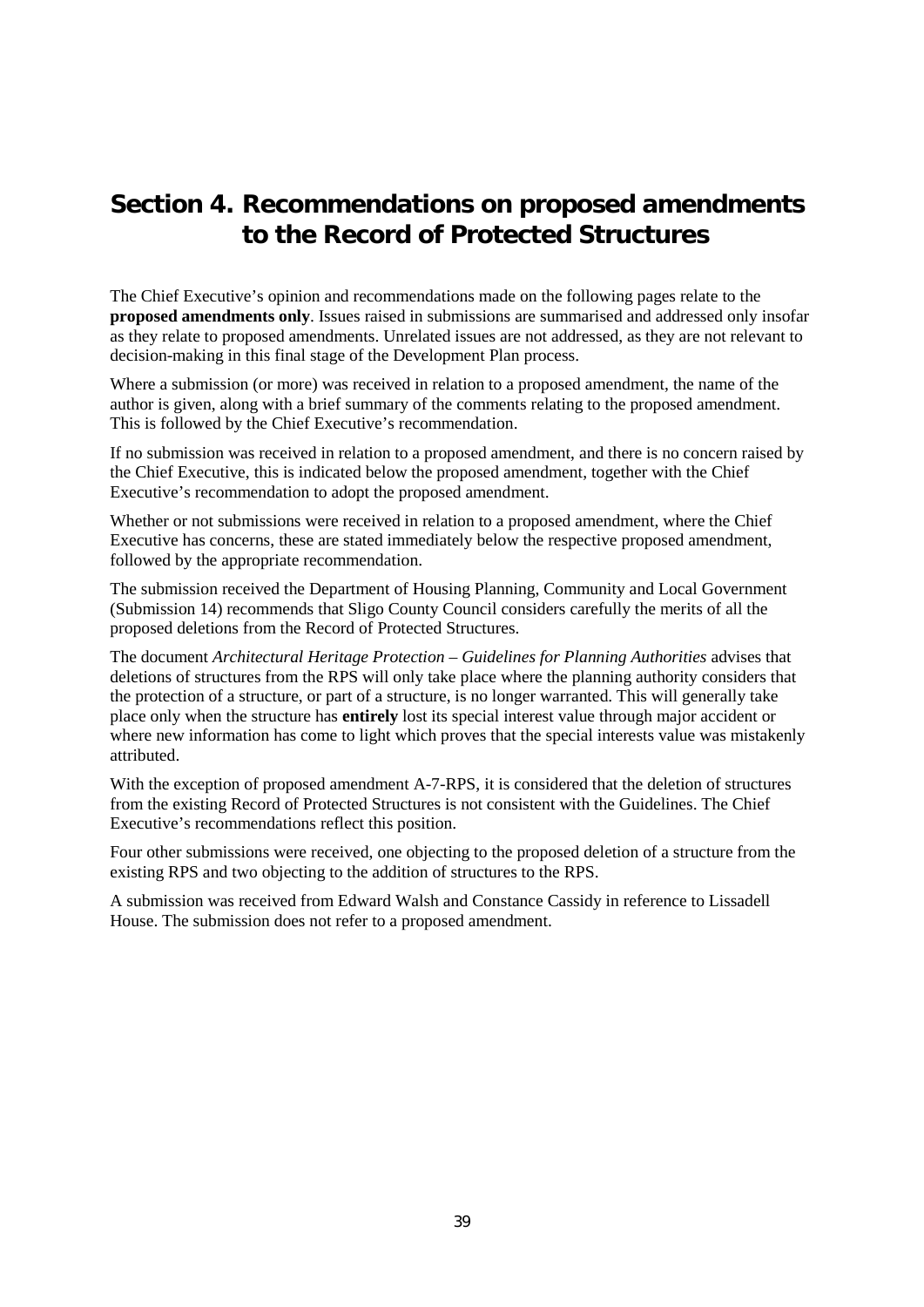# **4.1 Ballymote-Tobercurry Municipal District**

# **A-1-RPS**

Omit item no. **53** (Doddy's Shop, Ballymote) from the final RPS.

## **No submissions were received in relation to this proposed amendment.**

## **Recommendation**

This structure is on the current RPS for County Sligo. The structure has been given a **Regional rating** in the National Inventory of Architectural Heritage (NIAH) based on its architectural interest.

The NIAH appraisal of the structure reads as follows:

*This brightly-painted public house dominates the streetscape with its high roofline and busy facade. The roadside petrol pumps are a rapidly disappearing feature of Irish towns.* 

Based on the above NIAH appraisal, it is considered that this structure **merits protection.** 

**The proposed amendment A-1-RPS should NOT BE ADOPTED.**

# **A-2-RPS**

Omit item no. **105** (former National School, Carrowcrory, Ballinafad) from the final RPS.

#### **No submissions were received in relation to this proposed amendment.**

### **Recommendation**

This structure is on the current RPS for County Sligo. The decision to include this building on the RPS for the County was based on the recommendation of Heritage Consultancy Services LTD (HCS), commissioned in 2004 by Sligo County Council.

The HCS appraisal of the building reads as follows:

*This is a good example of a mid-20th Century National School design and unlike most of the working and former schools in the Sligo area, it still retains many of its original external features such as the timber sashes, slate roof, metal gate.*

Based on the above appraisal, it is considered that this structure **merits protection**.

**The proposed amendment A-2-RPS should NOT BE ADOPTED.** 

# **A-3-RPS**

Omit item no. **112** (single-storey house, Carrowhubbuck South, Enniscrone) from the final RPS.

#### **No submissions were received in relation to this proposed amendment.**

# **Recommendation**

This structure is already on the current RPS for County Sligo. The structure was added to the County Sligo RPS in 2011, on foot of recommendations from Manogue Architects, who were commissioned to examine structures within Local Area Plan areas for possible inclusion on the Record of Protected Structures for the County.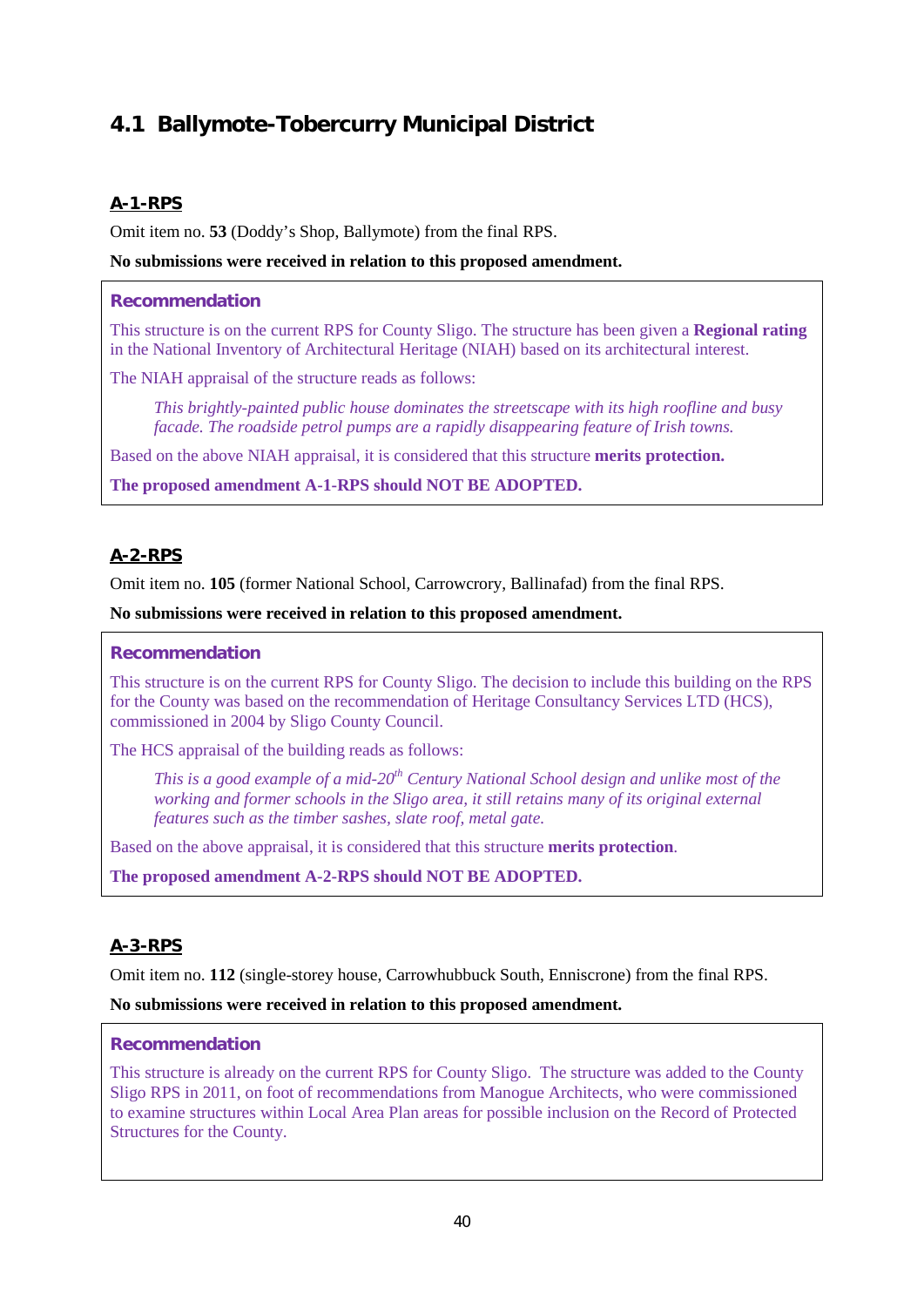Manogue Architects appraised the building as follows:

*This is a good example of the small vernacular house type, dating from the early 19 Century, which sits well in the rural village setting. The house retains much original and early fabric.*

Based on the above appraisal, it is considered that this structure **merits protection**.

**The proposed amendment A-3-RPS should NOT BE ADOPTED.** 

## **A-4-RPS**

Omit item no. **139** (Roslea Cottage, Cloonagleavragh, Easky) from the final RPS.

**No submissions were received in relation to this proposed amendment.**

#### **Recommendation**

This structure is on the current RPS for County Sligo. It has been given a **Regional rating** in the National Inventory of Architectural Heritage (NIAH) based on its architectural interest.

The NIAH appraisal of the structure reads as follows:

*This distinctive little house sits comfortably in the landscape and retains many original features including sash windows and wrought-iron gates.*

Based on the above appraisal, it is considered that this structure **merits protection**.

**The proposed amendment A-4-RPS should NOT BE ADOPTED.**

# **A-5-RPS**

Omit item no. **206** (Kesh Church, Fallougher, Kesh) from the final RPS.

**A submission relating to this proposed amendment was received from Martin Timoney (Submission 9)**, who objects to the deletion of this structure from the RPS.

#### **Recommendation**

This structure is on the current RPS for County Sligo. The decision to include this building on the RPS for the County was based on the recommendation of *Heritage Consultancy Services Ltd* who appraised the building as follows:

*This Roman Catholic Church retains some of its original features such as the facade composition, pointed-arched windows openings with Art Nouveau style stained glass windows.* 

Based on the above appraisal and on the submission received, it is considered that this structure **merits protection**.

**The proposed amendment A-5-RPS should NOT BE ADOPTED.**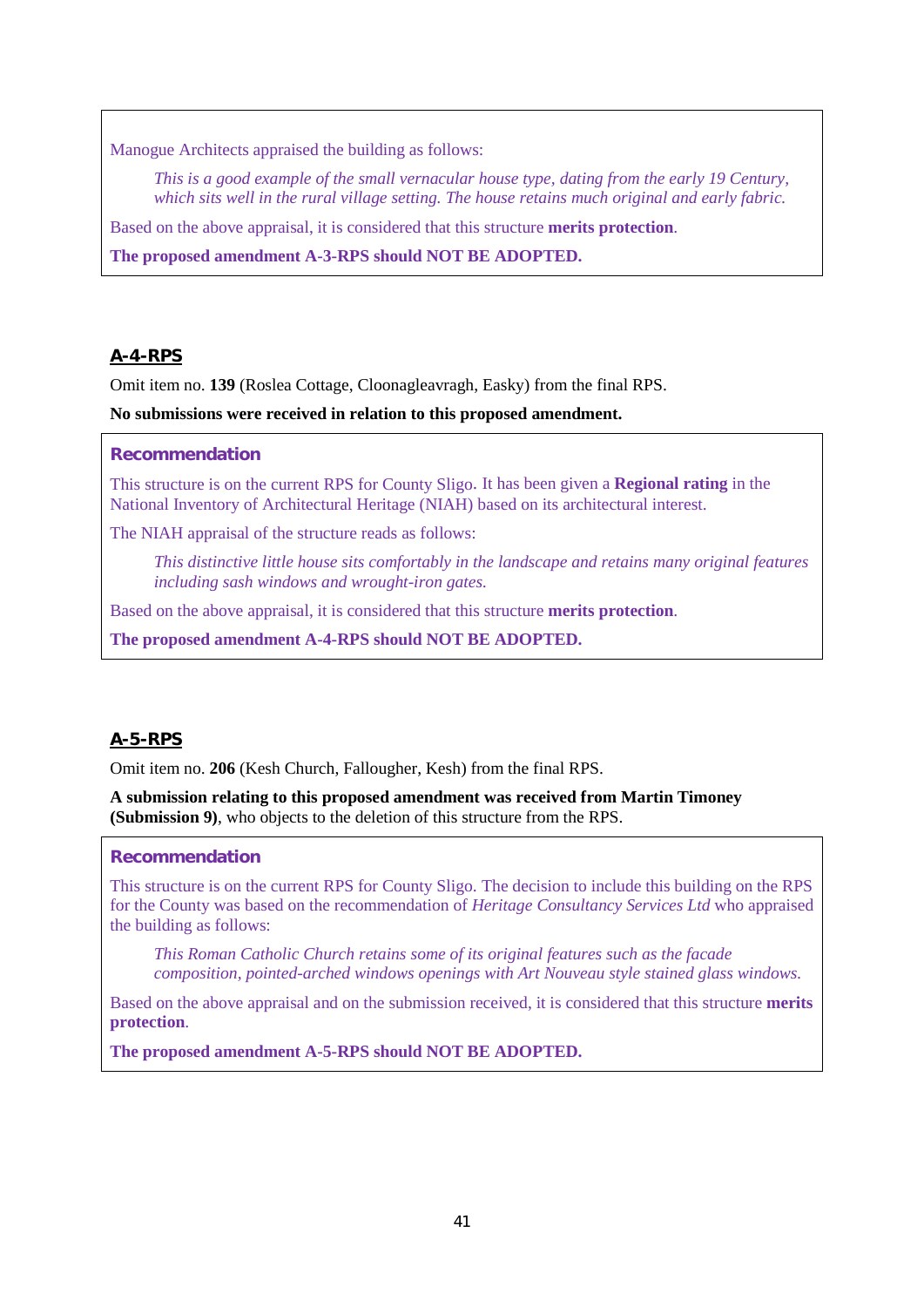# **A-6-RPS**

Omit item no. **214** (Church View, Gorteen) from the final RPS.

### **No submissions were received in relation to this proposed amendment.**

#### **Recommendation**

This structure has been on the Record of Protected Structures since 2005, when it was included on the RPS on foot of a recommendation from the *Heritage Consultancy Services Ltd (HCS)*, commissioned by Sligo County Council. The HCS appraised the building as follows:

*Church View is a modest late 19th Century dwelling located just outside the village of Gorteen. It gets its name from its historic view of the Church of Ireland located to the south. The house is of architectural and artistic merit in that it retains its natural slate roof, timber sash windows and cast-iron gateway. Church View is an attractive house situated in a picturesque location, and forms a significant part of the overall character of Gorteen.*

Based on the above appraisal, it is considered that this structure **merits protection**.

**The proposed amendment A-6-RPS should NOT BE ADOPTED.**

# **A-7-RPS**

Omit item no. **277** (Lisconny House Servants Quarter, Lisconny, Collooney) from the final RPS.

**No submissions were received in relation to this proposed amendment.**

**Recommendation**

**The proposed amendment A-7-RPS should be ADOPTED.**

# **A-8-RPS**

Amend item no. **328** (Thatched cottage, Parke, Enniscrone) to exclude the outbuildings from the final RPS to read as follows:

**Thatched cottage (except rear flat roofed extension and outbuildings**) **and its two storey granary**

**No submissions were received in relation to this proposed amendment.**

# **Recommendation**

This structure is on the current RPS for County Sligo. The decision to include this building on the RPS for the County was based on its inclusion in the National Inventory of Architectural Heritage (NIAH), which gave it a **Regional rating**. The NIAH appraisal of the structure read as follows:

*This handsome thatched house relates well to its adjacent outbuilding. Traditional thatch and corrugated-iron roofing materials harmonise. Original sash windows survive on the north elevation.*

Based on the above appraisal, it is considered that entire complex of structures on the site **merit protection**.

**The proposed amendment A-8-RPS should NOT BE ADOPTED.**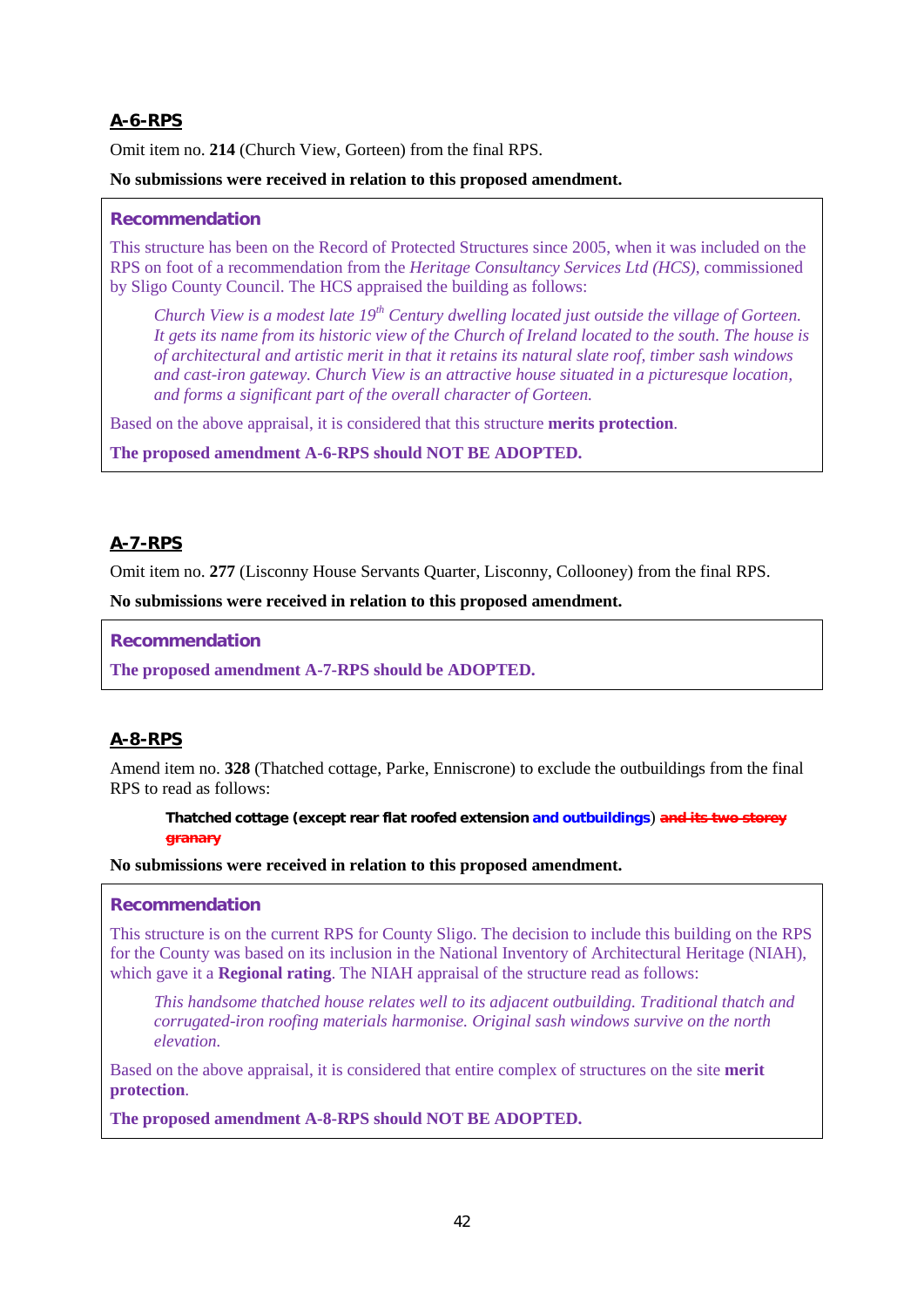# **A-9-RPS**

Omit item no. **391 (**House, Trotts, Enniscrone**)** from the final RPS.

### **No submissions were received in relation to this proposed amendment.**

### **Recommendation**

This structure is on the current RPS for County Sligo and has been given a **Regional rating**. The NIAH description and appraisal of the structure read as follows:

*This interesting farm complex is a good example of vernacular agricultural layout. Slate roofs and unpainted rendered walling form a muted palette. Some original sash windows and wrought-iron gates survive.*

Based on the above appraisal, it is considered that this structure **merits protection**.

**The proposed amendment A-9-RPS should NOT BE ADOPTED.**

# **A-10-RPS**

Do not include item no. **P-22** (St. Mary's Church, Main Street, Enniscrone) in the final RPS.

**No submissions were received in relation to this proposed amendment.**

## **Recommendation**

This structure has been given a **Regional rating** in the NIAH based on its architectural interest. The NIAH appraisal of the structure reads as follows:

*Although no longer in use and sadly modified, this former church still commands attention. Masonry and roof slating survive as a testament to the skills of the craftsmen who created this fine structure.* 

Based on the above appraisal, it is considered that this structure **merits protection**.

**The proposed amendment A-10-RPS should NOT BE ADOPTED.**

# **A-11-RPS**

Do not include item no. **P-23** (The South Lodge, Enniscrone) in the final RPS.

**No submissions were received in relation to this proposed amendment.**

# **Recommendation**

This structure has been given a **Regional rating** in the NIAH, based on its architectural interest. The NIAH appraisal of the structure reads as follows:

*This house is an attractive example of a detached seaside villa of the late-nineteenth century. Although modest in size, it is full of interesting details and the survival of many of the original windows is a particularly attractive feature. Situated at a height with splendid views of the beach, it adds greatly to the character of this seaside town.*

Based on the above appraisal, it is considered that this structure **merits protection**.

**The proposed amendment A-11-RPS should NOT BE ADOPTED.**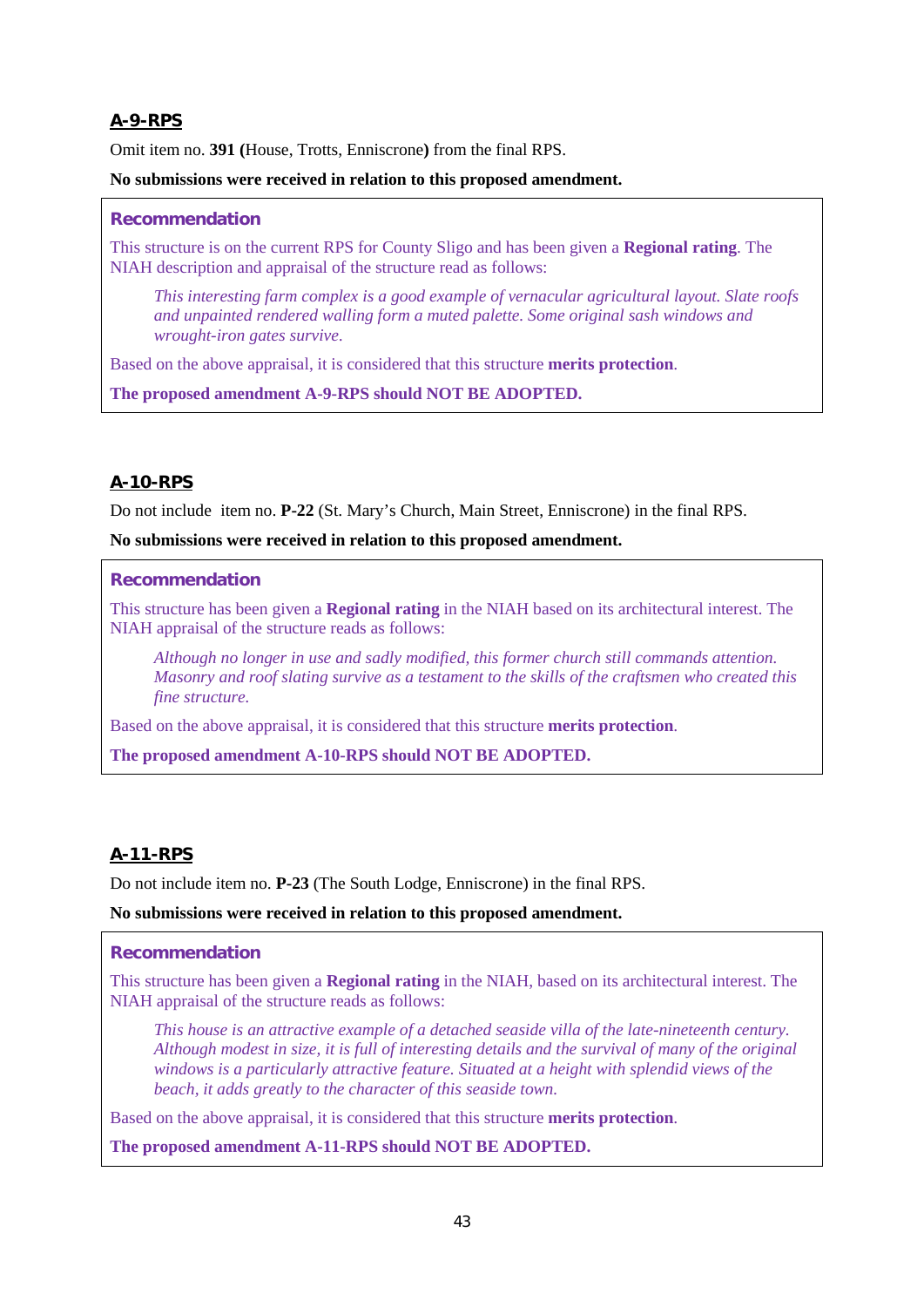# **A-12-RPS**

Do not include item no. **P-24** (Springmount, Carrowntober, Tobercurry) in the final RPS.

## **No submissions were received in relation to this proposed amendment.**

### **Recommendation**

This structure has been given a **Regional rating** in the NIAH, based on its architectural interest. The NIAH appraisal of the structure reads as follows:

*This handsome self-contained house retains its original fenestration and much original fabric. The outbuilding to the rear complements the setting. The modestly-detailed gate screen is wellexecuted and enhances the roadside.*

Based on the above appraisal, it is considered that this structure **merits protection**.

**The proposed amendment A-12-RPS should NOT BE ADOPTED.**

# **A-13-RPS**

Do not include item no. **P-25** (Glenburne House, Ballymeeny Armstrong, Dromore West) in the final RPS.

#### **No submissions were received in relation to this proposed amendment.**

#### **Recommendation**

This structure has been given a **Regional rating** in the NIAH based on its architectural interest. The NIAH appraisal of the structure reads as follows:

*This substantial house is distinctive for its busy arrangement of projecting bays on its front elevation and a fine set of decorative cast-iron railings. An associated complex of outbuildings on the opposite side of the road is also of architectural importance providing an indication of the historical evolution of the site.*

Based on the above appraisal, it is considered that this structure and associated outbuildings **merit protection**.

**The proposed amendment A-13-RPS should NOT BE ADOPTED.**

# **A-14-RPS**

Do not include item no. **P-26** (House, Ballymeeny Armstrong, Dromore West) in the final RPS.

#### **No submissions were received in relation to this proposed amendment.**

# **Recommendation**

The reasons for the proposed inclusion on the RPS are as follows:

*This building, complete with historic sash windows, original front door, slate roof and decorative chimneys is a fine example of a vernacular dwelling and commercial unit from the mid to late 19th Century.*

Based on the above appraisal, it is considered that this structure **merits protection**.

**The proposed amendment A-14-RPS should NOT BE ADOPTED.**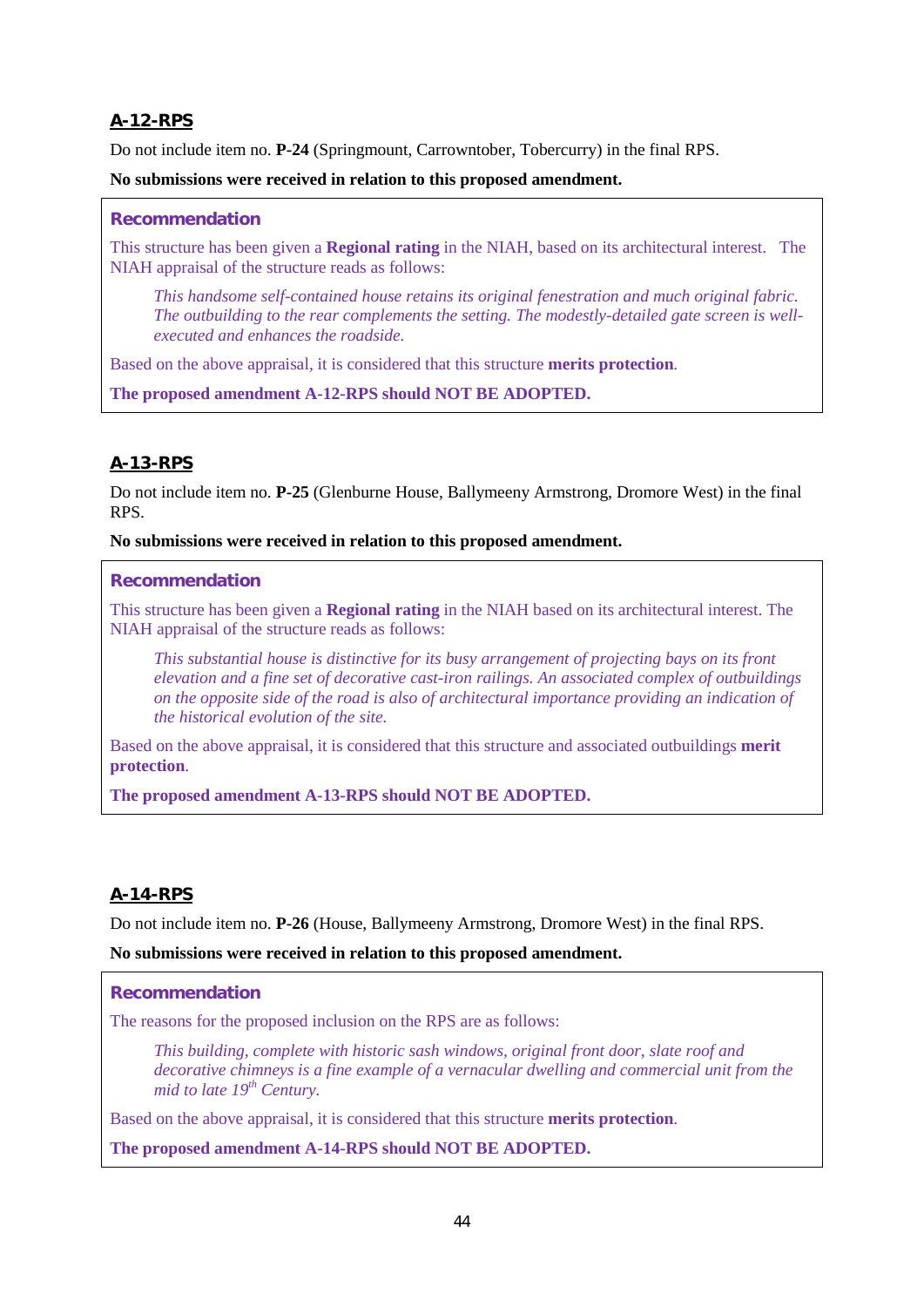# **A-15-RPS**

Amend item no. **P-29** (Glebe House, Emlaghfad, Ballymote) as follows:

**Glebe House Former Church Warden's house**

#### **No submissions were received in relation to this proposed amendment.**

#### **Recommendation**

**The proposed amendment A-15-RPS should be ADOPTED.**

# **A-16-RPS**

Amend item no. **P-42** (Woodfield Bridge, Woodfield) by replacing the existing photo with the following photograph:



**No submissions were received in relation to this proposed amendment.**

**Recommendation**

**The proposed amendment A-16-RPS should be ADOPTED.**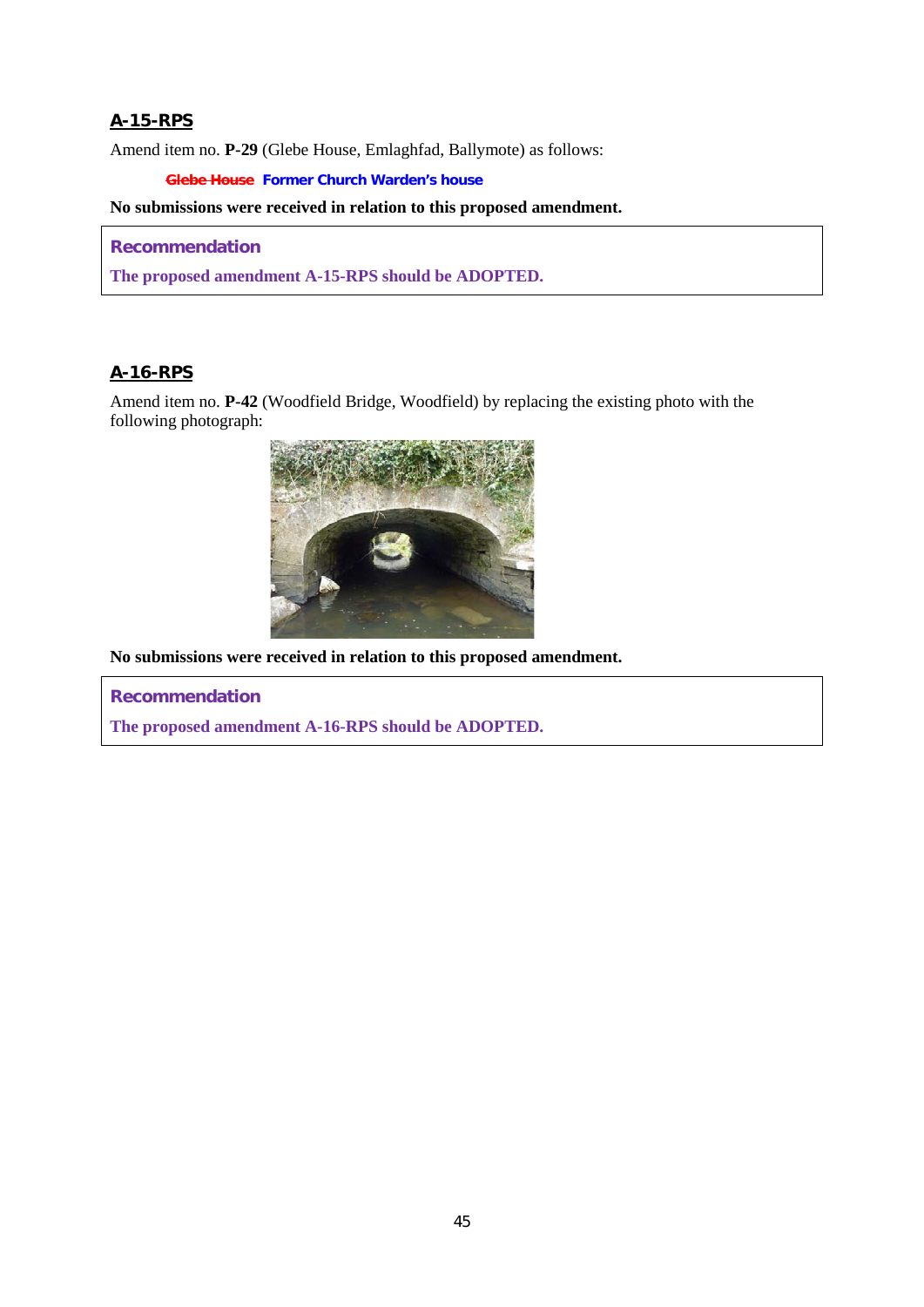# **4.2 Sligo Municipal District**

# **A-17-RPS**

Amend the entry for item no. **137** as follows:

**Clogherevagh House and two Gate Lodges**

#### **No submissions were received in relation to this proposed amendment.**

**Recommendation**

**The proposed amendment A-17-RPS should be ADOPTED.**

# **A-18-RPS**

Omit item no. **213** (Thatched cottage, Gorteen, Ballintrillick) from the final RPS.

**No submissions were received in relation to this proposed amendment.**

#### **Recommendation**

This structure is on the current RPS for County Sligo and has been given a **Regional rating** in the NIAH, based on its architectural interest. The NIAH appraisal of the structure reads as follows:

*This particularly fine thatched cottage has been very well preserved. Thatch and multiple-pane sash windows are of particular note. A brief glimpse of the interior revealed it too to retain a large amount of original and early fabric. It is a classic example of the vernacular type and represents an important survival preserving a traditional local craft and a building type once much more common in the Irish countryside. Fine wrought-iron gates are also an important survival and add to the overall interest of the site.* 

Based on the above appraisal, it is considered that this structure **merits protection**.

**The proposed amendment A-18-RPS should NOT BE ADOPTED.**

# **A-19-RPS**

Amend the entry for item no. **283** (Lissadell House and associated features and structures, Lissadell, Carney) by deleting the NIAH registration number 32400804.

**No submissions were received in relation to this proposed amendment.**

#### **Recommendation**

**The proposed amendment A-19-RPS should be ADOPTED.**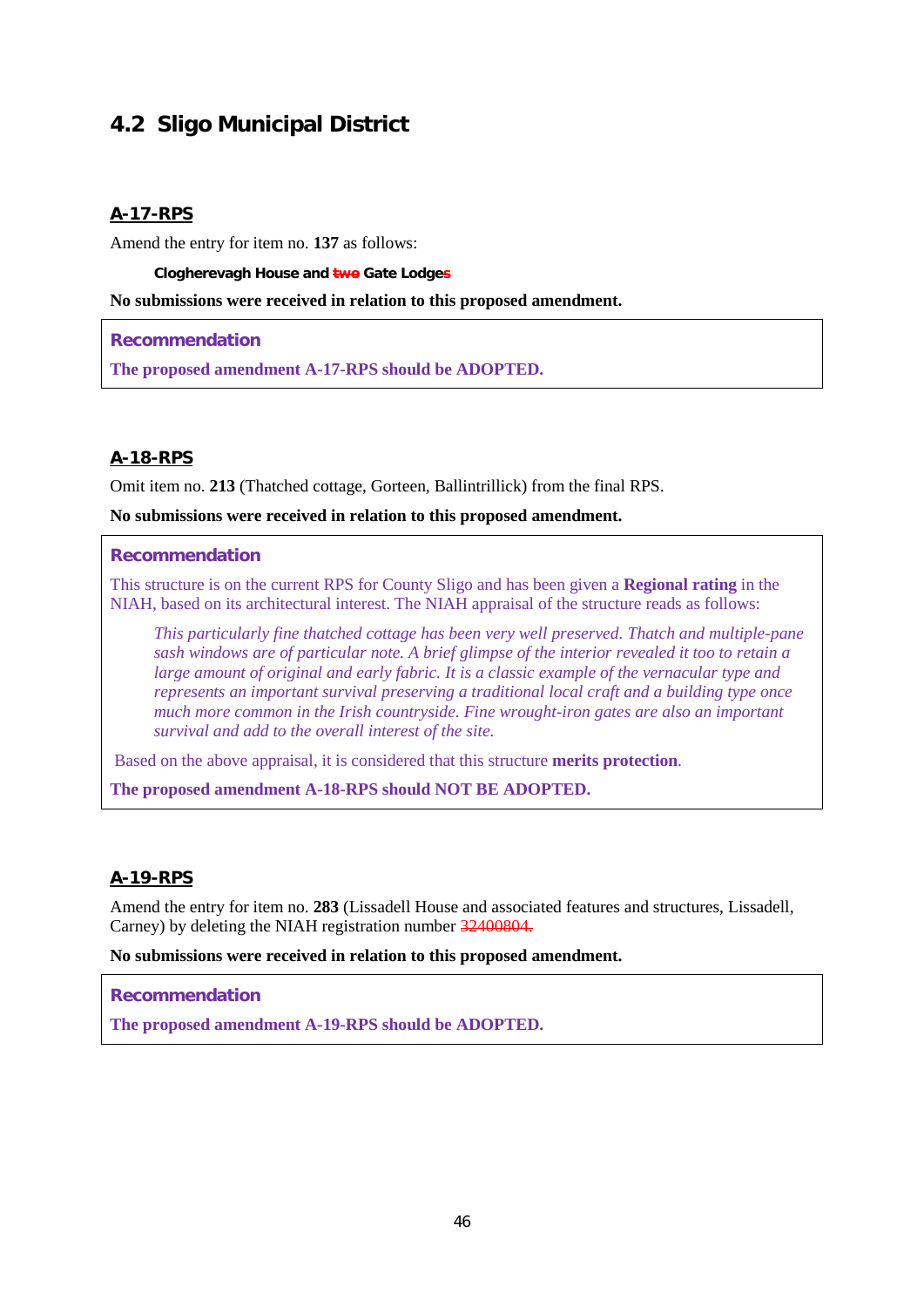# **A-20-RPS**

Amend the entry for item no. **336** (House, Rathcarrick, Strandhill) as follows:

## **House Two cottages**

#### **No submissions were received in relation to this proposed amendment.**

### **Recommendation**

**The proposed amendment A-20-RPS should be ADOPTED.**

# **A-21-RPS**

Add a new item, **Holywell Gate Lodge,** to the final RPS (a reference number will be allocated when the amended RPS is finalised):



**Holywell Gate Lodge**, Clogherevagh, Hazelwood, 1860 – 1900, NIAH Reg. No. 32401510

**No submissions were received in relation to this proposed amendment.**

#### **Recommendation**

This structure is currently included within RPS item **no. 137 (**County RPS). The building has been given a **Regional rating** in the NIAH, based on its architectural interest. The NIAH appraisal of the structure reads as follows:

*The simple charm of this gate lodge lies in its setting at the end of a long driveway and the retention of most of its original form and fabric. Worthy of note are the lattice windows, canopied entrance and brick chimneystack.*

Based on the above appraisal, it is considered that this structure **merits protection**.

**The proposed amendment A-21-RPS should BE ADOPTED.**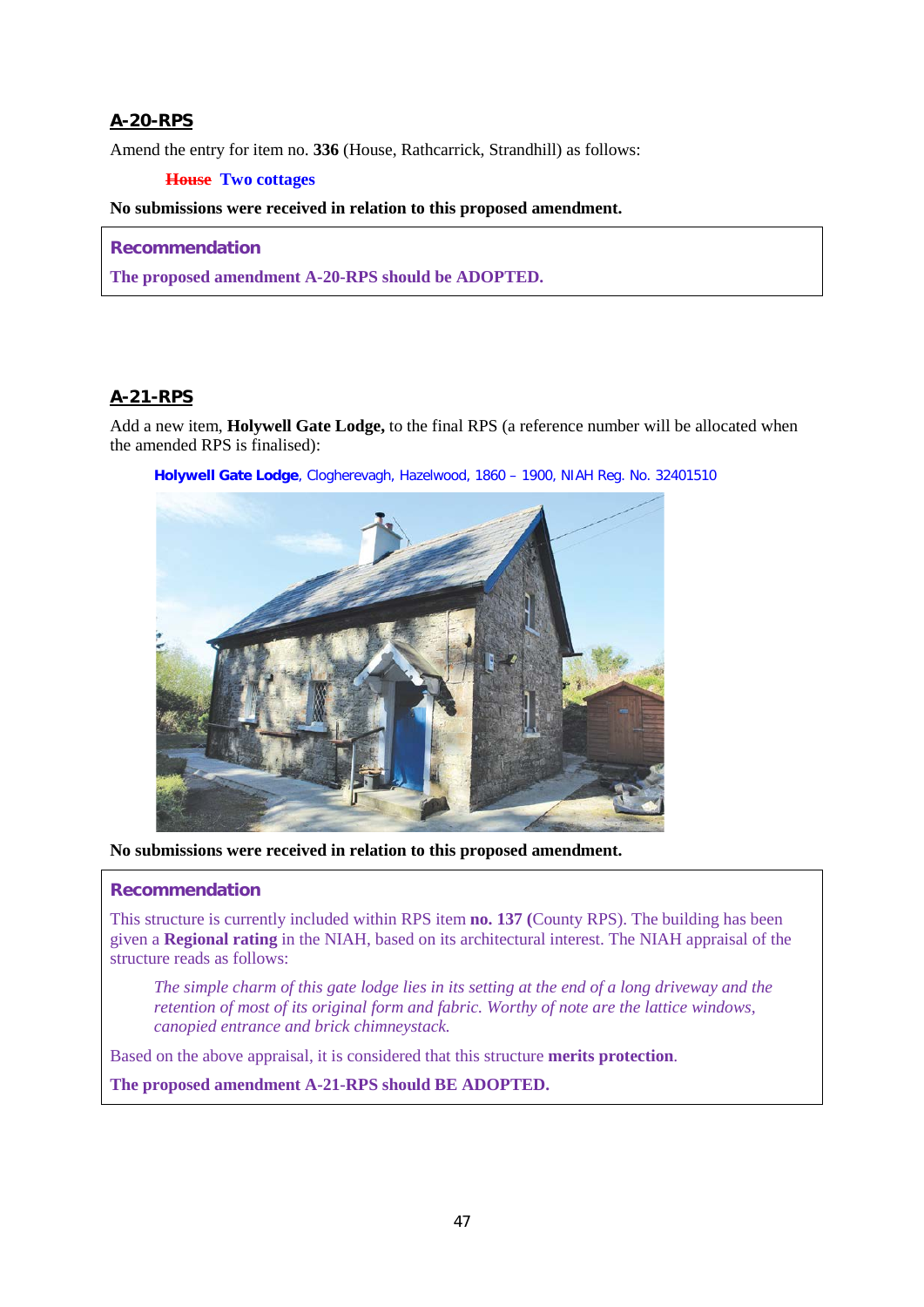# **A-22-RPS**

Add a new item to the final RPS (a reference number will be allocated when the amended RPS is finalised):

**Former saw mill**, Lissadell, Carney, 1870 – 1910, NIAH Reg. No. 32400804



**No submissions were received in relation to this proposed amendment.**

#### **Recommendation**

This structure is currently included within RPS item no. 283 (County RPS). The structure has been given a **Regional rating** in the NIAH based on its architectural, historical, social and technical interest. The NIAH appraisal of the structure reads as follows:

*This ruin of a former saw mill is of clear technical interest particularly in the role it played in serving Lissadell demesne.*

Based on the above appraisal, it is considered that this structure **merits protection**.

**The proposed amendment A-22-RPS should BE ADOPTED.**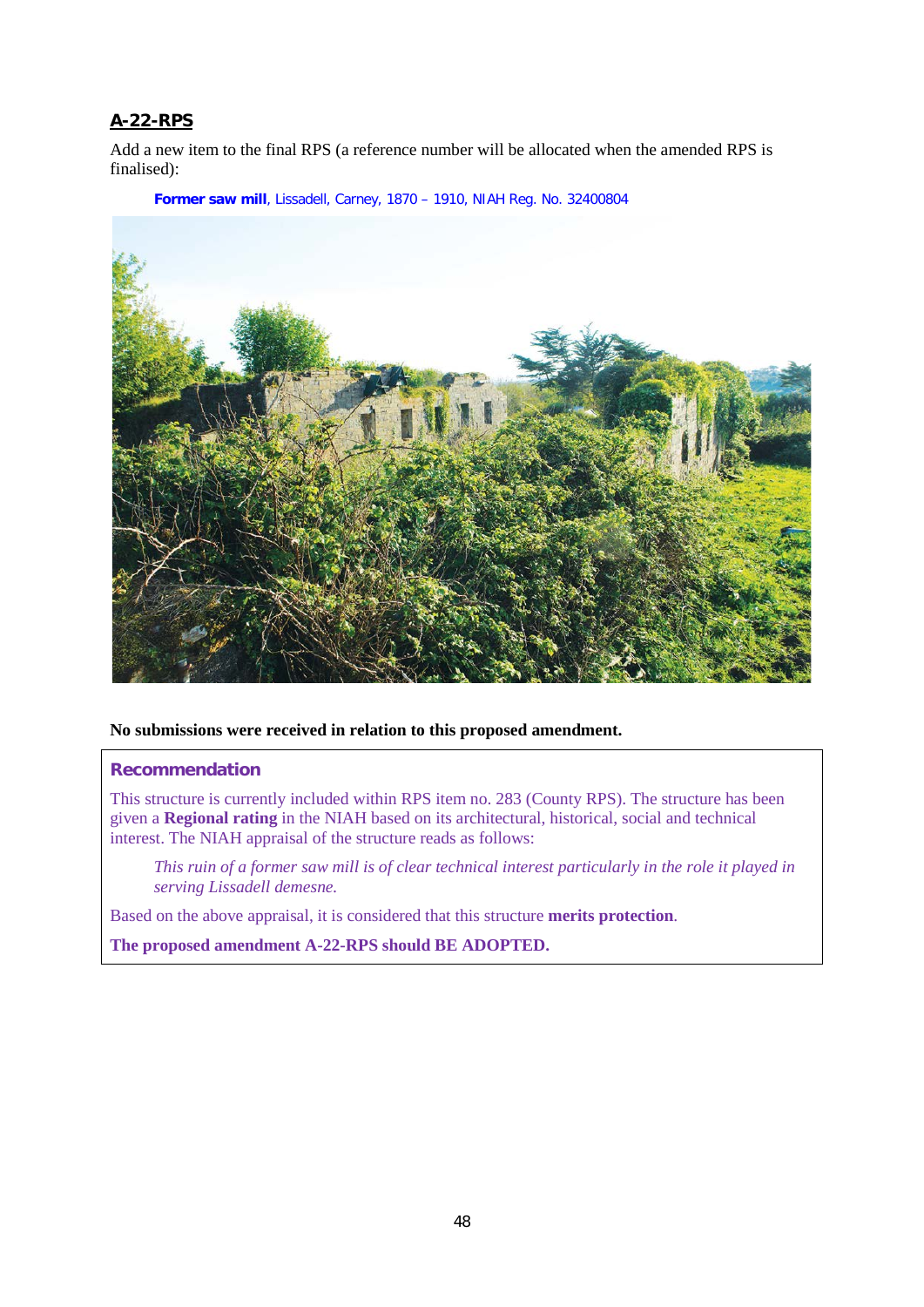# **A-23-RPS**

Add a new item to the final RPS (a reference number will be allocated when the amended RPS is finalised):



**Pilot's watch house**, Rosses Upper, Rosses Point, not included in the NIAH

**A submission was received from the County Sligo Golf Club (Submission no. 10),** the owner of the building. The Golf Club objects to the proposal to include this structure on the RPS. The submission indicates that the building, which is part of the history and heritage of the Golf Club, is currently used for storage purposes, but the prospect of using the building as a 'Starter's Hut' is being considered. There are concerns that the 'protected structure' status might affect its use or future development.

# **Recommendation**

This structure was proposed for inclusion on the RPS by the Rosses Point Development Association. On 27 March 2017, the members of Sligo County Council passed a resolution to include this structure on the RPS for County Sligo.

The structure is not included in the National Inventory of Architectural Heritage (NIAH).

The document *Architectural Heritage Protection – Guidelines for Planning Authorities* indicates that a planning authority is obliged to include in the RPS "every structure which, in its opinion, is of special architectural, historical, archaeological, artistic, cultural, scientific, social or technical interest".

The Guidelines advise that "care should be taken when compiling the RPS that all reasonable research has taken place and that all structures merit protection".

The mere identification of potential protected structures is not sufficient. Adequate research and assessment are required in order to determine whether the structure merits protection based on any or all of the above-mentioned criteria (i.e. special architectural, historical, archaeological, artistic, cultural, scientific, social or technical interest).

No evidence has been submitted in support of the proposed inclusion of this structure on the RPS, and there are insufficient resources in the Planning Section at present to carry out the necessary research and assessment with regard to this structure.

Due to the above reasons, it is not considered opportune to include this structure on the RPS at the present time. **However, the structure should be assessed and considered for inclusion on the RPS as part of the next review** (A similar recommendation has been made in the Second Chief Executive's Report in relation to a number of railway structures proposed for inclusion on the RPS.)

**The proposed amendment A-23-RPS should NOT BE ADOPTED.**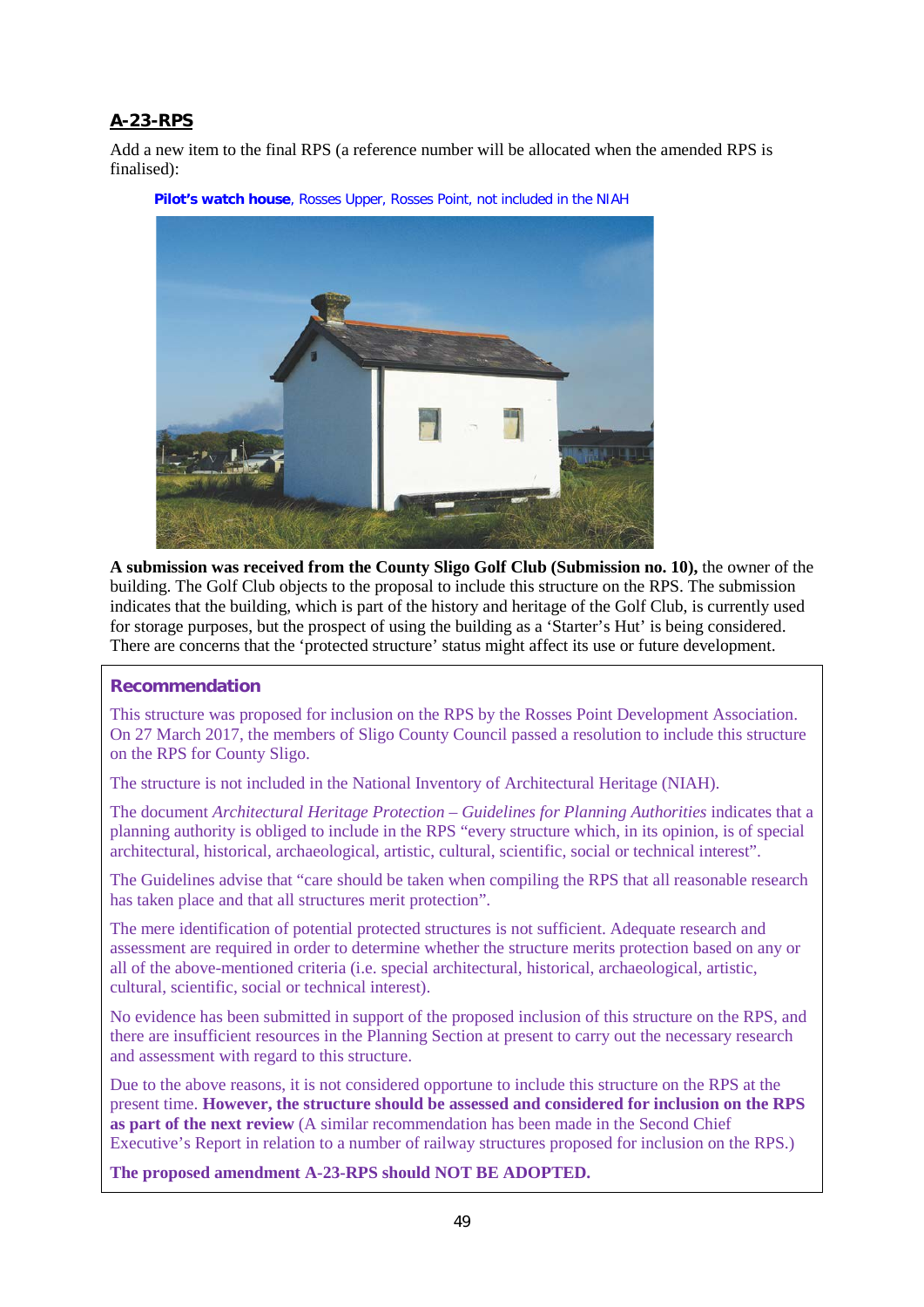# **A-24-RPS**

Add a new item to the final RPS (a reference number will be allocated when the amended RPS is finalised):



**Pilot's house**, Rosses Upper, Rosses Point, not included in the NIAH

#### **No submissions were received in relation to this proposed amendment.**

#### **Recommendation**

This structure was proposed for inclusion on the RPS by the Rosses Point Development Association. On 27 March 2017, the members of Sligo County Council passed a resolution to include this structure on the RPS for County Sligo.

The structure is not included in the National Inventory of Architectural Heritage (NIAH).

The document *Architectural Heritage Protection – Guidelines for Planning Authorities* indicates that a planning authority is obliged to include in the RPS "every structure which, in its opinion, is of special architectural, historical, archaeological, artistic, cultural, scientific, social or technical interest".

The Guidelines advise that "care should be taken when compiling the RPS that all reasonable research has taken place and that all structures merit protection".

The mere identification of potential protected structures is not sufficient. Adequate research and assessment are required in order to determine whether the structure merits protection based on any or all of the above-mentioned criteria (i.e. special architectural, historical, archaeological, artistic, cultural, scientific, social or technical interest).

No evidence has been submitted in support of the proposed inclusion of this structure on the RPS, and there are insufficient resources in the Planning Section at present to carry out the necessary research and assessment with regard to this structure.

Due to the above reasons, it is not considered opportune to include this structure on the RPS at the present time. **However, the structure should be assessed and considered for inclusion on the RPS as part of the next review** (A similar recommendation has been made in the Second Chief Executive's Report in relation to a number of railway structures proposed for inclusion on the RPS.)

**The proposed amendment A-24-RPS should NOT BE ADOPTED.**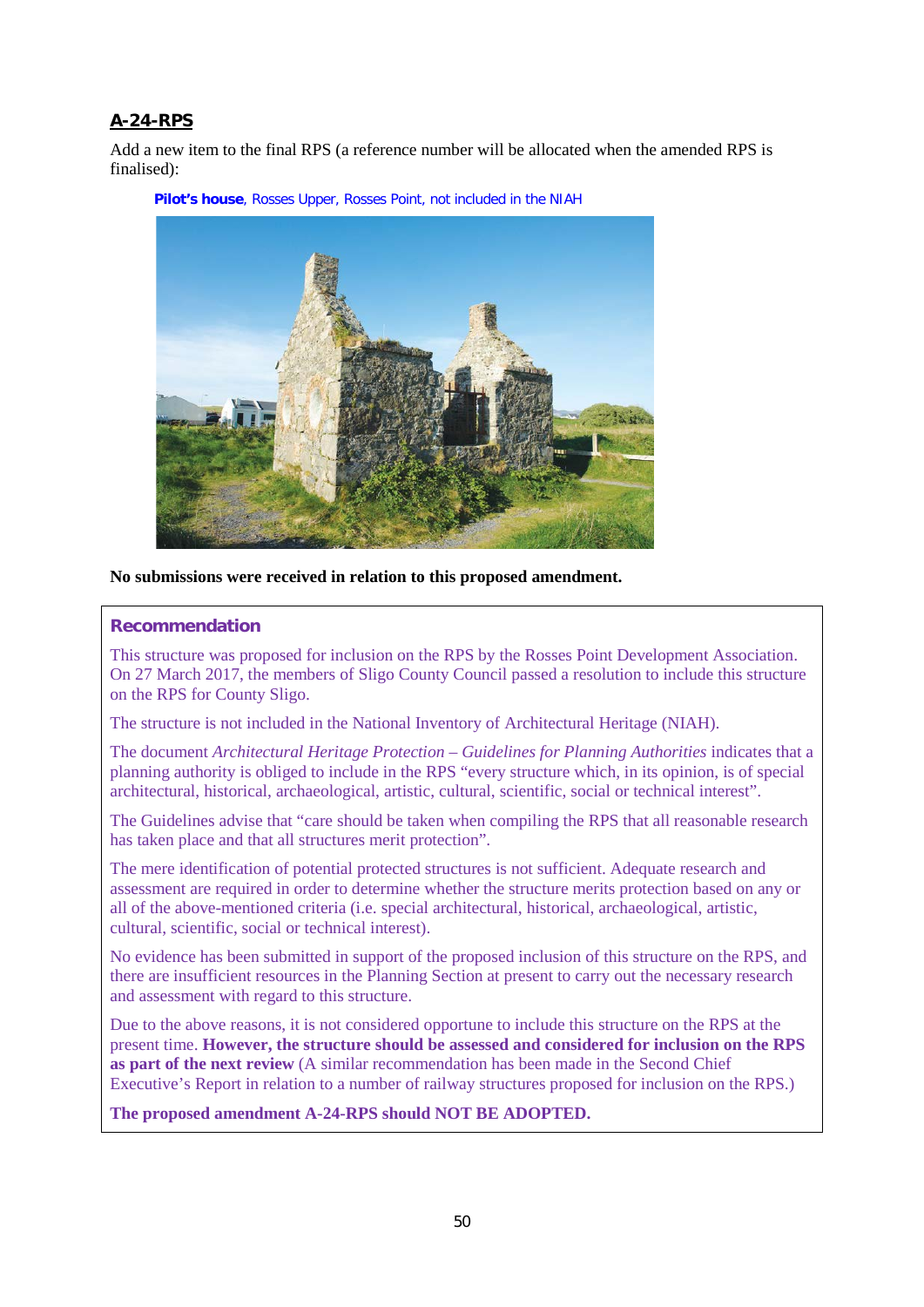# **A-25-RPS**

Amend the entry item no. **76** (Fatima House, 47 John Street) as follows:

#### **Fatima House House**

#### **No submissions were received in relation to this proposed amendment.**

#### **Recommendation**

**The proposed amendment A-25-RPS should be ADOPTED.**

# **A-26-RPS**

Amend item no. **162** (ACC Bank, 1 Teeling Street) as follows:

**(former) ACC Bank** (façade only)

#### **No submissions were received in relation to this proposed amendment.**

## **Recommendation**

This structure is already on the current RPS for the Sligo and Environs area. The structure has been given a **Regional rating** in the NIAH based on its architectural interest. The NIAH appraisal of the structure reads as follows:

*This distinctive building is much later than, and quite different from, the remainder of the terrace fronting Teeling Street which it terminates. It contains some attractive features such as the oriel window, moulded classical detail and leaded lights to main windows.*

While the interior of the building may no longer contain original features, the designation of a 'façade only' protection without a comprehensive survey of the interior of the building and its curtilage (by a Conservation Architect) would set an undesirable precedent for similar requests.

This may result in valuable heritage features being overlooked and therefore not protected for future generations. This would be contrary to the intent of a Record of Protected Structures.

**The proposed amendment A-26-RPS should NOT BE ADOPTED.**

# **A-27-RPS**

Omit item no. **229** (Two-storey building with shop-front and carriage arch, Wine Street) from the final RPS.

#### **No submissions were received in relation to this proposed amendment.**

#### **Recommendation**

This structure is on the current RPS for the Sligo and Environs area. The structure has been given a **Regional rating** in the National Inventory of Architectural Heritage (NIAH), based on its architectural and artistic interest. The NIAH appraisal of the structures as follows:

*This property, located at a change of height in the terrace, is part of a coherent two-storey group which extends to the east. It contains a well-designed, mostly original, shop front with particularly interesting ironwork above the shop front cornice. Original sash windows survive at first floor.*

Based on the above appraisal, it is considered that this structure **merits protection**.

**The proposed amendment A-27-RPS should NOT BE ADOPTED.**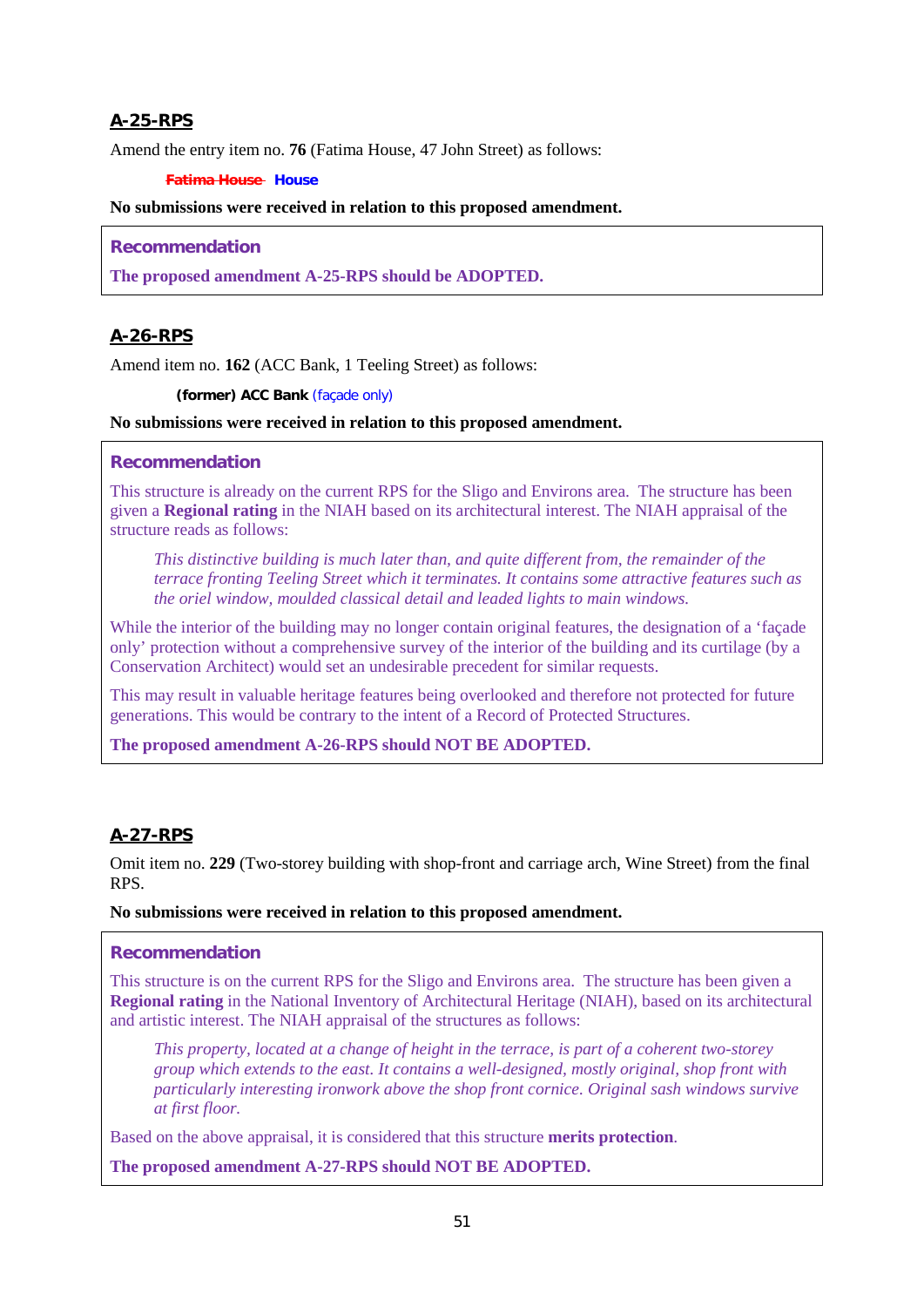# **A-28-RPS**

Omit item no. **294** (Rathbraghan Farm, Rathbraghan) from the final RPS.

### **No submissions were received in relation to this proposed amendment.**

### **Recommendation**

This structure is on the current RPS for the Sligo and Environs area. The farm holding and two buildings appear on the 6-inch OSI maps. They were originally part of the Wynne Estate. The house and outbuildings again appear on the second edition of the OS maps, circa 1910. The house appears to have been in the same ownership since then.

The conservation report submitted with a recent planning application (PL16-190) records the house as being in good condition, with many original features worthy of protection. No information has been submitted to the Planning Authority that would indicate that Rathbraughan House has lost its special interest or that its special interest was mistakenly attributed. It is considered that this structure **merits protection**.

**The proposed amendment A-28-RPS should NOT BE ADOPTED.**

# **A-29-RPS**

Add a new item to the final RPS:

**Three-storey stone structure**, Lower Quay Street, Sligo, not included in the NIAH



**Frances Kelly (Submission 16)**, one of the owners of this structure, objects to its inclusion on the RPS. It is stated that the building is in poor condition and of no special interest in terms of architectural, historical or cultural significance.

#### **Recommendation**

This structure was proposed for inclusion on the RPS by Tamlyn Mc Hugh. On 27 March 2017, the members of Sligo County Council passed a resolution to include this structure on the RPS for County Sligo.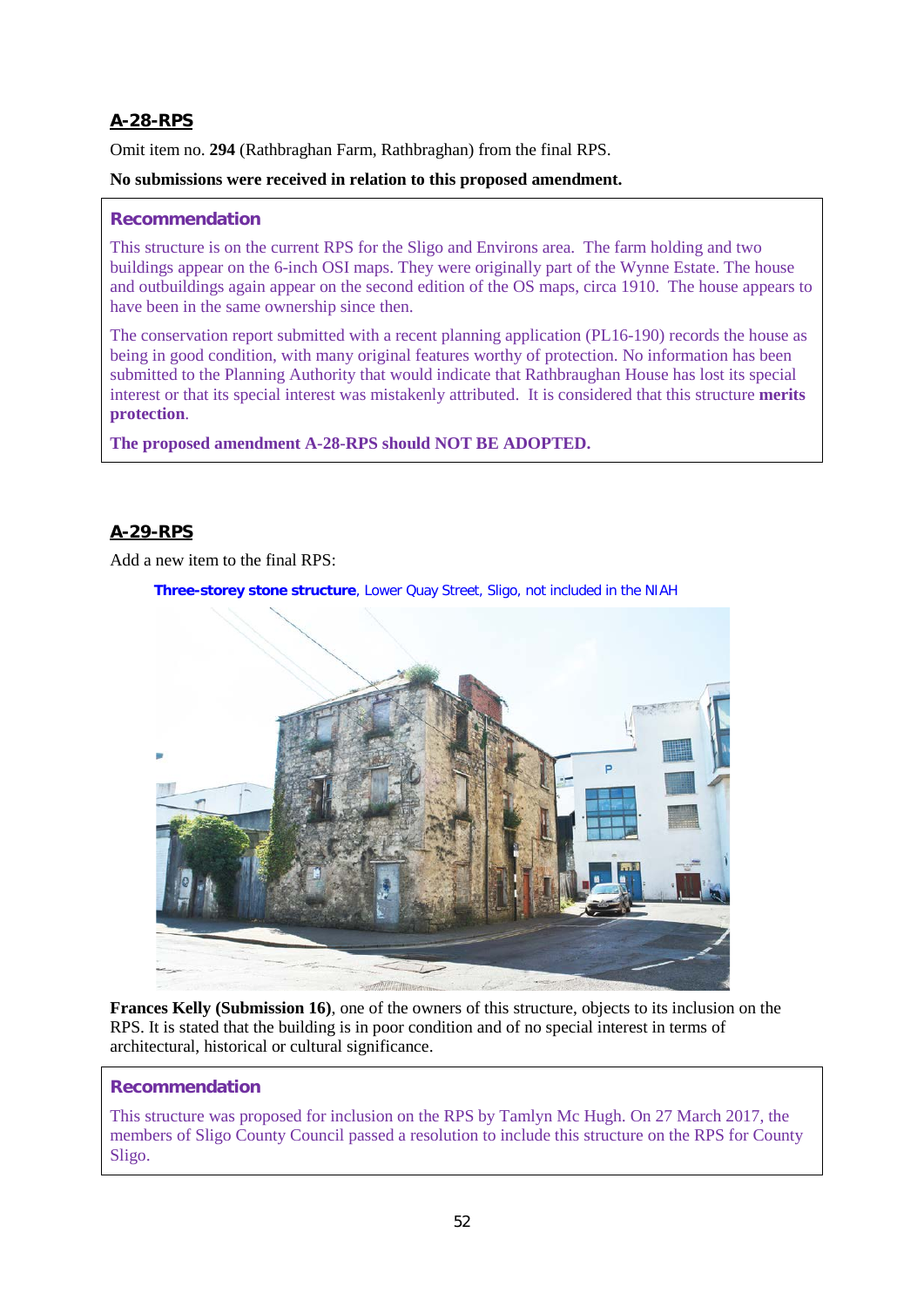The structure is not included in the National Inventory of Architectural Heritage (NIAH).

The document *Architectural Heritage Protection – Guidelines for Planning Authorities* indicates that a planning authority is obliged to include in the RPS "every structure which, in its opinion, is of special architectural, historical, archaeological, artistic, cultural, scientific, social or technical interest".

The Guidelines advise that "care should be taken when compiling the RPS that all reasonable research has taken place and that all structures merit protection".

The mere identification of potential protected structures is not sufficient. Adequate research and assessment are required in order to determine whether the structure merits protection based on any or all of the above-mentioned criteria (i.e. special architectural, historical, archaeological, artistic, cultural, scientific, social or technical interest).

No evidence has been submitted in support of the proposed inclusion of this structure on the RPS, and there are insufficient resources in the Planning Section at present to carry out the necessary research and assessment with regard to this structure.

Due to the above reasons, it is not considered opportune to include this structure on the RPS at the present time. **However, the structure should be assessed and considered for inclusion on the RPS as part of the next review** (A similar recommendation has been made in the Second Chief Executive's Report in relation to a number of railway structures proposed for inclusion on the RPS.)

**The proposed amendment A-29-RPS should NOT BE ADOPTED.**

#### **A-30-RPS**

Amend the description of item no. **P-15** (Railway Bridge over railway, Bleachgreen, Collooney) as follows:

This is a rare, possibly unique bridge which supports a disused railway line (the Collooney to Claremorris line) over another former railway line (the Collooney to Enniskillen line).

This bridge, constructed in 1895, is the only grade-separated rail-over-rail crossing in Connacht. The bridge accommodates the Sligo-Dublin railway over the track bed of the former link between the closed Waterford, Limerick & Western Railway Line (closed 1975) & the Sligo, Leitrim & Northern Counties Railway Line (closed 1957).

**No submissions were received in relation to this proposed amendment.**

**Recommendation**

**The proposed amendment A-30-RPS should be ADOPTED.**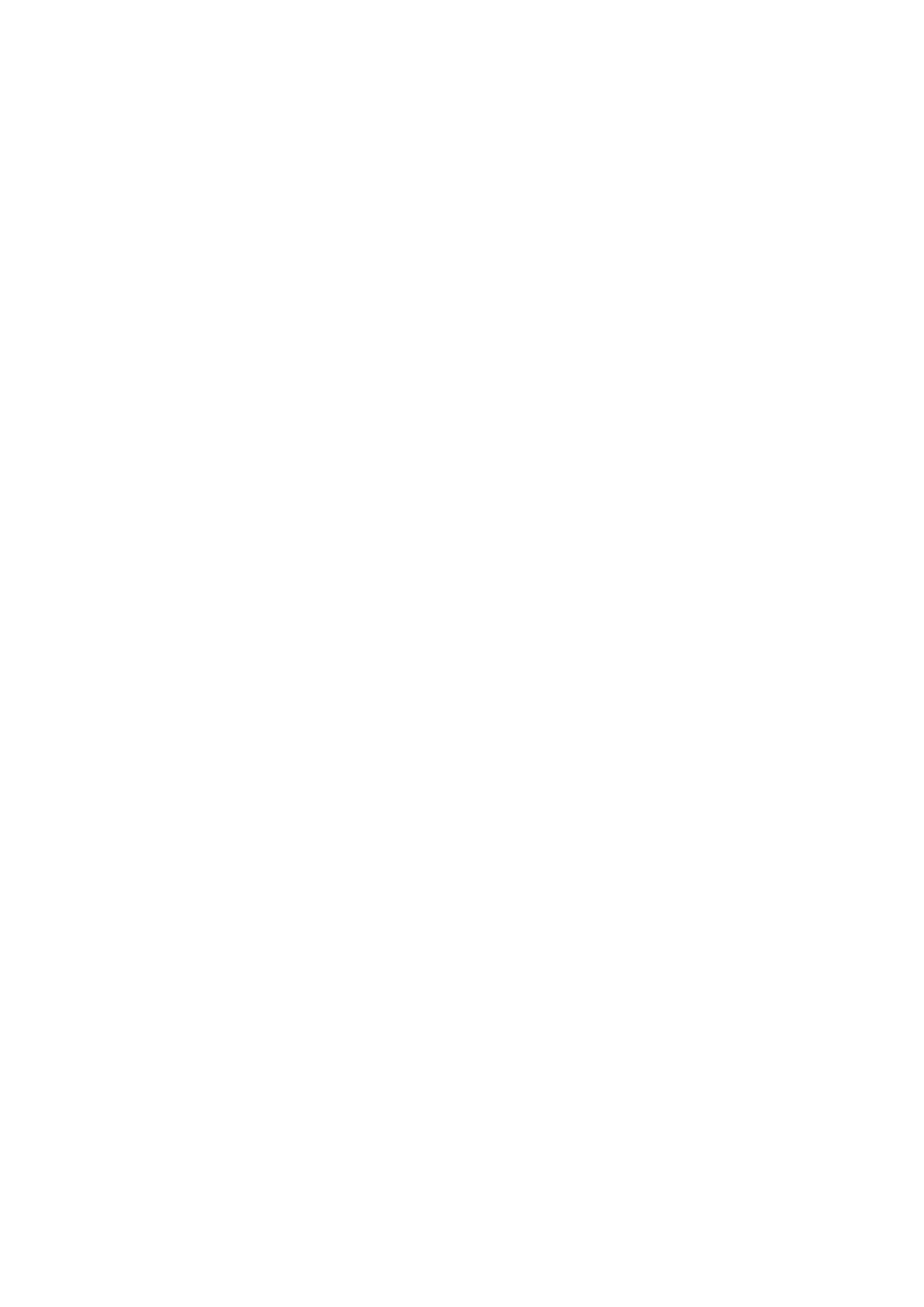# **Appendix 1. Modified Table 13.A**

**Principles of vernacular rural design A guide to designing a house in the rural vernacular style**

| Main features of rural vernacular house design |                                                                                                                                                                           |  |  |
|------------------------------------------------|---------------------------------------------------------------------------------------------------------------------------------------------------------------------------|--|--|
|                                                | Ensure good roof-to-wall proportions and a high solid-to-void relationship (i.e.<br>$\bullet$<br>greater wall surface than windows and doors).                            |  |  |
| <b>Proportions</b>                             | Composition of windows and doors should be simple and, where suitable,<br>$\bullet$<br>generally symmetrical.                                                             |  |  |
|                                                | Aim to minimise the distance between the top of the ground-floor windows<br>$\bullet$<br>and the sill of the first-floor windows to achieve good proportions.             |  |  |
|                                                | A large house needs a large site to ensure effective integration into its<br>$\bullet$<br>surroundings (either immediately or in the future, through planned screening).  |  |  |
| <b>Scale</b>                                   | Larger houses (e.g. in excess of 200 m2) should be sub-divided into smaller<br>$\bullet$<br>elements of traditional form to avoid bulky structures.                       |  |  |
|                                                | Have regard to the scale of surrounding buildings.<br>$\bullet$                                                                                                           |  |  |
|                                                | Use a simple plan form to give a clean roof shape - a long plan in preference<br>$\bullet$<br>to a deep plan. This will avoid the creation of a bulky shape.              |  |  |
|                                                | Gable widths should generally not exceed 8 m, (recommended under 6.5 m<br>$\bullet$<br>for narrow plan form)                                                              |  |  |
| Form                                           | A traditional storey-and-a-half house with a narrow plan form is preferable to<br>$\bullet$<br>a dormer-style bungalow.                                                   |  |  |
|                                                | The form of a house affects the appearance of gable elevations. Gable<br>elevations should be simple and roof pitch generally symmetrical.                                |  |  |
| <b>Details</b>                                 |                                                                                                                                                                           |  |  |
|                                                | The size and shape of windows should be consistent uniform on all elevations.<br>٠<br>Windows should be well proportioned, with a vertical emphasis.                      |  |  |
| <b>Windows</b>                                 | Dormer and bay windows are not vernacular features and should be used<br>sparingly. These features may not be considered appropriate at prominent or<br>scenic locations. |  |  |
|                                                | Roof lights are preferable to mid-roof dormer windows.                                                                                                                    |  |  |
| <b>Roof</b>                                    | Roof pitch should range from 35° to 42°<br>٠<br>Natural slate or natural effect slate is preferable                                                                       |  |  |
| <b>Chimneys</b>                                | Chimneys should generally be placed centrally on the ridge and should have<br>vernacular proportions (i.e. they should be c.1.2 m wide).                                  |  |  |
|                                                | Chimneys at a gable end should be flush with the gable.                                                                                                                   |  |  |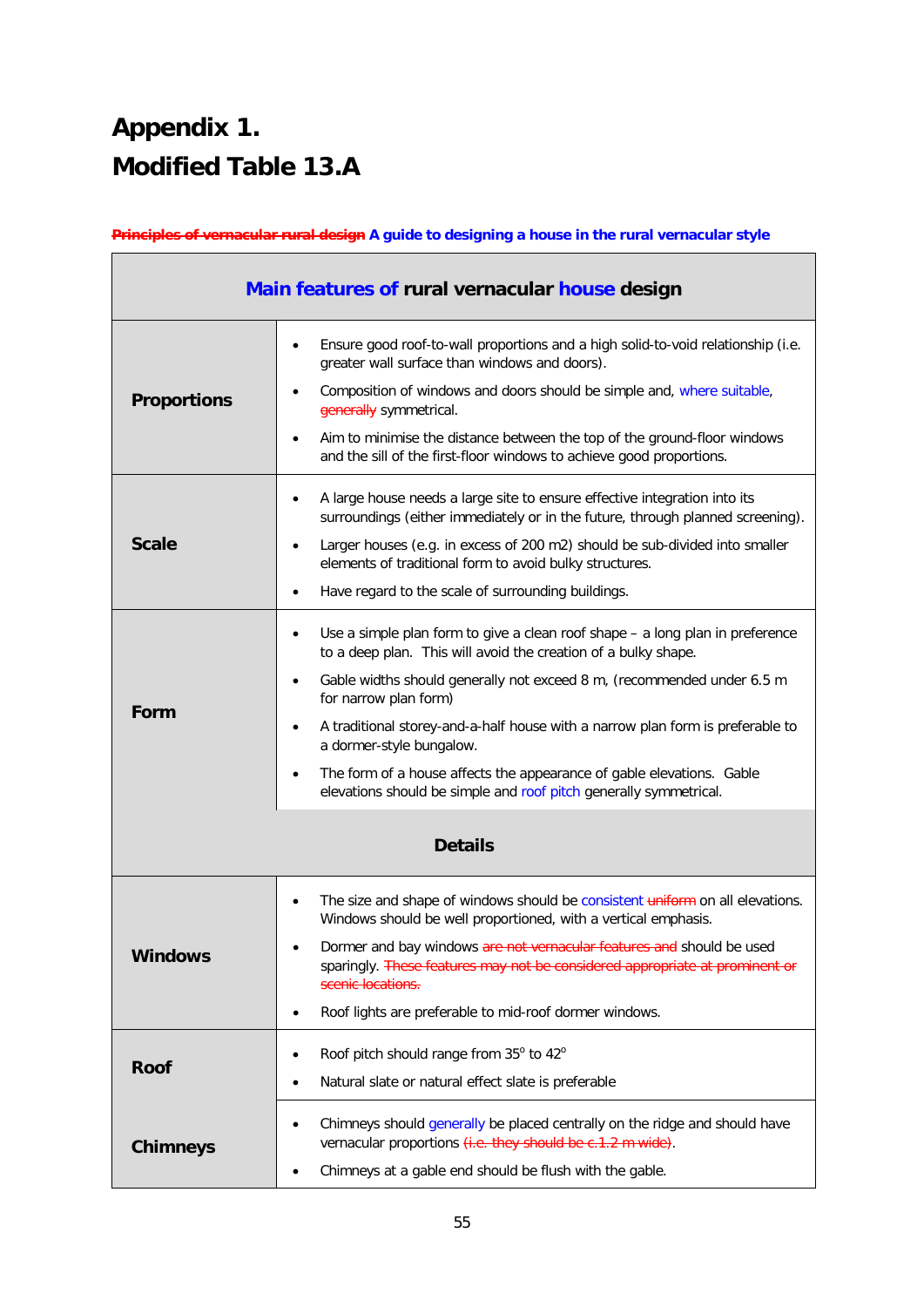| Eaves                                                                                                                                                                                                                                                                                               | The eaves of a typical vernacular dwelling would should be flush with the wall,<br>$\bullet$<br>soffit omitted and slate would should not project beyond the face of the wall.<br>Roofs would be constructed without projecting soffit and barge at gable, and<br>$\bullet$<br>without boxed eaves detail.<br>Eaves lines should be kept simple. |  |  |
|-----------------------------------------------------------------------------------------------------------------------------------------------------------------------------------------------------------------------------------------------------------------------------------------------------|--------------------------------------------------------------------------------------------------------------------------------------------------------------------------------------------------------------------------------------------------------------------------------------------------------------------------------------------------|--|--|
| <b>Fascia</b>                                                                                                                                                                                                                                                                                       | An overhanging roof with a large fascia board adds bulk and clutter to a<br>٠<br>house.<br>Decorative fascias or white PVC fascias should be avoided.<br>٠                                                                                                                                                                                       |  |  |
| In vernacular houses, rainwater gutters would should be affixed to a corbelled<br>$\bullet$<br><b>Rainwater</b><br>eaves course of concrete, brick or stone (as appropriate).<br>gutters/down<br>Simple, black, round plastic/cast-iron or aluminium rainwater gutters are<br>pipes<br>recommended. |                                                                                                                                                                                                                                                                                                                                                  |  |  |
| <b>Doors</b>                                                                                                                                                                                                                                                                                        | Doors should preferably be made of timber, painted and simple in style.<br>٠<br>PVC doors visible from the public road will not be permitted.<br>Doors should always reflect the shape of the opening.<br>٠<br>A fan light above the door, or a window to the side of the doorway is<br>٠<br>preferable to large glazed panels on the door.      |  |  |
| <b>Porches and</b><br>conservatories                                                                                                                                                                                                                                                                | Porches and conservatories should be simple in design and in proportion to<br>٠<br>the building.<br>The use of mock classical-type porches should be avoided.<br>$\bullet$                                                                                                                                                                       |  |  |
| <b>External</b><br>finishes                                                                                                                                                                                                                                                                         | Plastered or rendered walls are suitable finishes for a rural house.<br>$\bullet$<br>Brick, random rubble stone and pebble dash are not traditional finishes for a<br>rural dwelling and should be avoided.                                                                                                                                      |  |  |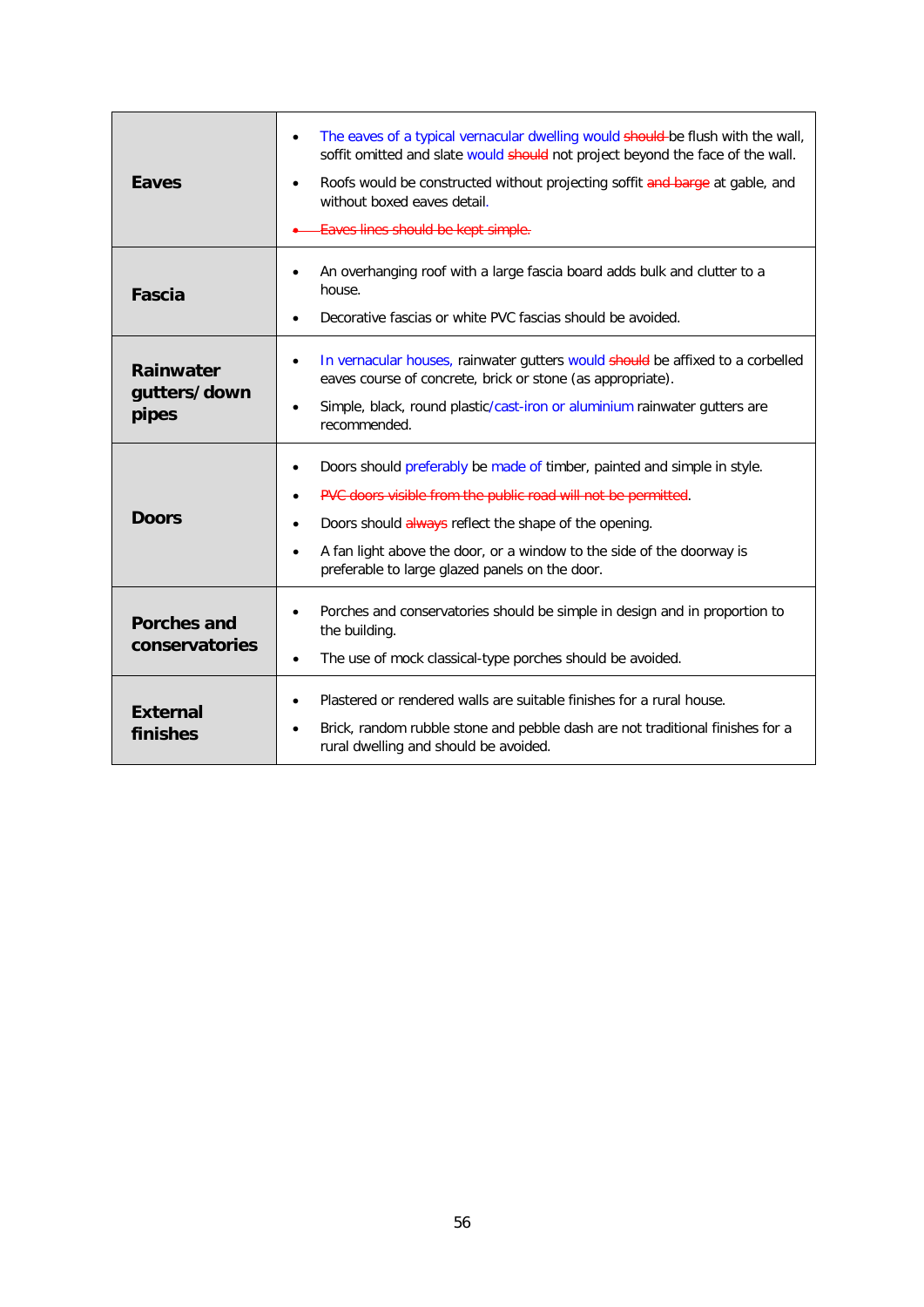# **Appendix 2.**

**List of persons and organisations** 

that made submissions or observations on the proposed amendments to the RPS and the Draft CDP 2017-2023

| Ref.<br>no.    | Date<br>received | Name or Agency                                                                                   | On behalf of<br>(where applicable)                                   | <b>Address</b>                                                           |
|----------------|------------------|--------------------------------------------------------------------------------------------------|----------------------------------------------------------------------|--------------------------------------------------------------------------|
| 1              | 16/05/17         | Elisa Goode<br>Executive Officer,<br>Forward Planning Unit                                       | <b>Department of Education</b><br>and Skills                         | Portlaoise Road,<br>Tullamore, Co. Offaly                                |
| $\overline{2}$ | 30/05/17         | <b>Vincent Roddy</b><br>National Chairman                                                        | <b>Irish Natura &amp; Hill Farmers</b><br><b>Association (INHFA)</b> | The Square, Tubbercurry,<br>Co. Sligo                                    |
| 3              | 14/06/17         | Cian O'Mahony<br>Scientific Officer,<br>SEA Section, Office of<br><b>Evidence and Assessment</b> | <b>Environmental Protection</b><br><b>Agency (EPA)</b>               | <b>EPA Regional</b><br>Inspectorate, Inniscarra,<br>Co. Cork             |
| 4              | 14/06/17         | Michael, Mary and<br><b>James Jnr. McGoldrick</b>                                                |                                                                      | "The Hideout",<br>Carrowdough, Strandhill,<br>Sligo                      |
| 5              | 17/06/17         | <b>Roger Garland</b>                                                                             | <b>Keep Ireland Open</b>                                             | 43 Butterfield Drive,<br>Dublin 14                                       |
| 6              | 19/06/17         | Elizabeth Swanwick,<br>Policy Analyst                                                            | <b>SSE</b>                                                           | Red Oak South, South<br>County Business Park,<br>Leopardstown, Dublin 18 |
| 7              | 19/06/17         | <b>Michael McCormack</b>                                                                         | <b>Transport Infrastructure</b><br>Ireland (TII)                     | Parkgate Business Centre,<br>Parkgate Street, Dublin 8.                  |
| 8              | 20/06/17         | Martin A. Timoney &<br>Mary B. Timoney                                                           |                                                                      | Keash, Ballymote,<br>Co. Sligo                                           |
| 9              | 20/06/17         | Martin A. Timoney &<br>Mary B. Timoney                                                           |                                                                      | Keash, Ballymote,<br>Co. Sligo                                           |
| 10             | 20/06/17         | <b>Kevin Fitzsimons</b><br>Club Secretary                                                        | <b>County Sligo Golf Club</b>                                        | Rosses Point, Co. Sligo                                                  |
| 11             | 20/06/17         | <b>Michele O'Boyle</b><br>Solicitor                                                              | <b>Walter Burke &amp; Margaret</b><br>Burke (Caltragh, Sligo)        | Courtyard, The Mall, Sligo                                               |
| 12             | 21/06/17         | <b>Edward Walsh &amp;</b><br><b>Constance Cassidy</b>                                            |                                                                      | Lissadell House, Ballinfull,<br>Co. Sligo                                |
| 13             | 21/06/17         | <b>Edward Walsh &amp;</b><br><b>Constance Cassidy</b>                                            |                                                                      | Lissadell House, Ballinfull,<br>Co. Sligo                                |